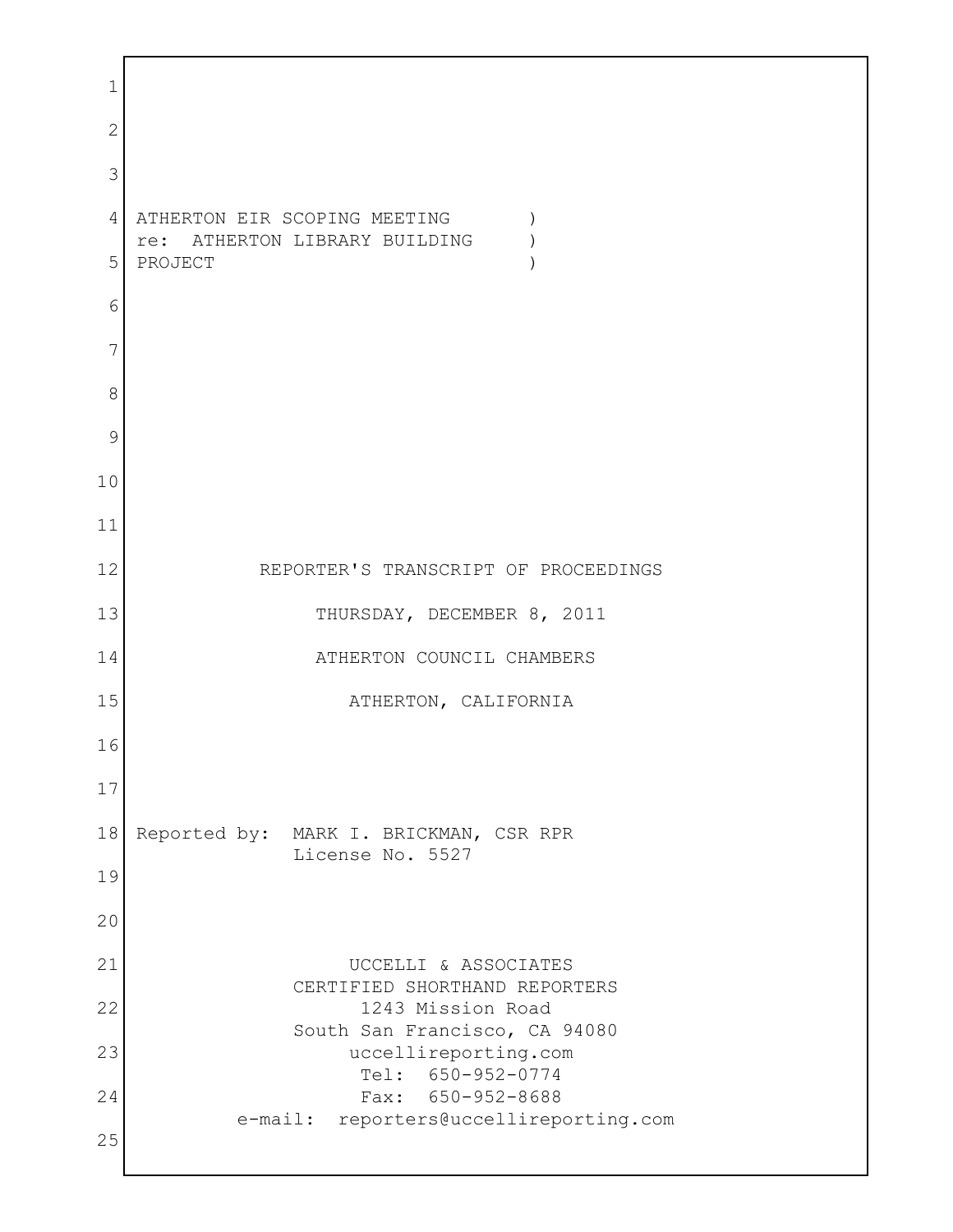| $\mathbf 1$  | BE IT REMEMBERED that, pursuant to Notice of              |
|--------------|-----------------------------------------------------------|
| $\mathbf{2}$ | the Meeting, and on December 8, 2011, at the hour of 6:10 |
| 3            | PM, at Atherton, California, before me, MARK I. BRICKMAN, |
| 4            | CSR No. 5527, State of California, there commenced a      |
| 5            | scoping meeting set forth under the California            |
| 6            | Environmental Quality Act.                                |
| 7            | $---000---$                                               |
| 8            |                                                           |
| 9            |                                                           |
| 10           | MEETING PARTICIPANTS                                      |
| 11           | NEAL MARTIN - Town Planner                                |
| 12           | LISA COSTA SANDERS - Deputy Town Planner                  |
| 13           | JUDITH MALAMUT - LSA Associates Principal                 |
| 14           | THERESA WALLACE - Project Manager                         |
| 15           | DENISE KUPPERMAN - Chair, Atherton Library Steering       |
| 16           | Committee                                                 |
| 17           | CARINE RISLEY - Atherton Library Manager                  |
| 18           |                                                           |
| 19           |                                                           |
| 20           |                                                           |
| 21           |                                                           |
| 22           |                                                           |
| 23           |                                                           |
| 24           |                                                           |
| 25           |                                                           |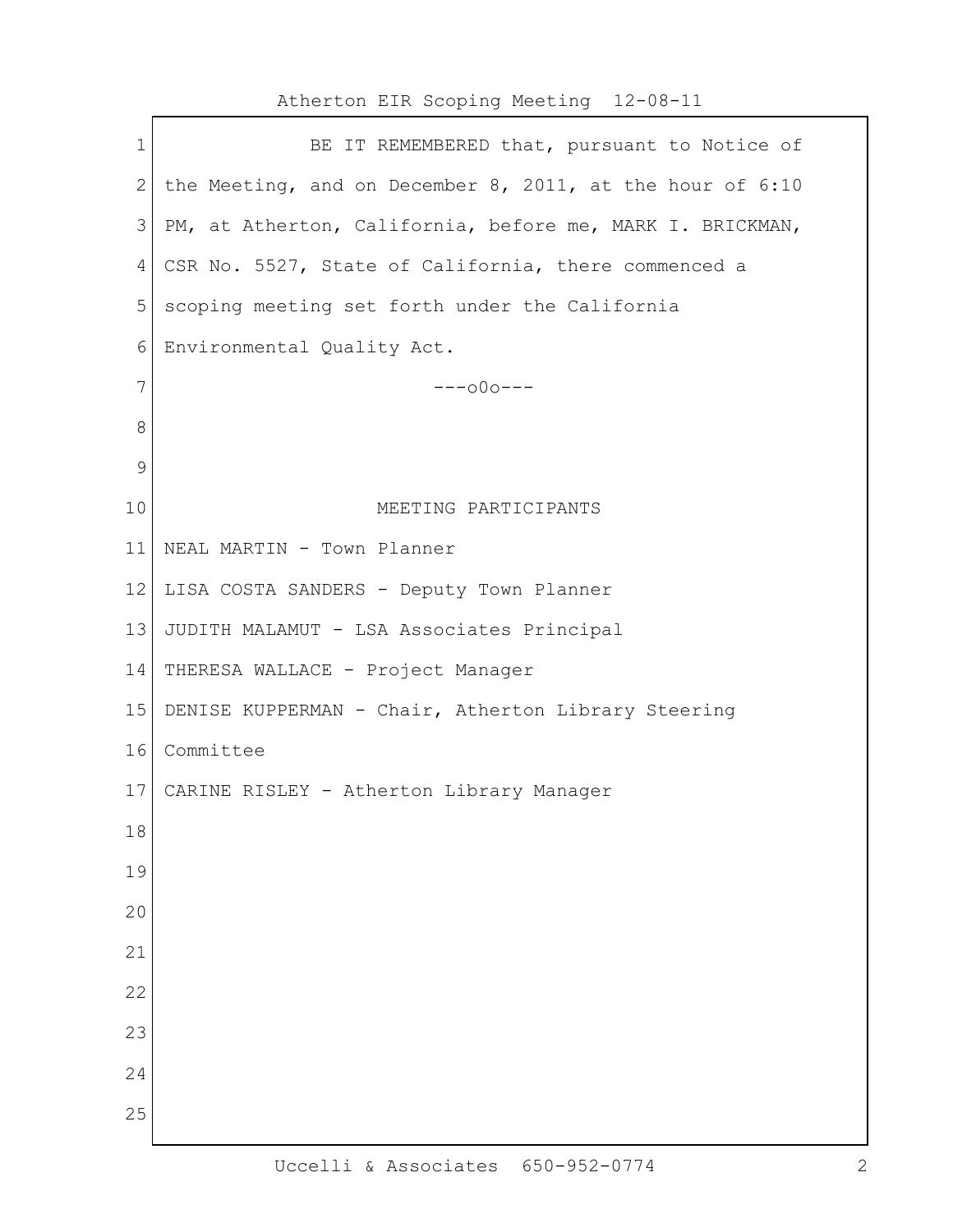| $1\,$          | I N D E X            |                |
|----------------|----------------------|----------------|
| $\sqrt{2}$     |                      |                |
| $\mathfrak{Z}$ | OPENING STATEMENTS   | Page           |
| $\sqrt{4}$     | Mr. Martin:          | $\sqrt{4}$     |
| $\mathbf 5$    | Ms. Kupperton:       | $\overline{7}$ |
| 6              | Ms. Malamut:         | $\,8\,$        |
| $\overline{7}$ |                      |                |
| $\,8\,$        | PUBLIC SPEAKERS      |                |
| $\mathsf 9$    | Mr. Gregory Conlon:  | 17, 32         |
| $10$           | Ms. Ann McNertney:   | 19             |
| 11             | Mr. Charles Marsala: | 25             |
| 12             | Mr. Phillip Lively:  | 29             |
| 13             | Mr. Andrew Carlson:  | 31             |
| 14             |                      |                |
| 15             |                      |                |
| 16             |                      |                |
| $17$           |                      |                |
| $18\,$         |                      |                |
| 19             |                      |                |
| 20             |                      |                |
| 21             |                      |                |
| 22             |                      |                |
| 23             |                      |                |
| 24             |                      |                |
| 25             |                      |                |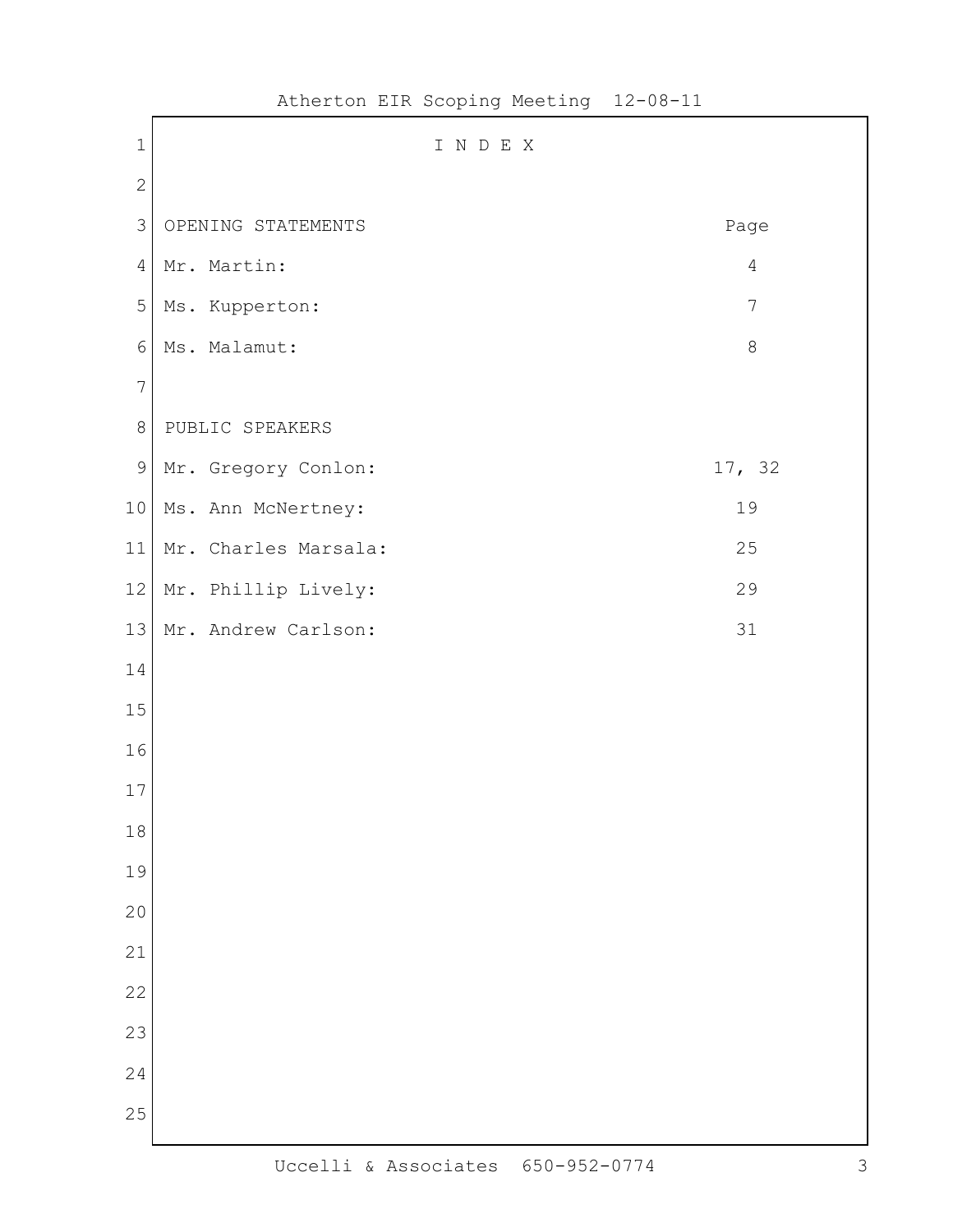$\Gamma$ 

| MR. MARTIN: Welcome to the scoping meeting                |
|-----------------------------------------------------------|
| for the Environmental Impact Report for the Atherton      |
| Library Building Project. I'm Neal Martin, the town       |
| planner, and the Planning Department is hosting tonight's |
| meeting.                                                  |
| The purpose of the meeting tonight is to                  |
| address -- is to listen to you, the citizens of Atherton  |
| about the environmental issues that you believe should be |
| addressed in the Environmental Impact Report that's being |
| prepared for the Atherton Library Building Project.       |
| If you don't mind, we'd like to take about                |
| twenty minutes to explain the environmental review        |
| process and proposed project and alternatives that have   |
| been developed to date, and then we'd like to listen to   |
| you.                                                      |
| While the topics that must be addressed in an             |
| EIR are established by law, we would like your input on   |
| the scope and extent to which those topics are addressed. |
| The people at the staff table I'd like to                 |
| introduce first. Lisa Costa Sanders is the deputy town    |
| planner. There's Judith Malamut, who is the principal     |
| for LSA Associates, the environmental consultant that the |
| town has hired.                                           |
| Theresa Wallace is the project manager, and we            |
| also have with us tonight Denise Kupperman, who is the    |
|                                                           |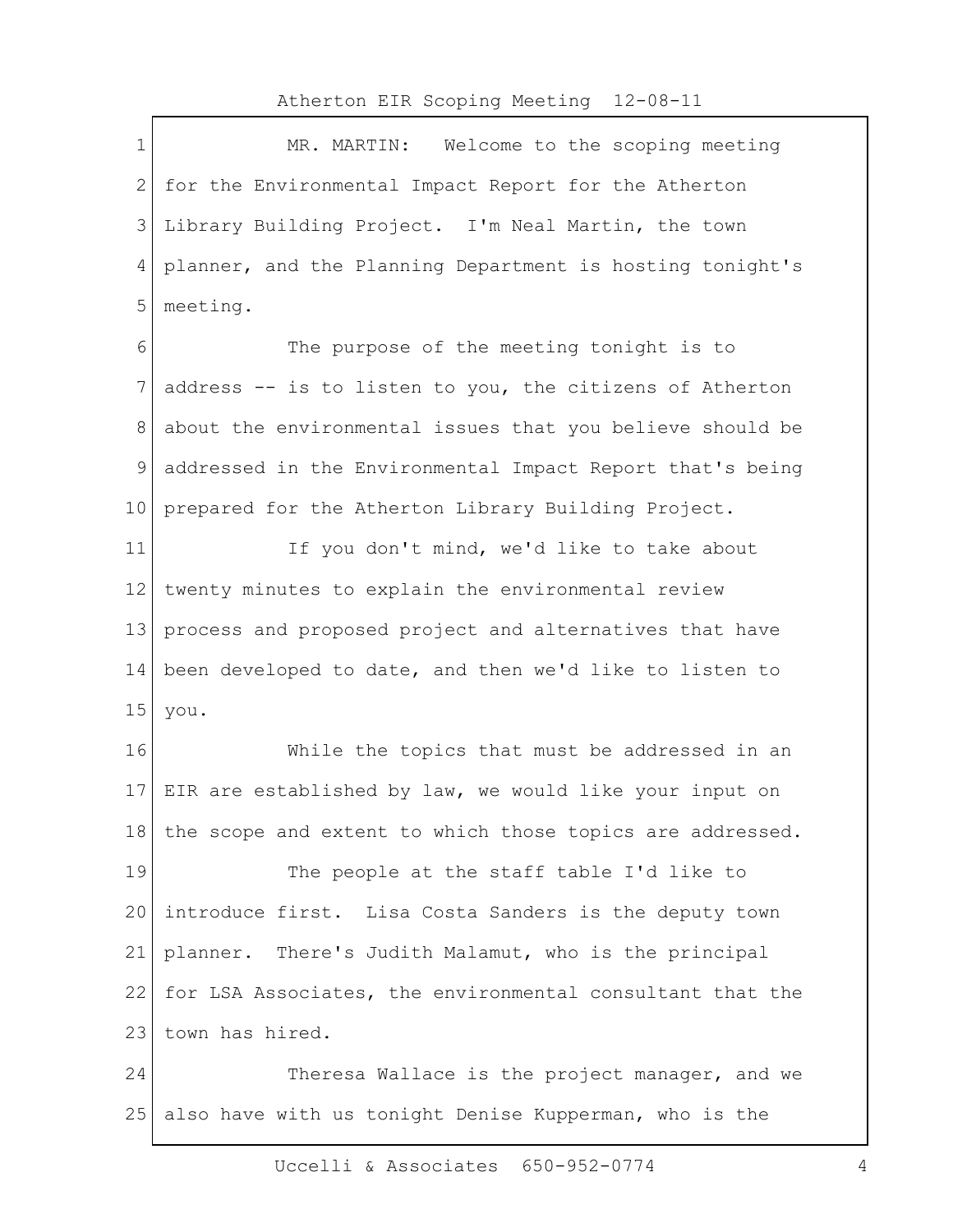1 chair of the Atherton Library Building Steering 2 Committee. 3 That is a City Council appointed committee who 4 will briefly describe the proposed project in a couple of 5 minutes, and with Denise is Carine Risley, who is the 6 Atherton Library Manager. 7 As you probably know, the City Council has 8 Selected the site of the main house at Holbrook-Palmer 9 Park at the preferred alternative for the new library. 10 The Council has also decided to proceed with 11 the preparation of an Environmental Impact Report for the 12 project and has hired LSA Associates to prepare that EIR. 13 The EIR will not only include an evaluation of 14 the preferred alternative, but will include an 15 environmental evaluation of several alternative locations 16 and configurations. 17 Judith Malamut will describe the EIR process 18 in a moment. 19 The alternative to the main house of Holbrook-20 Palmer Park site include a reduced size library building 21 at the Holbrook-Palmer Park site, a Holbrook-Palmer Park 22 parking lot site alternative. That's the parking lot 23 | that is northeast of the main building. 24 The existing library site that's located on 25 Station Lane, a town center site alternative that was  $-$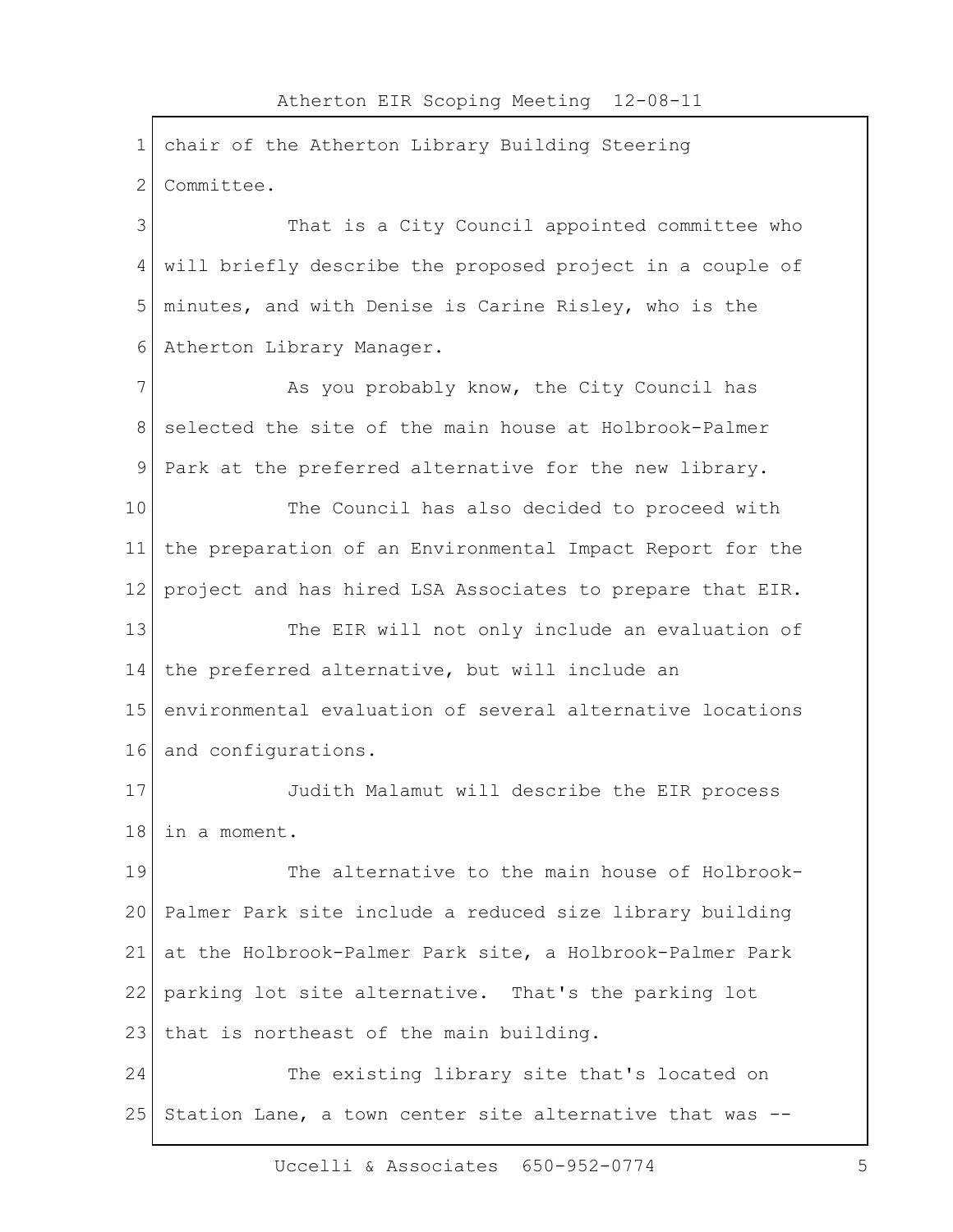| 1            | that is a location that's different from the existing     |
|--------------|-----------------------------------------------------------|
| $\mathbf{2}$ | library site, but somewhere in the town center property,  |
| 3            | and that would be based on concepts prepared by Nichols,  |
| 4            | Melberg, Rosetto or Siegel & Strain for the town center   |
| 5            | task force concept design competition, and that will have |
| 6            | to be developed in the near future before we complete the |
| 7            | Draft Environmental Impact Report.                        |
| 8            | There would be a no project alternative.                  |
| $\mathsf 9$  | That's retention of the existing library, and that's      |
| 10           | required by the California Environmental Quality Act.     |
| 11           | There may be other alternatives, and we would             |
| 12           | like to listen to your thoughts about what those          |
| 13           | alternatives might be this evening.                       |
| 14           | The library steering committee has decided to             |
| 15           | support and advocate for a particular library site. On    |
| 16           | the other hand, the City Staff and LSA Associates do not  |
| 17           | support and will not advocate for any of the alternative  |
| 18           | sites.                                                    |
| 19           | Our charge and objective is to identify a                 |
| 20           | reasonable range of feasible alternatives and to          |
| 21           | environmentally evaluate those so that at the conclusion  |
| 22           | of the process, the City Council will have a factual      |
| 23           | basis on which to make a decision to approve one of those |
| 24           | alternatives.                                             |
| 25           | This evening we will respond to questions                 |
|              |                                                           |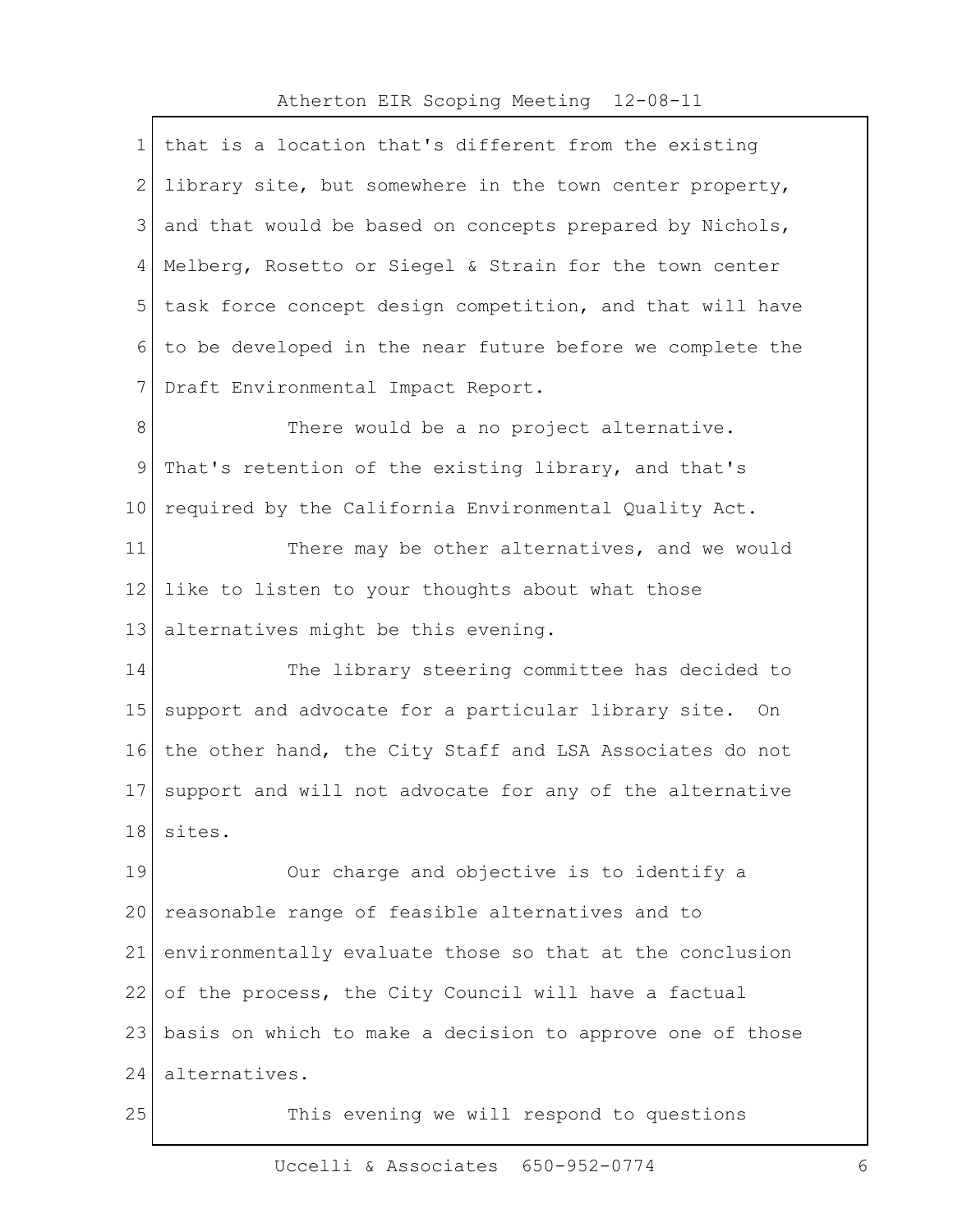| 1               | related to process, but we'll leave the response to       |
|-----------------|-----------------------------------------------------------|
| 2               | questions on environmental issues to be addressed in the  |
| 3               | EIR.                                                      |
| 4               | That way everyone will have an opportunity to             |
| 5               | review the research and data that is used to address a    |
| 6               | particular issue.                                         |
| 7               | If anyone has questions not related to the                |
| 8               | EIR, but to the project, they may be directed to the --   |
| 9               | the Library Building Steering Committee by contacting     |
| 10 <sup>°</sup> | them or reviewing the frequently asked questions on the   |
| 11              | town website or by attending the next steering committee  |
| 12              | meeting, which is on January 5th, 2012, and I believe it  |
| 13              | will occur in this room.                                  |
| 14              | I would now like to ask Denise Kupperman, the             |
| 15              | chair of the Atherton Library Building Steering Committee |
| 16              | to briefly describe the project.                          |
| 17              | MS. KUPPERMAN: A project description for                  |
| 18              | the Atherton Library. The proposed project is a new       |
| 19              | library up to 13,500 square feet located at the site of   |
| 20              | the main house in Holbrook-Palmer Park.                   |
| 21              | The new library building would be constructed             |
| 22              | generally within the footprint of the main house and      |
| 23              | adjacent hardscape and would result in the demolition of  |
| 24              | the existing main house.                                  |
| 25              | Some of the existing uses such as meetings,               |
|                 |                                                           |

Atherton EIR Scoping Meeting 12-08-11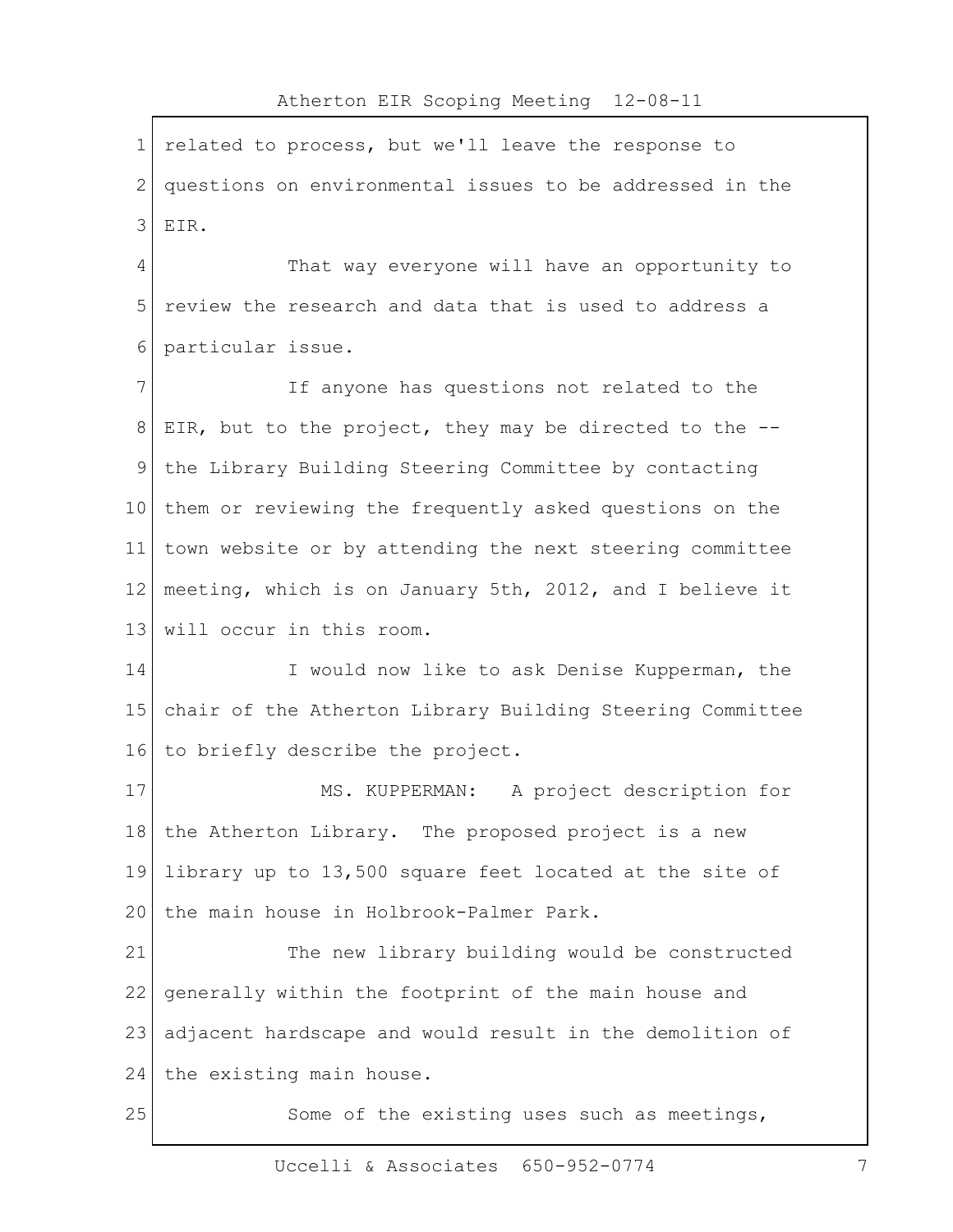|                | Atherton EIR Scoping Meeting 12-08-11                     |
|----------------|-----------------------------------------------------------|
| $\mathbf 1$    | classes, events currently taking place in the main house  |
| $\mathbf{2}$   | may -- may be absorbed by other facilities in the park    |
| 3              | and may be incorporated into the -- the library building. |
| $\overline{4}$ | The existing library building will continue to            |
| 5              | be used as a library during the design and construction   |
| 6              | phases of this project.                                   |
| 7              | After completion of the new library, the                  |
| 8              | existing library building would be repurposed by the town |
| $\mathcal{G}$  | as determined by the City Council.                        |
| 10             | MR. MARTIN: Judy?                                         |
| 11             | MS. MALAMUT: Good evening. As Neal said,                  |
| 12             | we're here tonight for the scoping meeting on the         |
| 13             | Atherton library project. Neal mentioned my name is Judy  |
| 14             | Malamut. I'm a principal with LSA Associates, the         |
| 15             | environmental consultant the town has hired to prepare    |
| 16             | the environmental analysis under the California           |
|                | 17 Environmental Quality Act, CEQA.                       |
| 18             | Theresa Bravo, of course -- Theresa Wallace.              |
| 19             | Sorry. She just got married. I'm not use to it yet --     |
| 20             | is the project manager, and she and I have been working   |
| 21             | very closely with Neal and Lisa and the rest of the city  |
| 22             | staff on this project gearing up and getting ready and    |
| 23             | doing some preliminary environmental analysis.            |
| 24             | So the purpose of tonight's meeting is to                 |
| 25             | provide you an opportunity to make comments, and the      |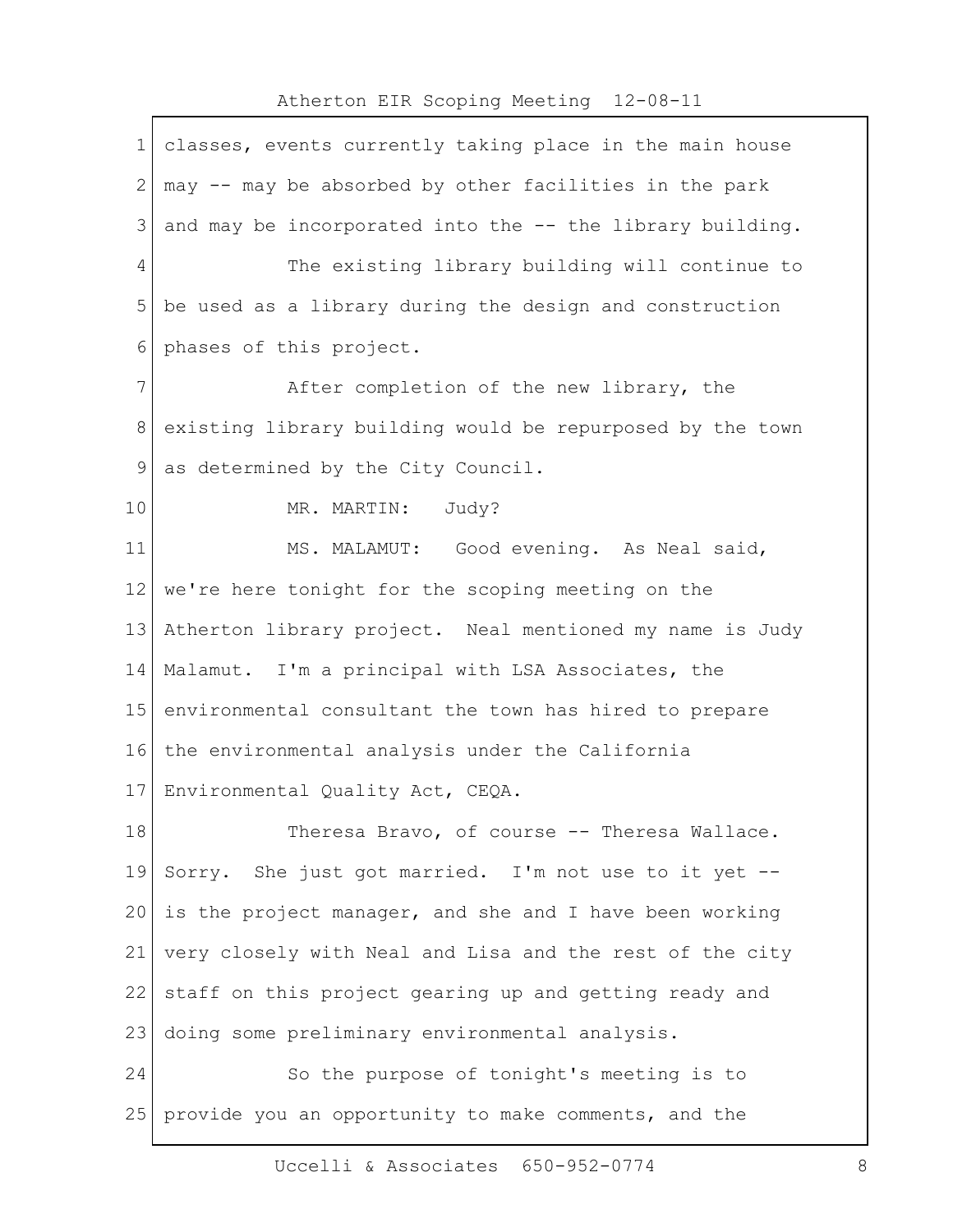| $\mathbf 1$ | thirty-day scoping period is to provide an opportunity    |
|-------------|-----------------------------------------------------------|
| 2           | for public agencies and responsible agencies and the      |
| 3           | public to give us their concerns, identify their concerns |
| 4           | about the potential environmental effect of the project   |
| 5           | early in the EIR process.                                 |
| 6           | As I mentioned, we did conduct a preliminary              |
| 7           | screening analysis of three sites early in this process,  |
| 8           | and that was to assist the town and the steering          |
| 9           | committee in identifying a proposed site for further      |
| 10          | consideration and evaluation, and as you know, City       |
| 11          | Council did then choose one site to move forward with as  |
| 12          | the proposed project to be evaluated.                     |
| 13          | And I want to start by even though we did a               |
| 14          | preliminary screening analysis, the work of the           |
| 15          | environmental team on the EIR to do the real nitty gritty |
| 16          | work and analysis is really just beginning, and that's    |
| 17          | why we're here tonight, to listen to your concerns about  |
| 18          | those envi -- potential environmental effects that the    |
| 19          | library project might have.                               |
| 20          | So we will be listening very closely. We'll               |
| 21          | be taking notes, and one of the things I would like to    |
| 22          | start with is briefly go over the steps that go into      |
| 23          | preparing an EIR and point out where, in addition to      |
| 24          | tonight, as we move through the process, you'll have      |
| 25          | other opportunities to provide us with your concerns as   |
|             |                                                           |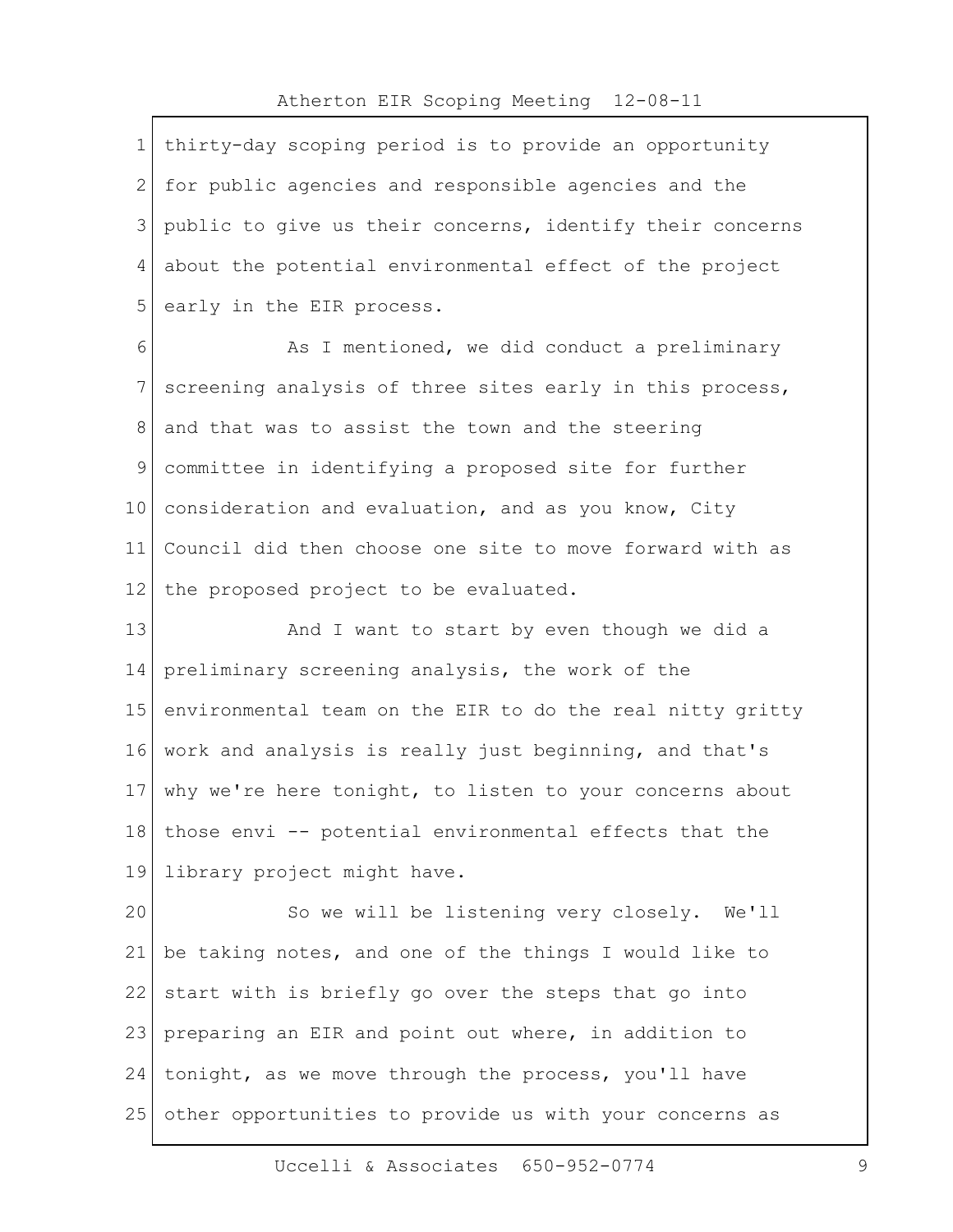$\Gamma$ 

| 1             | well as your comments.                                    |
|---------------|-----------------------------------------------------------|
| $\mathbf{2}$  | The handout I'll be -- we're using tonight is             |
| 3             | on the back table. If people didn't get a copy when they  |
| 4             | came in, I'm sure we can get a copy to you. Maybe you     |
| 5             | could pass them around.                                   |
| $6\,$         | It's a double-sided copy, and the first side              |
| 7             | of the handout is an overview and an outline of the CEQA  |
| 8             | process, and the second side provides an outline of the   |
| $\mathcal{G}$ | environmental issues that the EIR will address.           |
| 10            | So I'm going to start by talking a little bit             |
| 11            | about the bigger picture of the CEQA process and then     |
| 12            | I'll talk more about the process for the library project. |
| 13            | In the broadest sense, the role of CEQA is to             |
| 14            | involve citizens with close information and informed      |
| 15            | decision-maker so they can make the decision about the    |
| 16            | project.                                                  |
| 17            | In looking at the handout, you can see the                |
| 18            | specific goals of the CEQA document. It's for agencies    |
| 19            | to identify the significant environmental effects of      |
| 20            | their actions and then either avoid those effects or      |
| 21            | mitigate those effects, and when we're talking about      |
| 22            | significant environmental effects, we're talking about    |
| 23            | actual physical effects to the environment.               |
| 24            | So it would be effects on soil, effects on air            |
| 25            | quality, effects on noise, effects on vegetation, et      |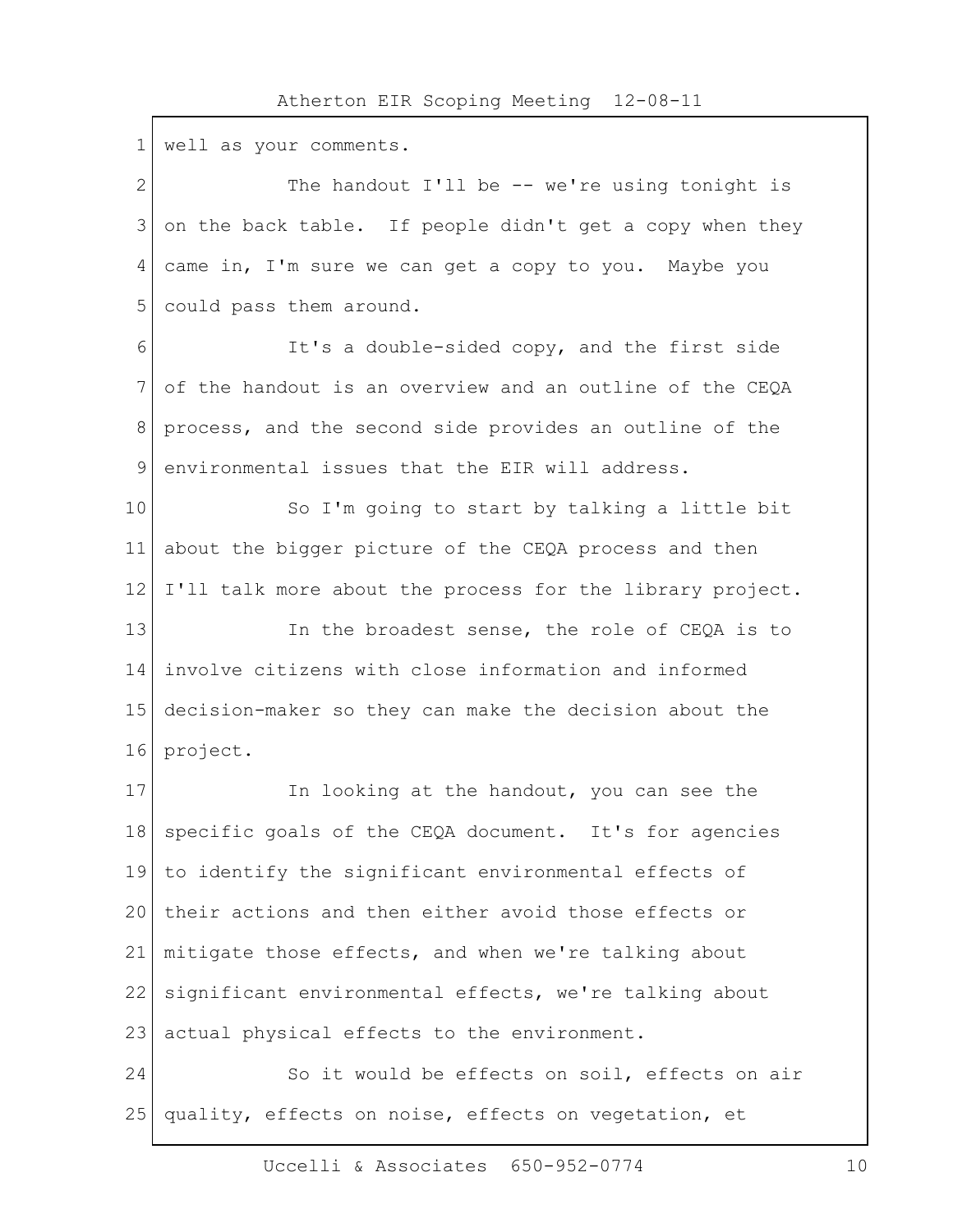1 cetera.

| $\overline{2}$ | The CEQA analysis typically takes the form of             |
|----------------|-----------------------------------------------------------|
| 3              | an initial study leading to a declaration that there is   |
| 4              | no negative impacts, often called a Negative Declaration  |
| 5              | or Mitigated Negative Declaration, or it can take the     |
| 6              | form of the preparation of an EIR that addresses all the  |
| $\overline{7}$ | environmental topics considered by CEQA, and what we're   |
| 8              | going to do is prepare a focused EIR for the library      |
| 9              | project, which is supported by an initial study           |
| 10             | checklist.                                                |
| 11             | So all of the environmental topics that are               |
| 12             | identified under CEQA will be addressed as part of this   |
| 13             | environmental analysis.                                   |
| 14             | In regards to the procedural steps and the                |
| 15             | public input point, at the bottom of the first page in    |
| 16             | the handout, you can see the steps of the process and how |
| 17             | this all fits together.                                   |
| 18             | The first step, of course, the project                    |
| 19             | initiation, and in this case, the town is working with    |
| 20             | LSA to further define and refine the current proposed     |
| 21             | project that we're going to be evaluating.                |
| 22             | As the lead agency, the town has made a                   |
| 23             | determination regarding what type of CEQA review is       |
| 24             | needed. In this case, it's the preparation of an EIR      |
| 25             | supported by an initial study, and has selected LSA to be |
|                |                                                           |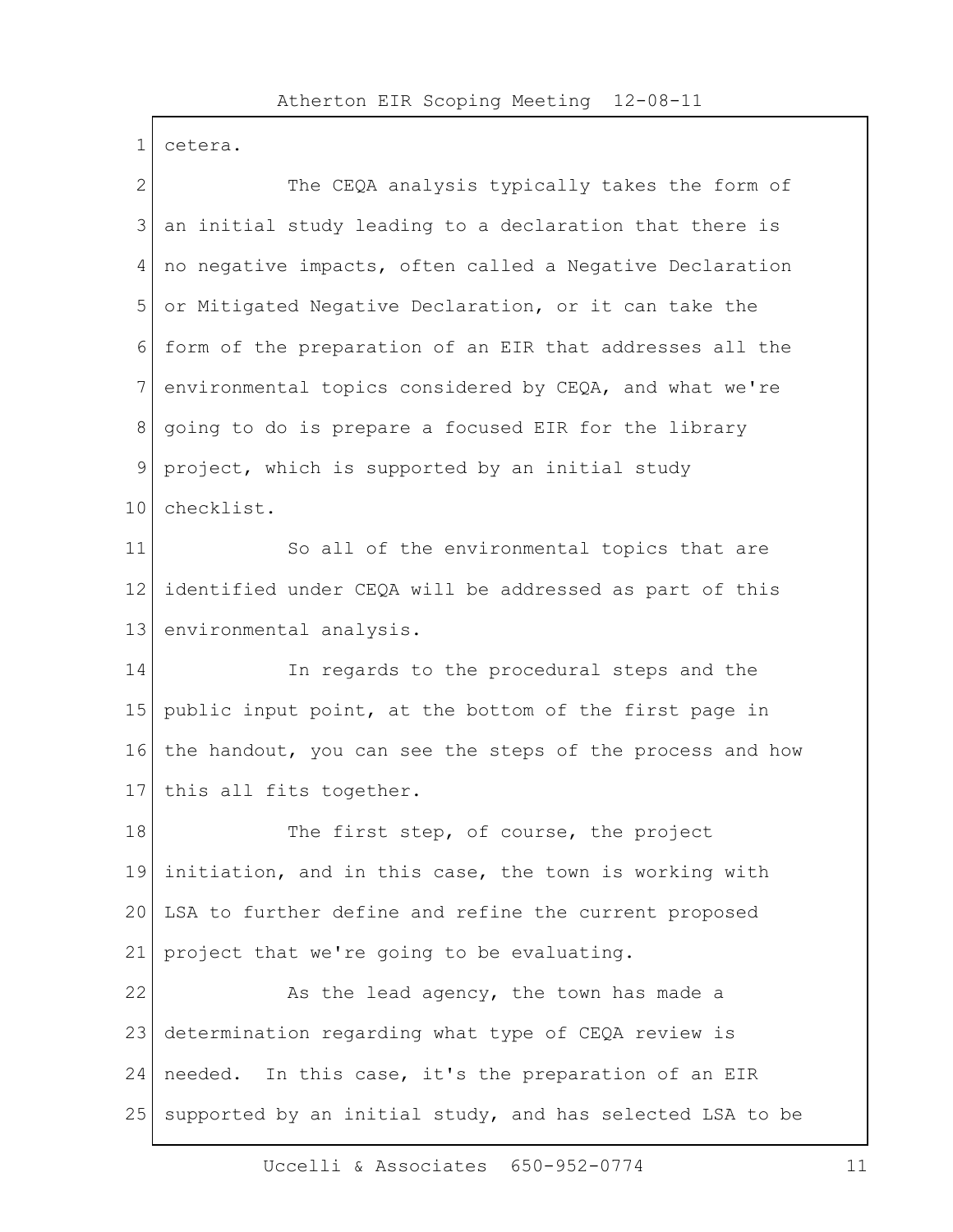1 your consultant.

L

| $\overline{2}$ | The next step in the CEQA process is going to             |
|----------------|-----------------------------------------------------------|
| 3              | be preparation of an initial study checklist, which has   |
| 4              | all of the CEQA topics identified, and we'll use that as  |
| 5              | well as some of the initial information that we identify  |
| 6              | to determine where further analysis is needed to identify |
| 7              | significant adverse impacts to the environment that need  |
| 8              | to be more carefully and more in-depth evaluated in the   |
| 9              | EIR.                                                      |
| 10             | Tonight we're in the scoping of environmental             |
| 11             | issues, and please note that it is -- the arrow does      |
| 12             | indicate where there is an opportunity for public input.  |
| 13             | After tonight's meeting, we'll leave with your            |
| 14             | comments and insight. We'll get started conducting the    |
| 15             | necessary research and then prepare the analysis and      |
| 16             | Draft EIR, which will then come back and be provided and  |
| 17             | available to you for review for a minimum of 45 days, and |
| 18             | during those -- that time, you'll also have an            |
| 19             | opportunity to review the EIR documents and submit your   |
| 20             | comments on that document to the town for our review.     |
| 21             | We -- the town will also hold a public hearing            |
| 22             | on the Draft EIR, and at that time you can show up and    |
| 23             | provide additional oral comments as well as written       |
| 24             | comments.                                                 |
| 25             | We then will take every single comment on the             |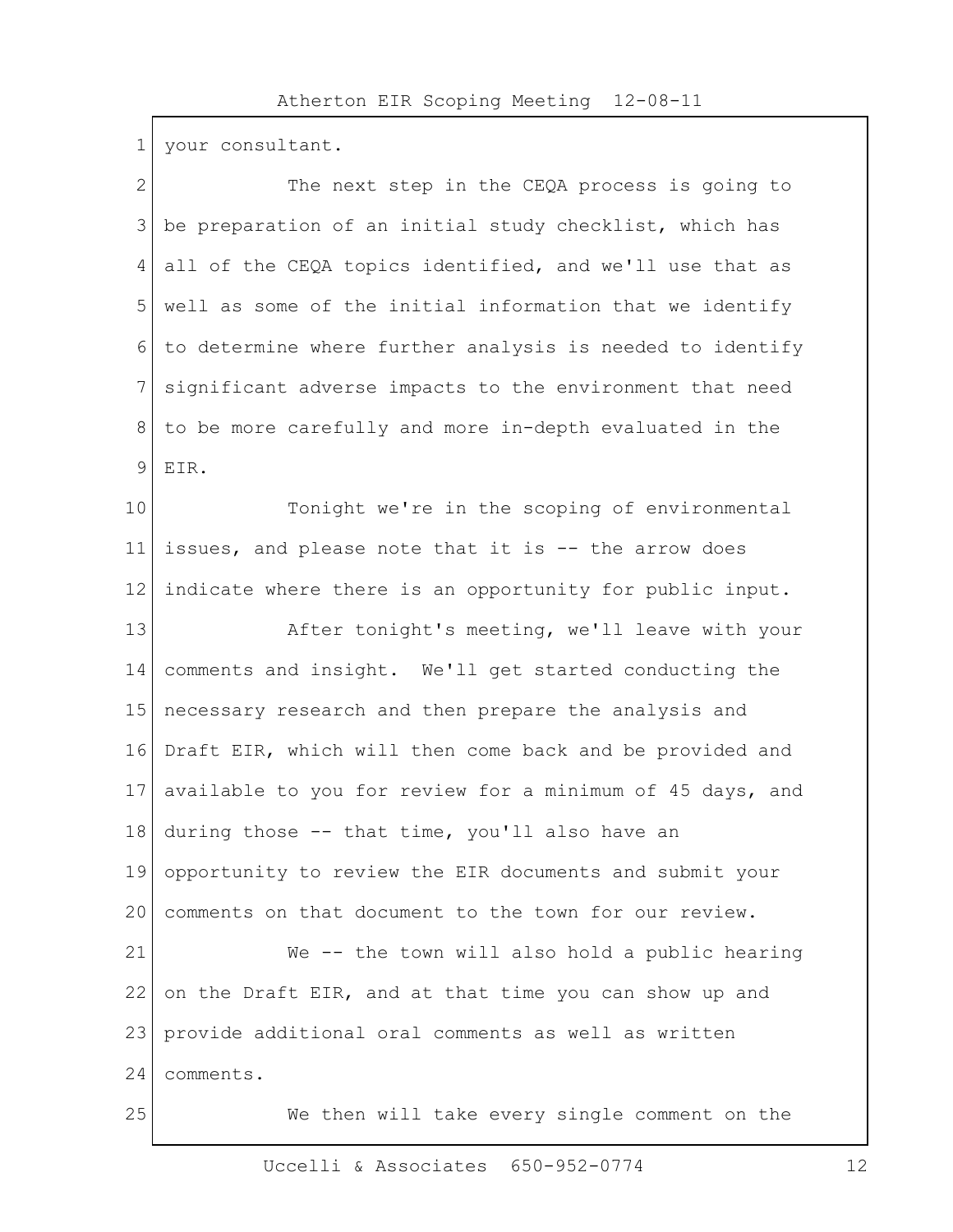| 1       | EIR, all of the environmental CEQA comments and we will   |
|---------|-----------------------------------------------------------|
| 2       | reproduce them in a response to comments document and     |
| 3       | we'll make a very good faith effort to the best of our    |
| 4       | ability to respond to all of those comments in regards to |
| 5       | whatever the comments happen to be, and that's called a   |
| 6       | response to comments document, and that, in combination   |
| 7       | with the Draft EIR, is what the Final EIR is, and the     |
| 8       | Final EIR will then come before the Planning Commission   |
| 9       | first and then to the City Council to be considered for   |
| $10 \,$ | certification in regards to its adequacy.                 |
| 11      | The CEQA process is separate from the process             |
| 12      | for project review and approval. As I mentioned, the      |
| 13      | CEQA documents are prepared to inform the decision-       |
| 14      | makers -- in this case, the City Council -- so they can   |
| 15      | look at the project -- potential environmental impacts    |
| 16      | that are identified in the EIR along with other factors   |
| 17      | of concern and make an informed decision on the project.  |
| 18      | This also means that you'll have other                    |
| 19      | opportunities to comment on the merits of the project and |
| 20      | whether you like it or don't, which are outside of the    |
| 21      | CEQA process itself.                                      |
| 22      | The town circulated a Notice of Preparation               |
| 23      | and also a public meeting notice upon -- also on the      |
| 24      | town's website, and that was published on November 28th,  |
| 25      | 2011.                                                     |
|         |                                                           |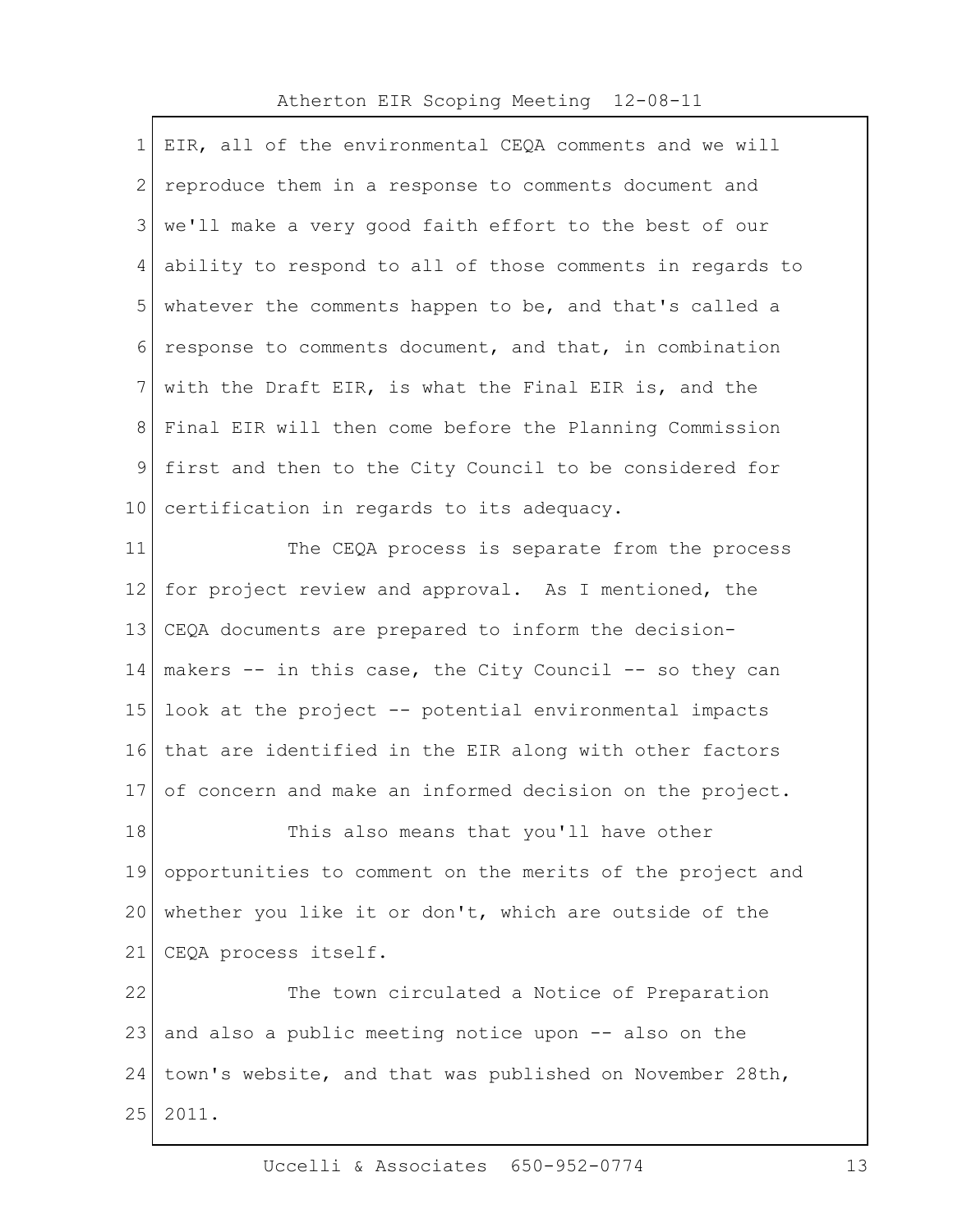1 The Notice of Preparation is a CEQA doc -- a 2 portion of the CEQA process that is required and starts 3 off with CEQA public scoping process for thirty days. 4 So the end of the scoping comment period will 5 be December 28th. So we truly encourage you to please 6 provide your written comments by the 28th so that we can 7 include them and consider them as part of our further 8 environmental analysis. 9 So as I mentioned previously, all the 10 environmental topics identified under CEQA will be 11 considered and evaluated either in the body of the 12 Environmental Impact Report or in the initial study, 13 which is also attached as appendix A to the EIR. 14 And the second page of the handout lists the 15 environmental issues and topics that, based on our 16 preliminary understanding, will be examined in the 17 initial study and those that will be examined in much 18 more detail in the EIR. 19 So that's a pretty comprehensive list on the 20 back. I'm not going to read them out, but it is 21 definitely written down there in terms of how we see sort 22 of the significance of the topics falling out at this 23 point in time. 24 As Neal mentioned, CEQA also requires that the 25 EIR consider a reasonable range of potentially feasible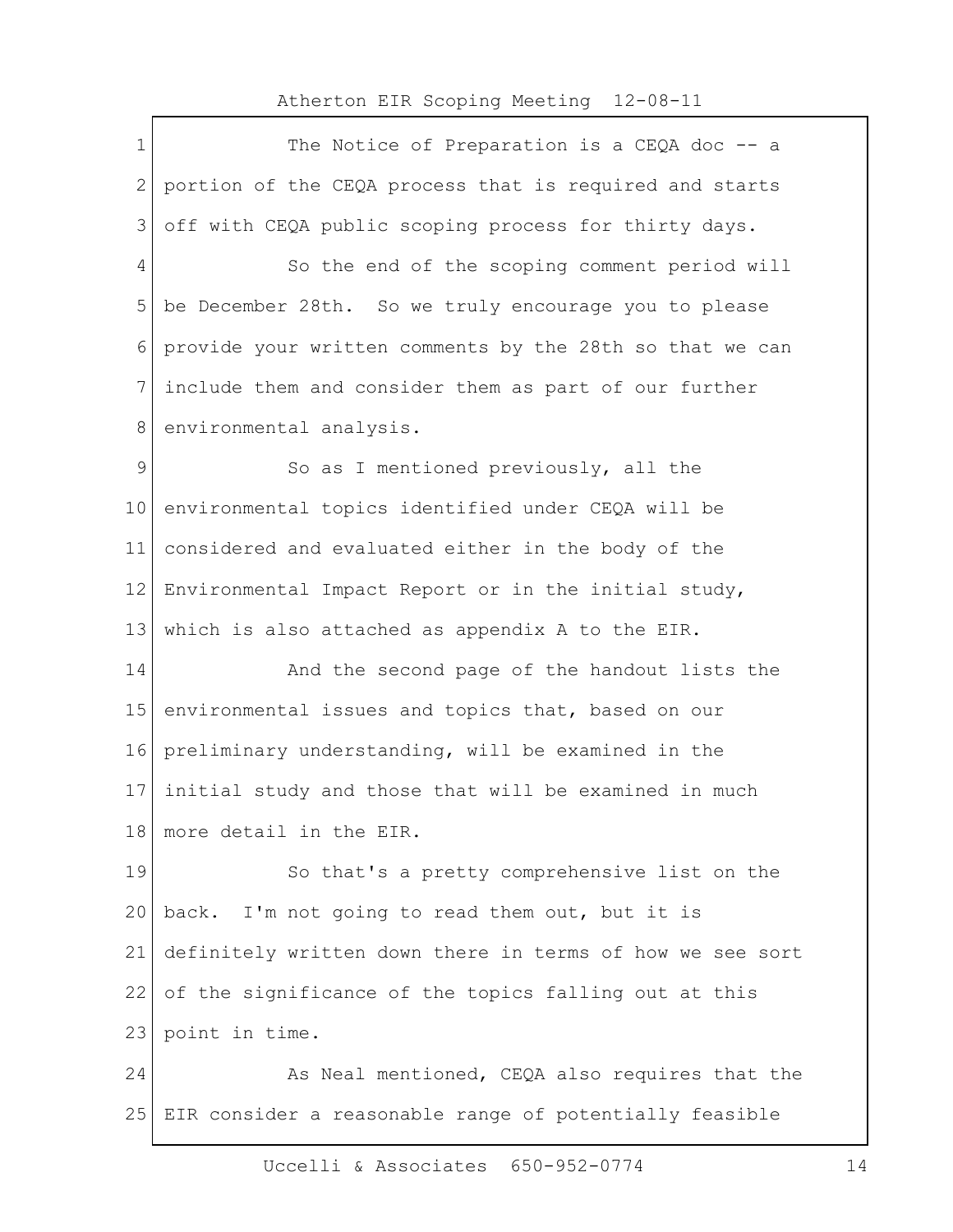| $\mathbf 1$   | alternatives that should attain most of the basic         |
|---------------|-----------------------------------------------------------|
| $\mathbf{2}$  | objectives of the project and would avoid or              |
| 3             | substantially lessen any significant effects of the       |
| 4             | project.                                                  |
| 5             | So we will definitely be evaluating, as                   |
| 6             | required under CEQA, the no project alternative, which    |
| 7             | means the library remains in the current position and in  |
| 8             | the current building, and then we were -- we have the     |
| $\mathcal{G}$ | list of alternatives on the back of the NOT.              |
| 10            | Neal briefly went over them, but we will                  |
| 11            | continue to work with Lisa and Neal and other city --     |
| 12            | town staff to further refine and evaluate those           |
| 13            | particular alternatives, and then we'll also have a very  |
| 14            | in-depth discussion of them in comparison of those        |
| 15            | alternatives to the project itself.                       |
| 16            | CEQA also requires an EIR to evaluate                     |
| 17            | potential environmental impacts that are -- that are      |
| 18            | individually limited, but cumulatively significant, and   |
| 19            | these are impacts that are result from the proposed       |
| 20            | project together with other likely projects that would    |
| 21            | occur and be located nearby so that there is an obvious   |
| 22            | effect that -- a combined effect of the proposed project  |
| 23            | along with other nearby projects on, for example, traffic |
| 24            | generation or other -- other kinds of environmental       |
| 25            | topics.                                                   |
|               |                                                           |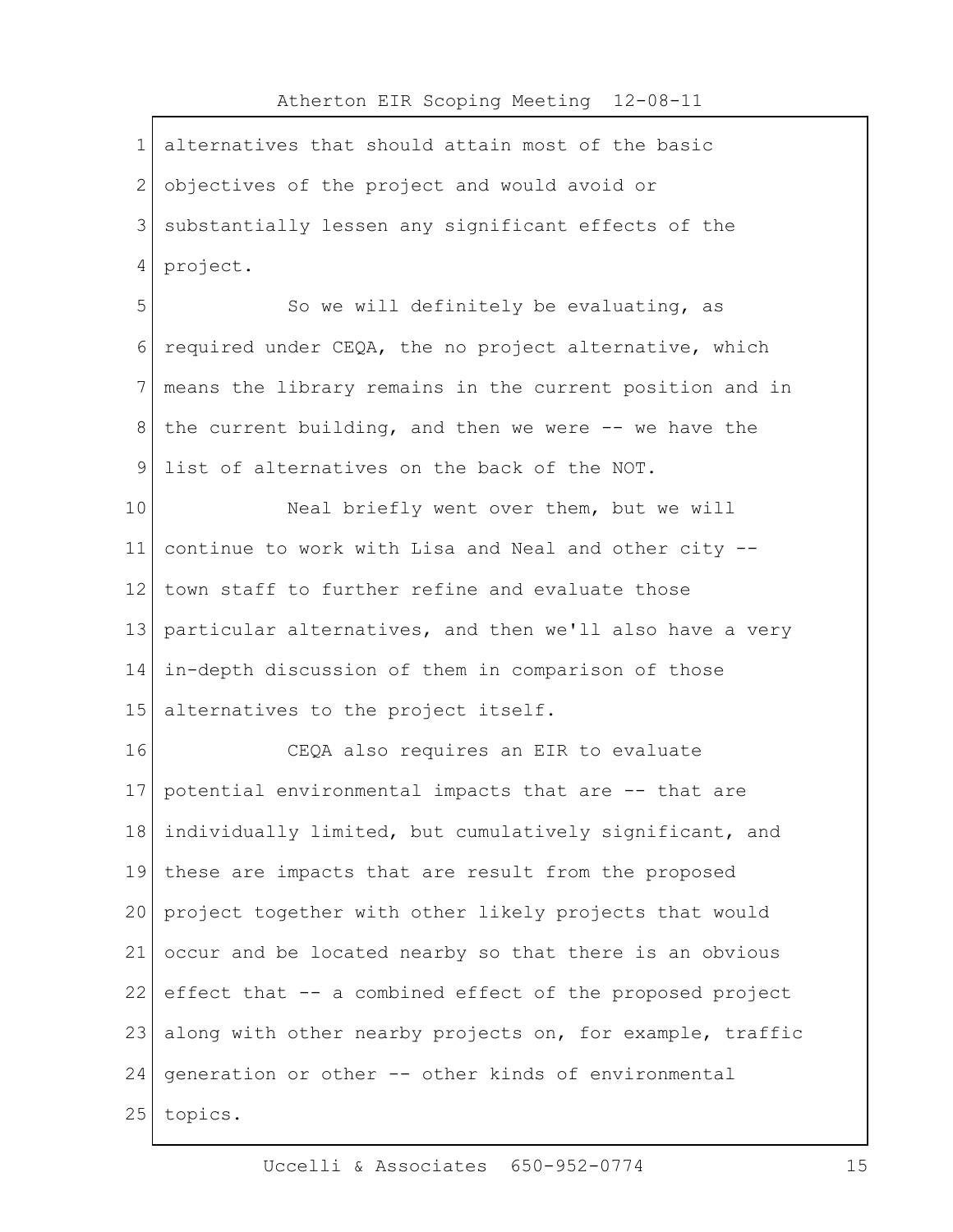| $\mathbf 1$  | So for all the environmental topics in the                |
|--------------|-----------------------------------------------------------|
| $\mathbf{2}$ | EIR, we'll definitely be looking at those very closely,   |
| 3            | as well, and talking to agencies as well as adjacent      |
| 4            | communities in terms of what their plans are and what the |
| 5            | future -- future projects are likely and foreseeable and  |
| 6            | we should take into account in looking at cumulative      |
| 7            | impacts.                                                  |
| 8            | So that pretty much wraps up the presentation.            |
| 9            | We'd definitely like to hear from you.                    |
| 10           | Neal, do you want me to go over the                       |
| 11           | groundrules or are you going to take care of that?        |
| 12           | MR. MARTIN: I'll do that.                                 |
| 13           | MS. MALAMUT: Thank you.                                   |
| 14           | Just a couple of minor other<br>MR. MARTIN:               |
| 15           | items. One is that in some of the comments that we've     |
| 16           | received already in written form, there's -- there's a    |
| 17           | number of questions related to details of what the        |
| 18           | project is in the project description, and some of those  |
| 19           | will be being developed over the next few weeks.          |
| 20           | Some of those may require going back to the               |
| 21           | City Council for specific clarification, and so you may   |
| 22           | have questions about those.                               |
| 23           | We won't be able to answer them this evening,             |
| 24           | but they will be answered prior to the time the Draft EIR |
| 25           | is -- is released for public review.                      |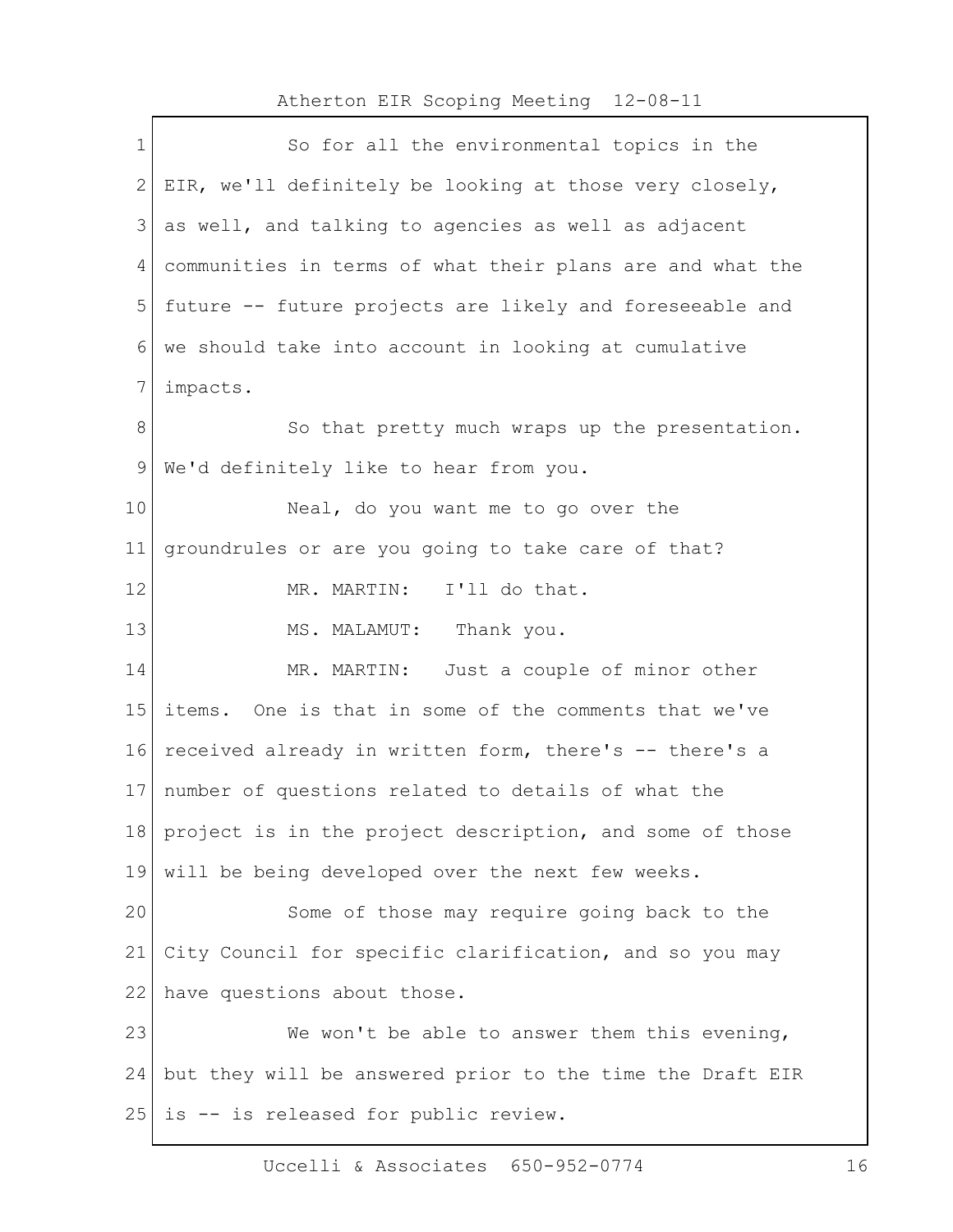$\mathbf{r}$ 

| $\mathbf 1$     | We do have $a$ -- a court reporter this evening           |
|-----------------|-----------------------------------------------------------|
| $\mathbf{2}$    | recording the meeting and we're also on tape, so I would  |
| 3               | ask that when you make your comments, if you would please |
| 4               | give us your name and address and spell your name so that |
| 5               | we can get it accurately reported, and also if anyone has |
| 6               | already raised an issue of -- issue or topic in the       |
| 7               | discussion, you needn't necessarily repeat that.          |
| 8               | We will really only be addressing it once in              |
| 9               | the EIR, but hopefully we will be complete in our         |
| 10 <sub>1</sub> | addressing all of these issues.                           |
| 11              | So with that, who would like to be the first              |
| 12              | to make comments. Yes.                                    |
| 13              | MR. CONLON: I just had a couple procedural                |
| 14              | points. I think just as a fairness to the participants,   |
| 15              | I would suggest that you extend the date two weeks so     |
| 16              | that people will not have a conflict with the holidays in |
| 17              | preparing their comments.                                 |
| 18              | And based on my experience at the California              |
| 19              | Public Utility Commission, I think people normally do not |
| 20              | get stuff done in December to the extent that they        |
| 21              | normally would.                                           |
| 22              | So I would suggest that as just an                        |
| 23              | accommodation to all the parties.                         |
| 24              | The issue from a content standpoint is the                |
| 25              | high speed rail and the railroad itself. The Rail         |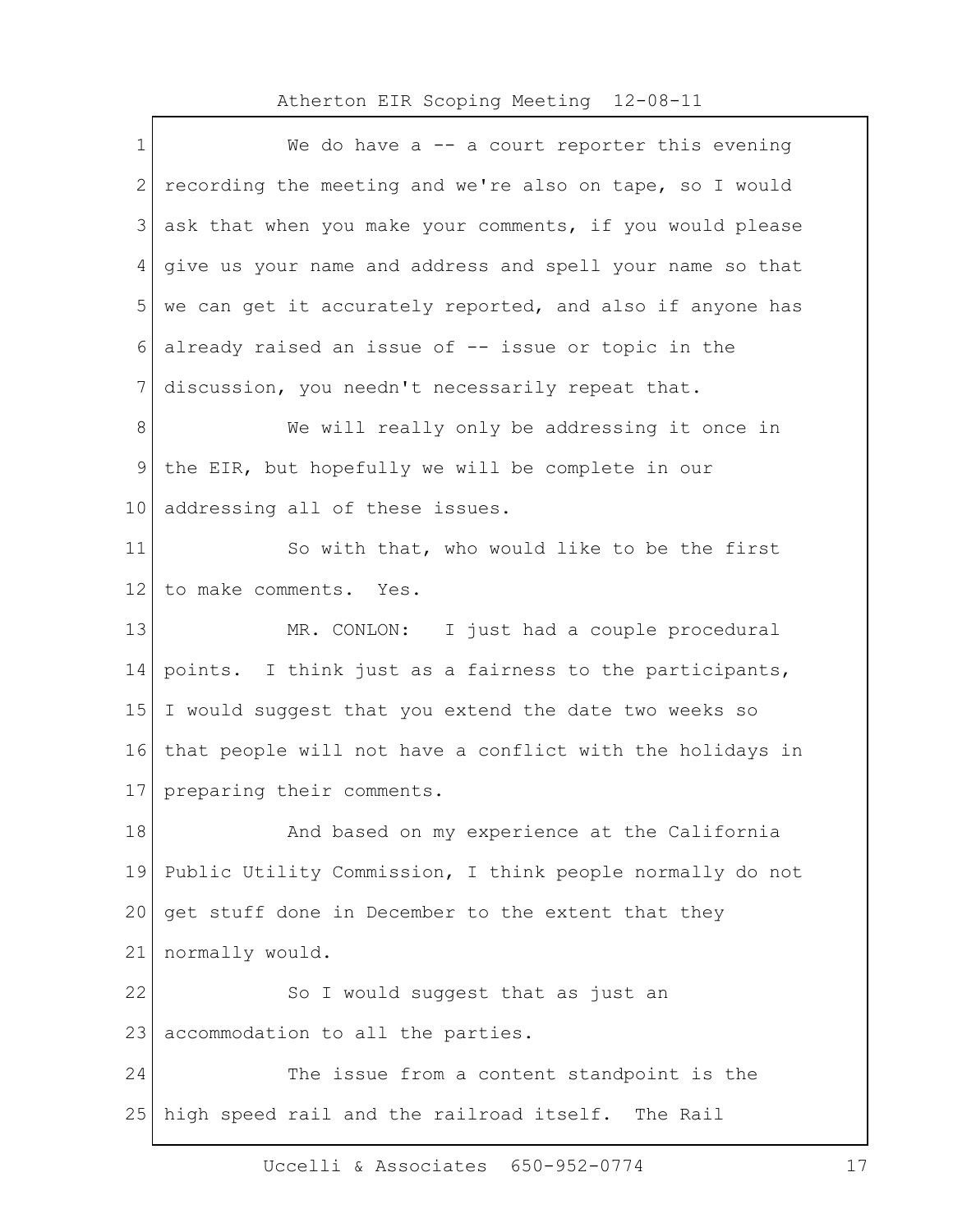$\Gamma$ 

| $\mathbf 1$ | Committee has been involved with discussions with         |
|-------------|-----------------------------------------------------------|
| 2           | Caltrain, and I think the -- they are partic -- they are  |
| 3           | conducting a study themselves of the capacity that will   |
| 4           | be utilized or available to be utilized with a            |
| 5           | combination of both the high speed rail and the present   |
| 6           | Caltrain service, and in a presentation a month ago,      |
| 7           | they -- they preliminarily indicated there would be six   |
| 8           | Caltrain trains an hour and four high speed rail each     |
| $\mathsf 9$ | way.                                                      |
| 10          | So you're talking about twenty trains an hour             |
| 11          | during the peek, and yesterday or earlier this week, the  |
| 12          | High Speed Rail Authority issued their business plan      |
| 13          | which said there'd be seven trains an hour instead of     |
| 14          | four.                                                     |
| 15          | So I don't know that the capacity will be                 |
| 16          | available, but it's potentially could be up to 23 trains, |
| 17          | I guess, an hour.                                         |
| 18          | Now, it may not -- you know, there's two                  |
| 19          | issues, I guess. Both the noise and the vibration, and I  |
| 20          | think their expectation based on my discussion with them  |
| 21          | is that the noise will probably be less, but the          |
| 22          | vibration they don't know.                                |
| 23          | So -- but they would -- they're going to get              |
| 24          | us that information, and we can provide the committee and |
| 25          | these consultants that information once we get it just    |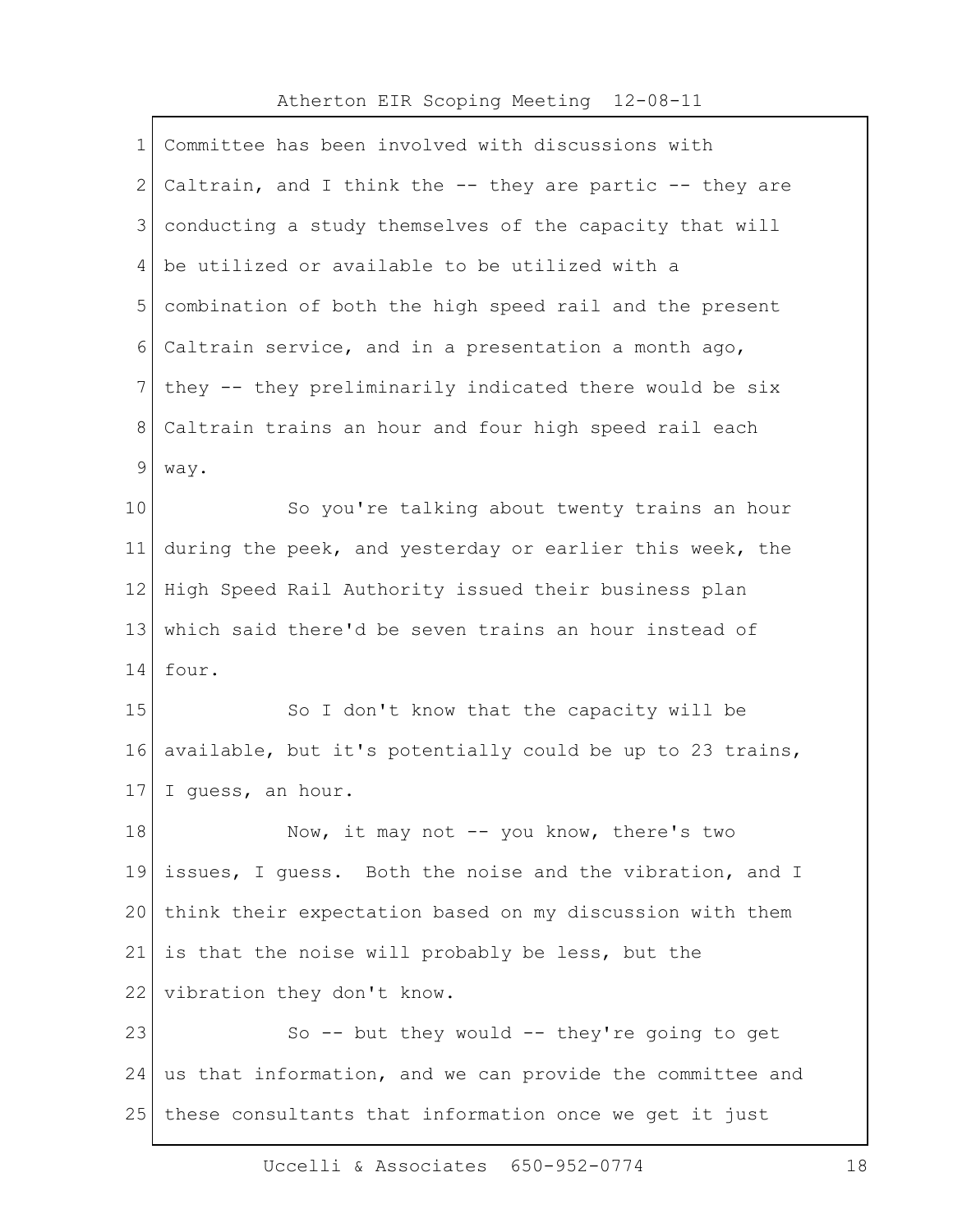$\mathbf{r}$ 

| $\mathbf 1$   | for your -- if the vibration is higher.                   |
|---------------|-----------------------------------------------------------|
| 2             | But our concern is that speeds will go up to              |
| 3             | 110 miles an hour both for Caltrains and the high speed   |
| 4             | rail traveling through.                                   |
| 5             | If it goes ahead, there's certainly a lot of              |
| 6             | question right now whether it's going to survive, but the |
| 7             | cost of killing it is almost more than the cost of        |
| 8             | letting it go ahead.                                      |
| $\mathcal{G}$ | So I think even in spite the public polls that            |
| 10            | are out and everything else, I think it's going to be     |
| 11            | difficult for the public to stop it because of the cost   |
| 12            | of conducting another ballot measure.                     |
| 13            | So the only other item I think is the                     |
| 14            | potential of the El Camino Boulevard and whether that     |
| 15            | should be considered.                                     |
| 16            | That is the project that I'm not familiar                 |
| 17            | with, but I know it's going on and probably a longer term |
| 18            | project, but it certainly should be looked at I think     |
| 19            | as -- in connection with this study.                      |
| 20            | And Conlon -- my name is Conlon, Gregory                  |
| 21            | Conlon. I'm sorry. C-o-n-1-o-n, resident of 43            |
| 22            | Virginia, Atherton.                                       |
| 23            | MR. MARTIN:<br>Thank you, Mr. Conlon.                     |
| 24            | Another person?                                           |
| 25            | MS. MCNERTNEY: My name is Ann McNertney and               |

Uccelli & Associates 650-952-0774 19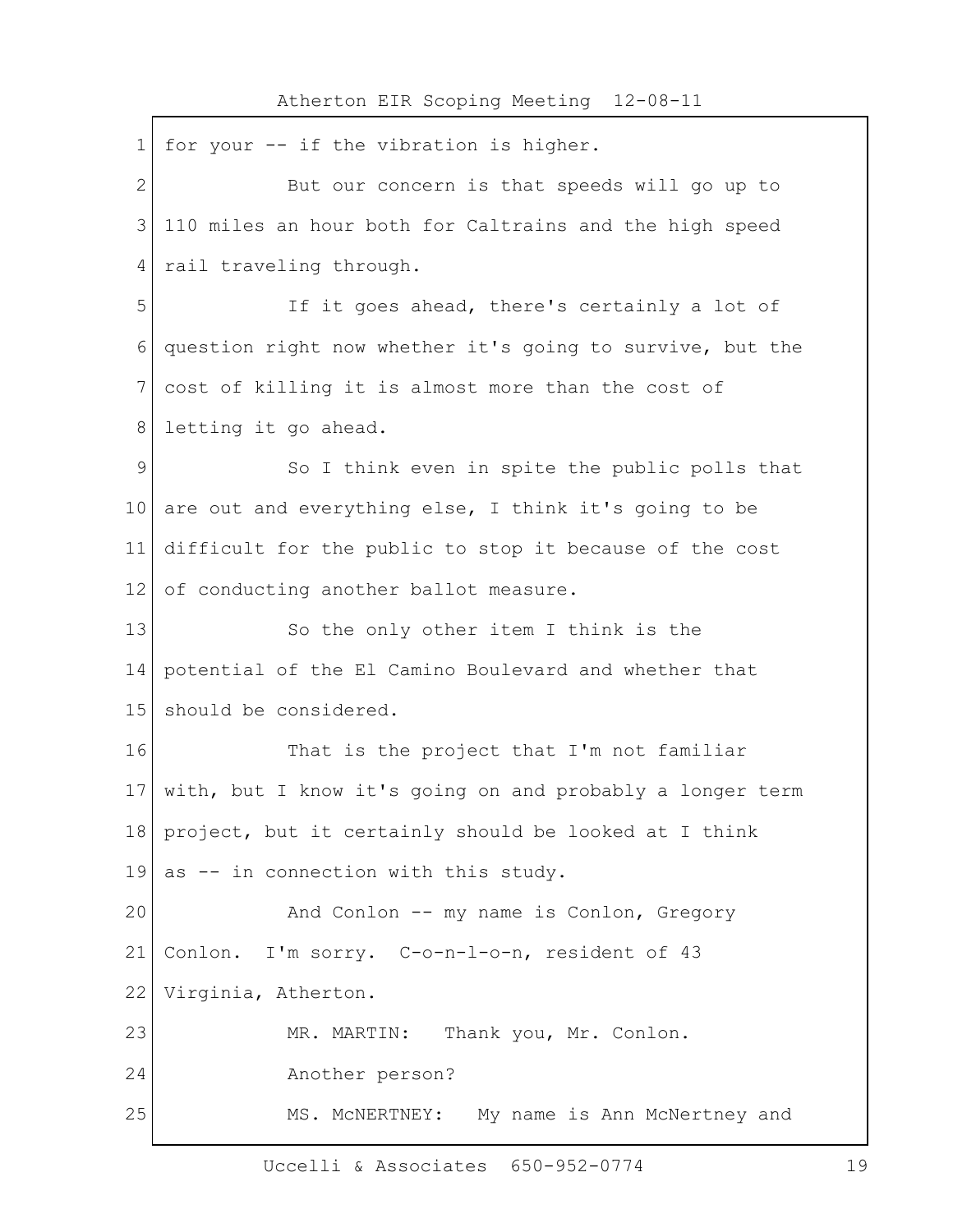# Atherton EIR Scoping Meeting 12-08-11 1 I live at 1 Watkins Avenue, and before  $-$  I have the flu,

2 so I'm going to speak soon and probably leave, which you  $3 \mid$  may be happy about after I finish, but I didn't know that 4 Council had decided to go ahead with the park site 5 because I  $-$  I was a little confused. 6 As you said, you decided, but at the same 7 time, you're going to consider alternatives and then 8 finally make a decision, so I wasn't --9 MR. MARTIN: This is just a preferred  $10$  alternative that the Council has  $-$  the preferred 11 alternative that the Council has identified. They have 12 not made a decision on the final  $-$ 13 MS. MCNERTNEY: Oh, good. 14 MR. MARTIN: -- location. 15 MS. MCNERTNEY: Good. Okay. I would like 16 the Councilmember to make a motion that no  $E - - EIR$  be 17 done on the Holbrook-Palmer Park site until more than 148 18 people or one percent of the Atherton community used in 19 the September 28th, 2011 library project report are 20 surveyed and considered and after fair, open and 21 competitive plans for the expansion of the use of the 22 present library site or the new town center sites have 23 been submitted and publicly vetted. 24 If this project has to miss the December 28th 25 EIR deadline, it's not a disaster.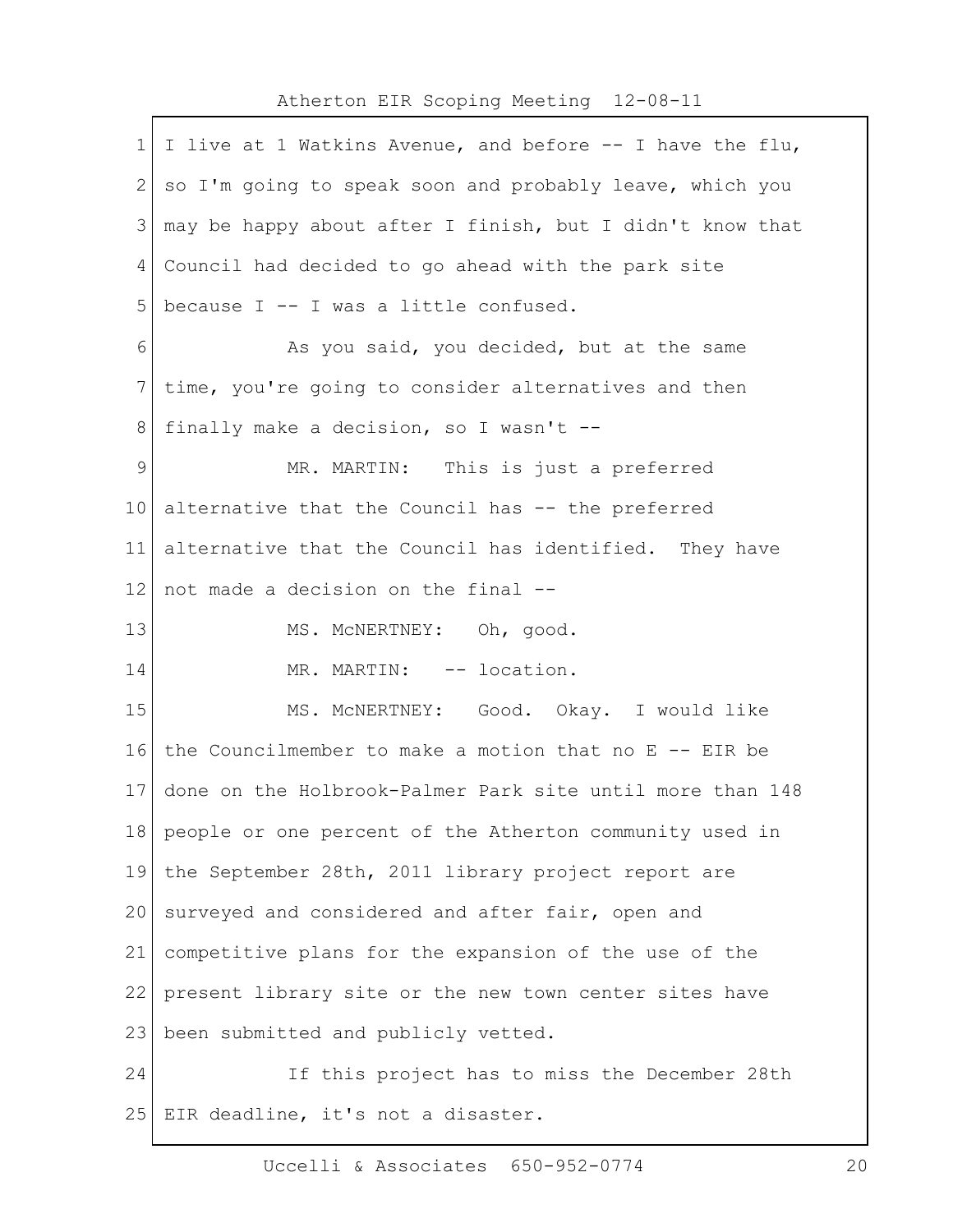$\Gamma$ 

| $\mathbf 1$  | At the October 5th, 2011 Park and Recreation              |
|--------------|-----------------------------------------------------------|
| $\mathbf{2}$ | Commission, an attempt by a small group of people to      |
| 3            | impose their will on the community was widely avoided.    |
| 4            | Particularly helpful was Mr. Ringham's                    |
| 5            | presentation and ensuing discussions which revealed the   |
| 6            | following:                                                |
| 7            | The firm that produced the report was not                 |
| 8            | chosen by an open, competitive process. I think somebody  |
| 9            | in San Mateo contacted the firm that produced the report  |
| 10           | that was connected with the library system. That was --   |
| 11           | it's not reported. You can check the report to see the    |
| 12           | exact details on that.                                    |
| 13           | The space requirements required for the                   |
| 14           | library are closer to 10,000 square feet than sixteen-    |
| 15           | seven, and I that you've adjusted it down to 1,300        |
| 16           | thousand square feet.                                     |
| 17           | The report did not consider the impact of                 |
| 18           | e-Books. The report did not consider the safety of        |
| 19           | children adequately.                                      |
| 20           | It just so happened on that day, there was a              |
| 21           | newspaper article about a person being stabbed in the San |
| 22           | Francisco Library.                                        |
| 23           | So the consideration of the safety of children            |
| 24           | considering the day care center, the ballet school, the   |
| 25           | birthday parties that people from outside the community   |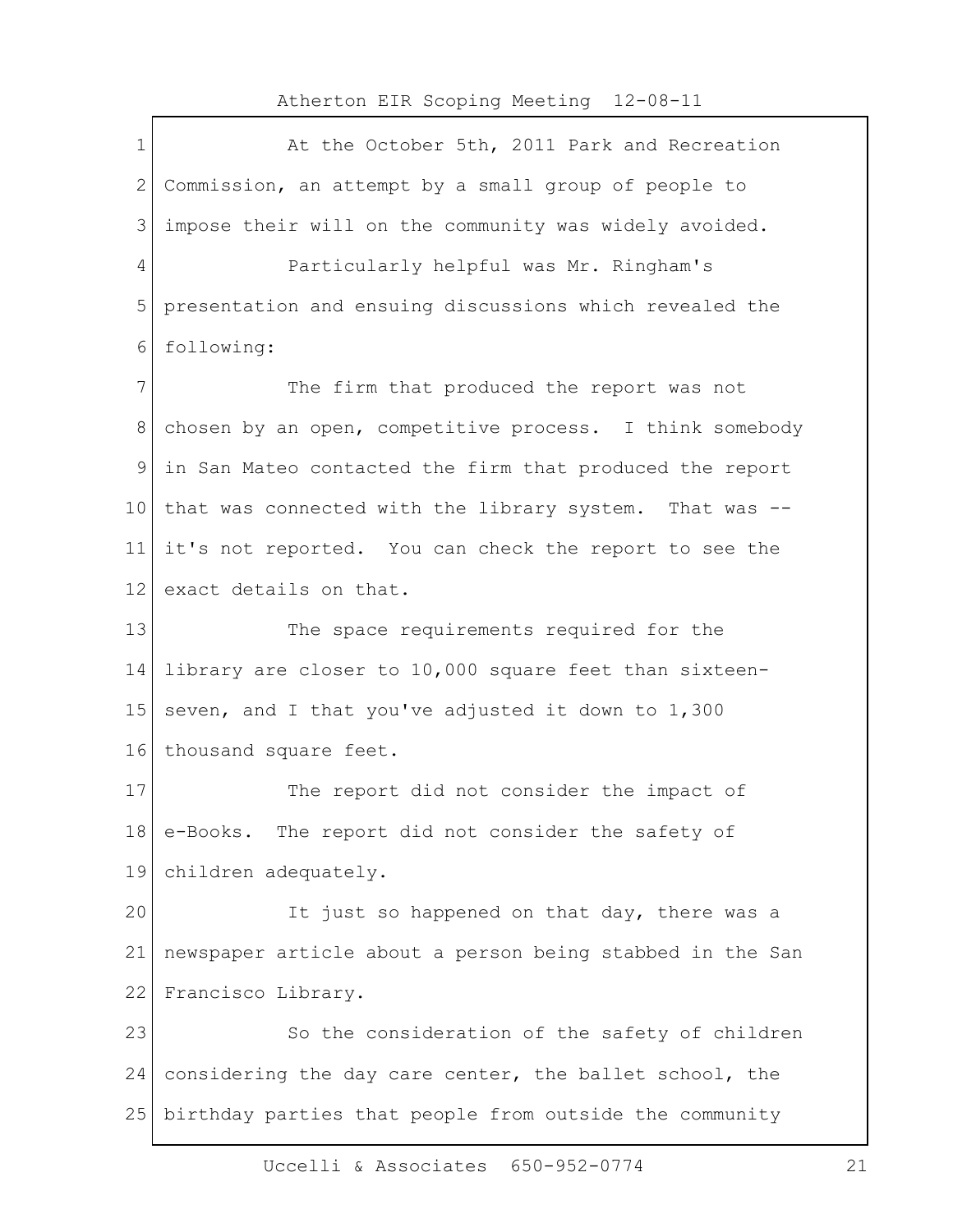| $\mathbf 1$    | reserve to use is a real -- didn't seem to appear in the  |
|----------------|-----------------------------------------------------------|
| $\overline{2}$ | report anywhere.                                          |
| 3              | The plan for the existing site did not                    |
| 4              | consider heat pumps, sun cells, wind and other            |
| 5              | alternative energy sources other than solar panels, which |
| 6              | would necessitate removing three trees, which no one in   |
| 7              | Atherton really appreciates -- we love our trees --       |
| 8              | therefore, biasing the site choice towards Holbrook-      |
| $\mathsf 9$    | Palmer Park.                                              |
| 10             | The Atherton Library Steering Committee                   |
| 11             | representative suggested when questioned by Mr. Rigman    |
| 12             | that the committee just accepted the facts that were      |
| 13             | given to them by the report, which I believe is very      |
| 14             | biased in favor of the park and not a fair report at all. |
| 15             | It did not wait for the town center plans to              |
| 16             | come out, which -- one of which includes a community      |
| 17             | center. That was also raised in the discussion.           |
| 18             | That the public was just waking up to the fact            |
| 19             | that they might lose the present site, which is generally |
| 20             | loved, and with people going increasingly to electronic   |
| 21             | works, a lot of mothers have come up and said the         |
| 22             | smallness, the beauty of our present library site really  |
| 23             | impressed their children and now their mo -- their        |
| 24             | children, their mothers, their grandchildren are          |
| 25             | now -- the mothers are saying, "Is that library still     |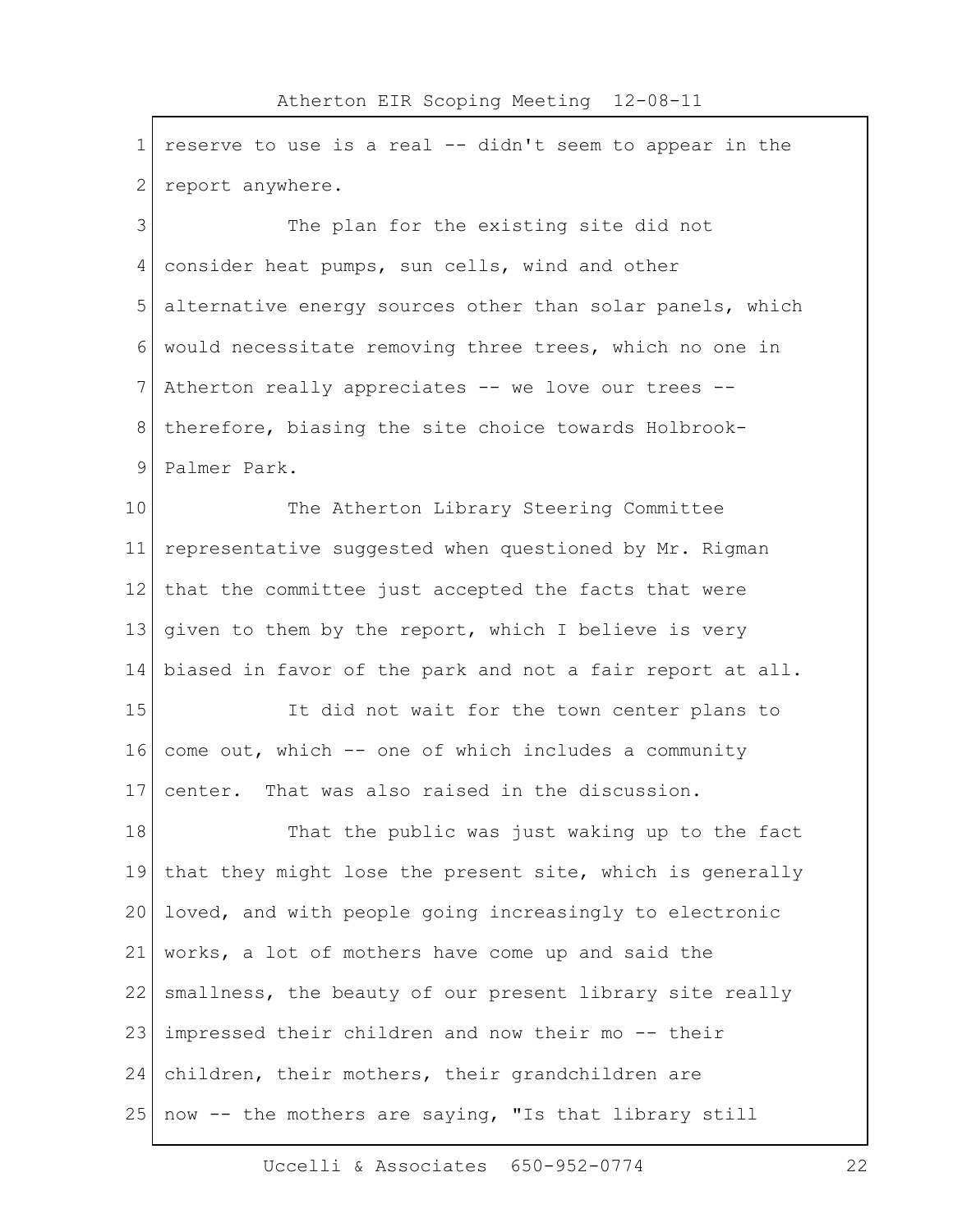## Atherton EIR Scoping Meeting 12-08-11 1 around? Because that's how I want to introduce my -- my 2 child to the library" because the Atherton Library was 3 such a wonderful place because of its small and human 4 scale. 5 It was also mentioned Mrs. Palmer's intention 6 was to provide open, not facility space to Atherton 7 residents, and perhaps those intentions should be 8 honored. 9 That the present library site has more parking 10 availability and potentially more parking availability 11 than the park site, and that's even in the report, which 12 is biased, on page 17 of  $-$  16 of 27 pages. That's the 13 report that was handed to the steering committee. 14 Without requiring a cessation of earning money 15 for the town by not renting out the present facilities in 16 the park because of a lack of parking. So we would keep 17 that income stream for the town if it was located outside 18 of the park. 19 That 13,000 square feet could be found at the 20 present site if you removed the plants, which I would 21 like to keep. I think you could also build a structure 22 where there's a circular sort of concrete picnic table 23 | which I hardly see anybody ever use. 24 But anyway, that is on box number 33 of 25 Mr. Ringham's presentation on page 17, and I also agree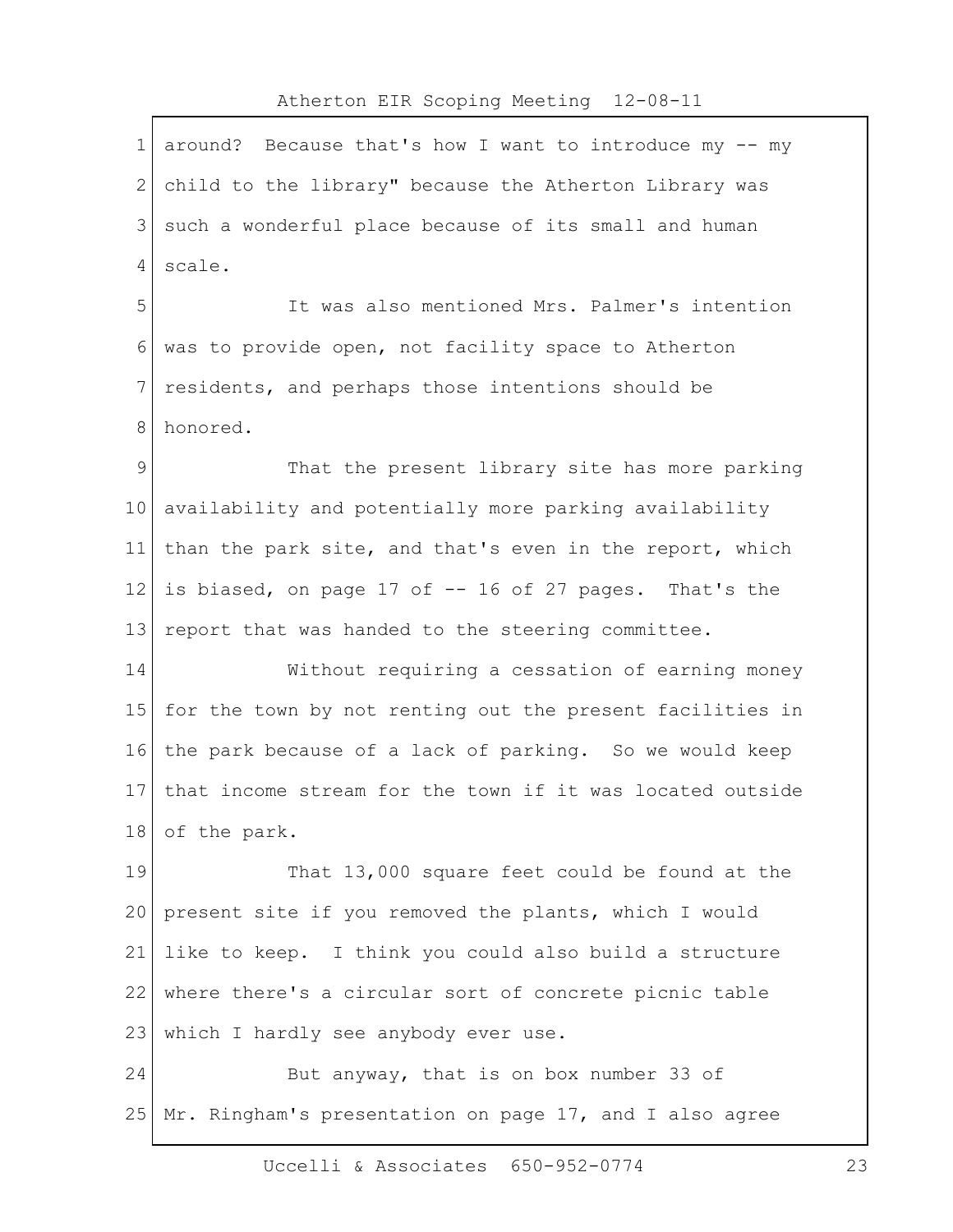## Atherton EIR Scoping Meeting 12-08-11 1 with his recommendations in box number 34 on page 17 2 which are first determine the real size, then the 3<sup>1</sup> location of date the needs assessment and e-Books impact 4 into the considerations. 5 Reevaluate the basis of the service area 6 population, determine library features wanted, 7 comprehensive user study, development total square feet 8 and major allocations. 9 Two, that the Council/SMCL approve future 10 space; three, develop alternative conceptual plans and 11 costs, HP Park and location and options, existing library 12 area location and options. 13 Other locations. Town center integration, 14 | independent consultant architect for each plan. 15 Competition. Open and fair competition but other 16 architectural firms for plans for the alternative sites. 17 Town-wide user-wide referendum on choices and 18 eventually a Council decision. If it takes another year, 19 I think that's okay. 20 I don't think we're going to get a high speed 21 rail here for a long time. 22 I also agree with his recommendations on page 23 3B4 of this report -- I have a copy, which if you haven't 24 seen it. 25 However the false urgency of an EIR deadline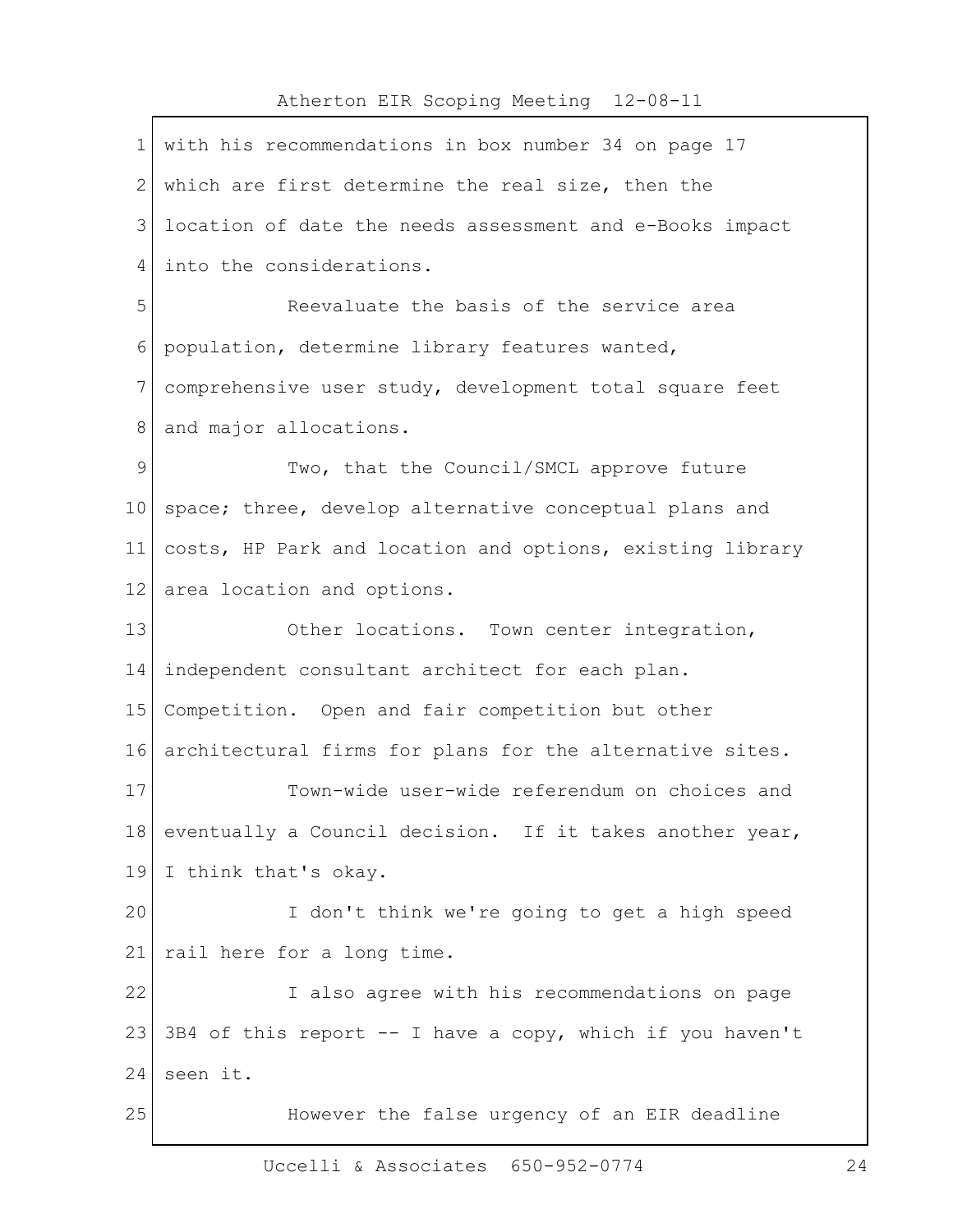$\Gamma$ 

| $\mathbf 1$ | is persuasive to Councilmembers, I would like to mention  |
|-------------|-----------------------------------------------------------|
| 2           | to the Council that a motion to set aside enough money    |
| 3           | for three EIRs for each site so that full consideration   |
| 4           | is given to each site and not sort of ancillary           |
| 5           | consideration with a major site being the park.           |
| 6           | As for objections to another absurdity or                 |
| 7           | perhaps the first good one done when people with children |
| 8           | and other vested people are not away because it's the     |
| 9           | spring or the summer, I think it should be done, and I'm  |
| 10          | sure not all the multi-million-dollar mansions are --     |
| 11          | have been built here by people who inherited their money, |
| 12          | and I think they can sense the bum's rush and I think the |
| 13          | town's populace deserves a town-wide user-wide referendum |
| 14          | on the choices, and if you ignore a lot of these factors, |
| 15          | I think the Council should remove representative from     |
| 16          | their job description.                                    |
| 17          | Thank you very much.                                      |
| 18          | If you have any questions, I'd be happy to                |
| 19          | answer them.                                              |
| 20          | MR. MARTIN: We're here to listen to                       |
| 21          | comments.                                                 |
| 22          | Next person?                                              |
| 23          | MR. MARSALA:<br>Thank you. Charles Marsala, 33            |
| 24          | Emily.                                                    |
| 25          | I -- there's some parts of an EIR that aren't             |

Uccelli & Associates 650-952-0774 25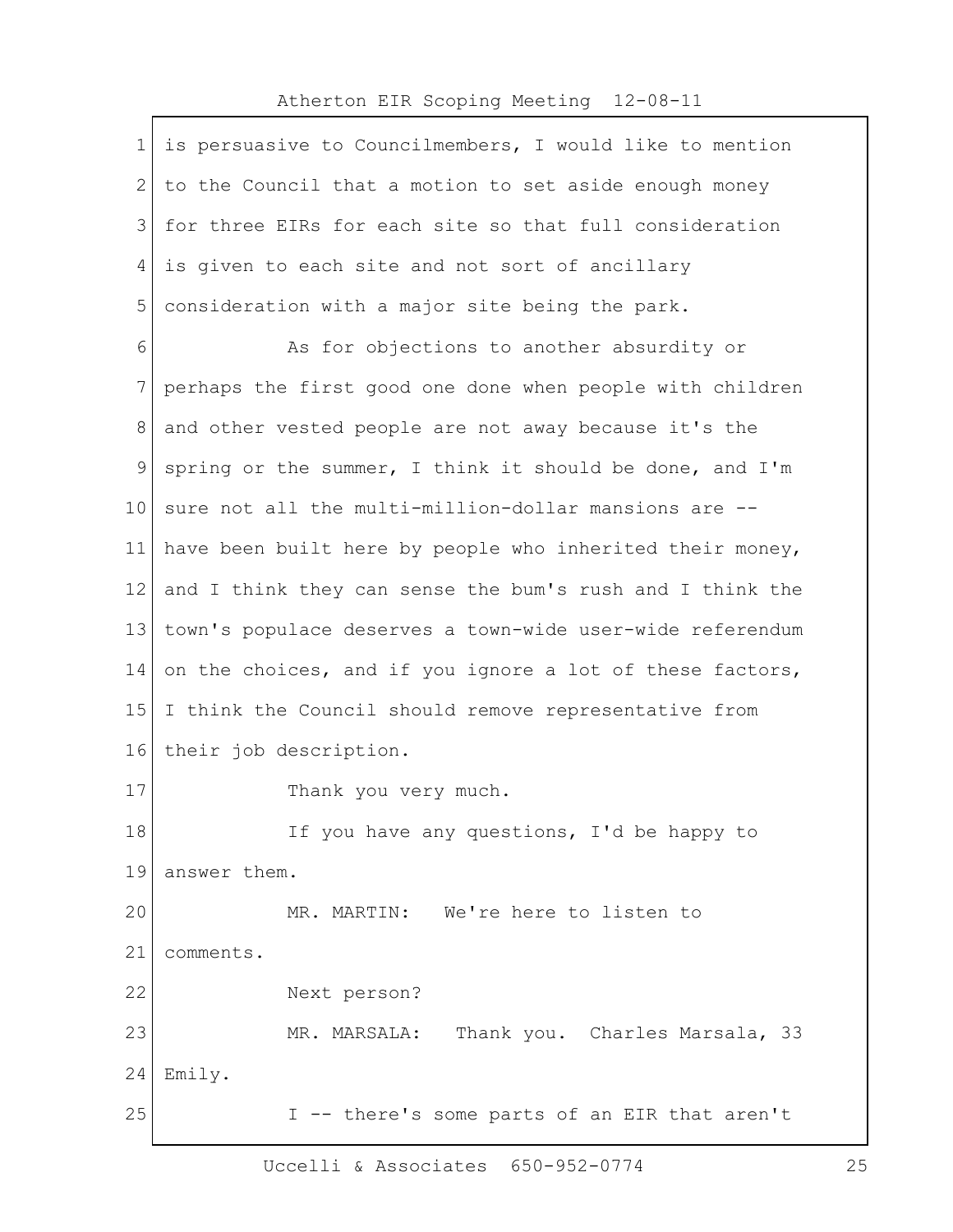| $\mathbf 1$     | considered which may need an FIR, financial impact        |
|-----------------|-----------------------------------------------------------|
| 2               | report, because as we heard at the last Council meeting,  |
| 3               | these \$90,000 of revenue that could be gained by renting |
| 4               | out facilities in the park which are used for the         |
| 5               | maintenance of the park. So how is that compensated?      |
| 6               | Also, if the current library is vacated -- and            |
| 7               | I saw in the paper that other town offices can move in    |
| 8               | there -- there's still going to be seismic upgrade.       |
| 9               | So where does the money come to take care of              |
| 10 <sub>1</sub> | those improvements? Because you don't want to give an     |
| 11              | unsafe facility to the building department. You have to   |
| 12              | still deal with that issue or the town does.              |
| 13              | So there's other financial impacts I think                |
| 14              | that are going to be addressed by the Council that this   |
| 15 <sub>2</sub> | EIR won't, but the Council needs to come forward with how |
| 16              | it's going to address the financial impacts of what's     |
| 17              | going on.                                                 |
| 18              | The -- the other thing is is how much is the              |
| 19              | real square footage here? And I don't think that's been   |
| 20              | addressed is -- we're going to replace the main house     |
| 21              | with a library.                                           |
| 22              | Well, on the surface, that sounds like no                 |
| 23              | landscape is being consumed, but it -- at the last        |
| 24              | Council meeting, I kind of got the impression that it's   |
| 25              | more than just the main house that's going to be consumed |
|                 |                                                           |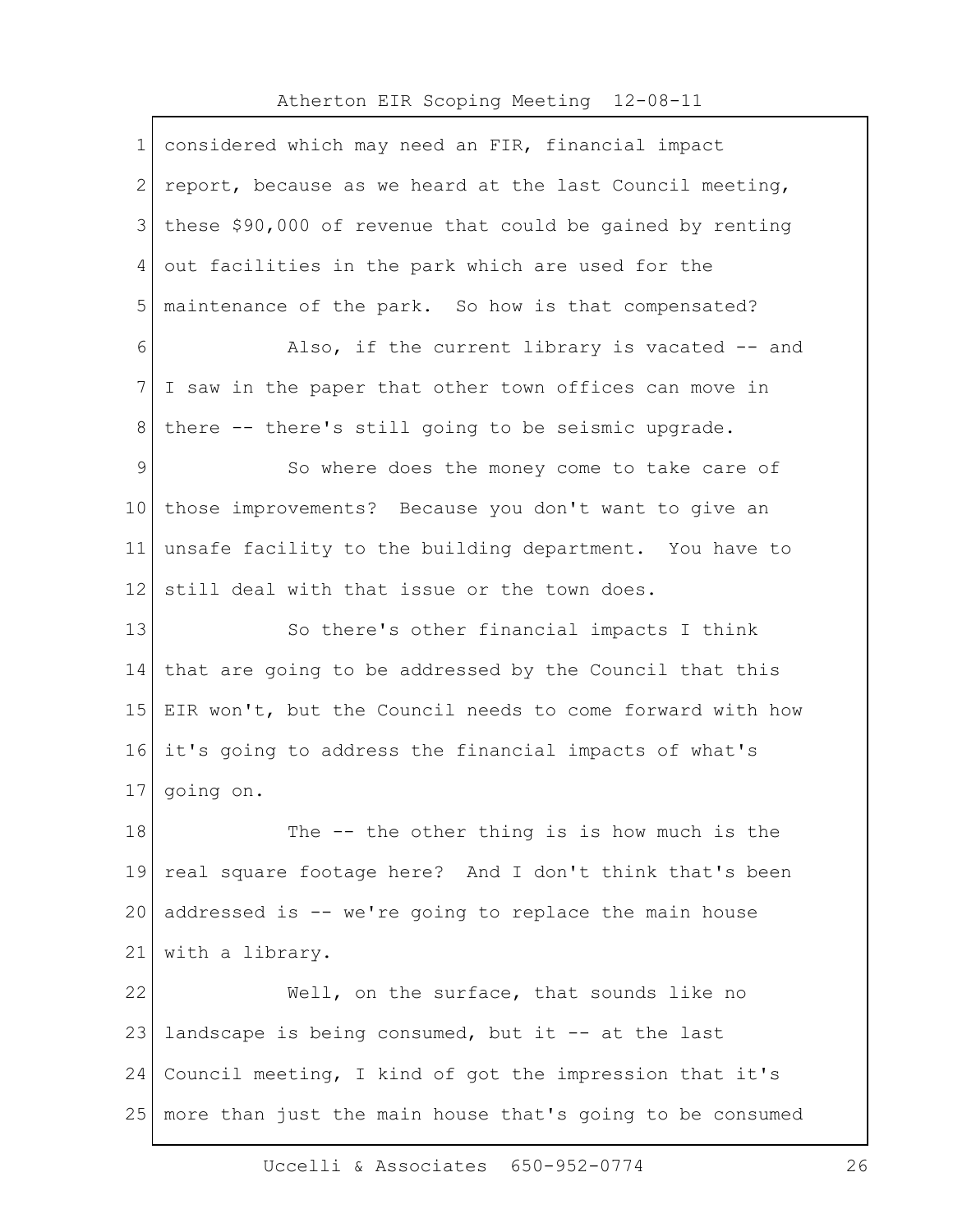$\Gamma$ 

| 1            | with the new library.                                        |
|--------------|--------------------------------------------------------------|
| $\mathbf{2}$ | I just heard tonight the main house is only --               |
| 3            | has a footprint of 3,500 square feet. The library might      |
| 4            | have a footprint of 11,000 square feet or maybe greater.     |
| 5            | So we actually have a square footage of open                 |
| 6            | space that's lost. Where does that come from?<br>There       |
| 7            | haven't been any presentations to the town as far as this    |
| 8            | is the footprint now and this is what it looks like          |
| 9            | later.                                                       |
| 10           | One meeting it's in a very small -- eight and                |
| 11           | a half by eleven the whole park. So you really couldn't      |
| 12           | tell the imprint that it was going to have.                  |
| 13           | And then I started thinking about it, having                 |
| 14           | been involved with a lot of these issues in the park.        |
| 15           | You still have the foundation office that in the main        |
| 16           | house. Where does that get relocated to?                     |
| 17           | There's the activity office where they rent                  |
|              | 18   tennis keys or they book $-$ people book the classes in |
| 19           | the park. Where is that going to be relocated to?            |
| 20           | There is -- I believe there's a maintenance                  |
| 21           | office in that main house where Robert's office is and       |
| 22           | there's a workshop in there, where does that get             |
| 23           | relocated to?                                                |
| 24           | There's storage in the main house to support                 |
| 25           | catering. Do we eliminate catering? Do we still need         |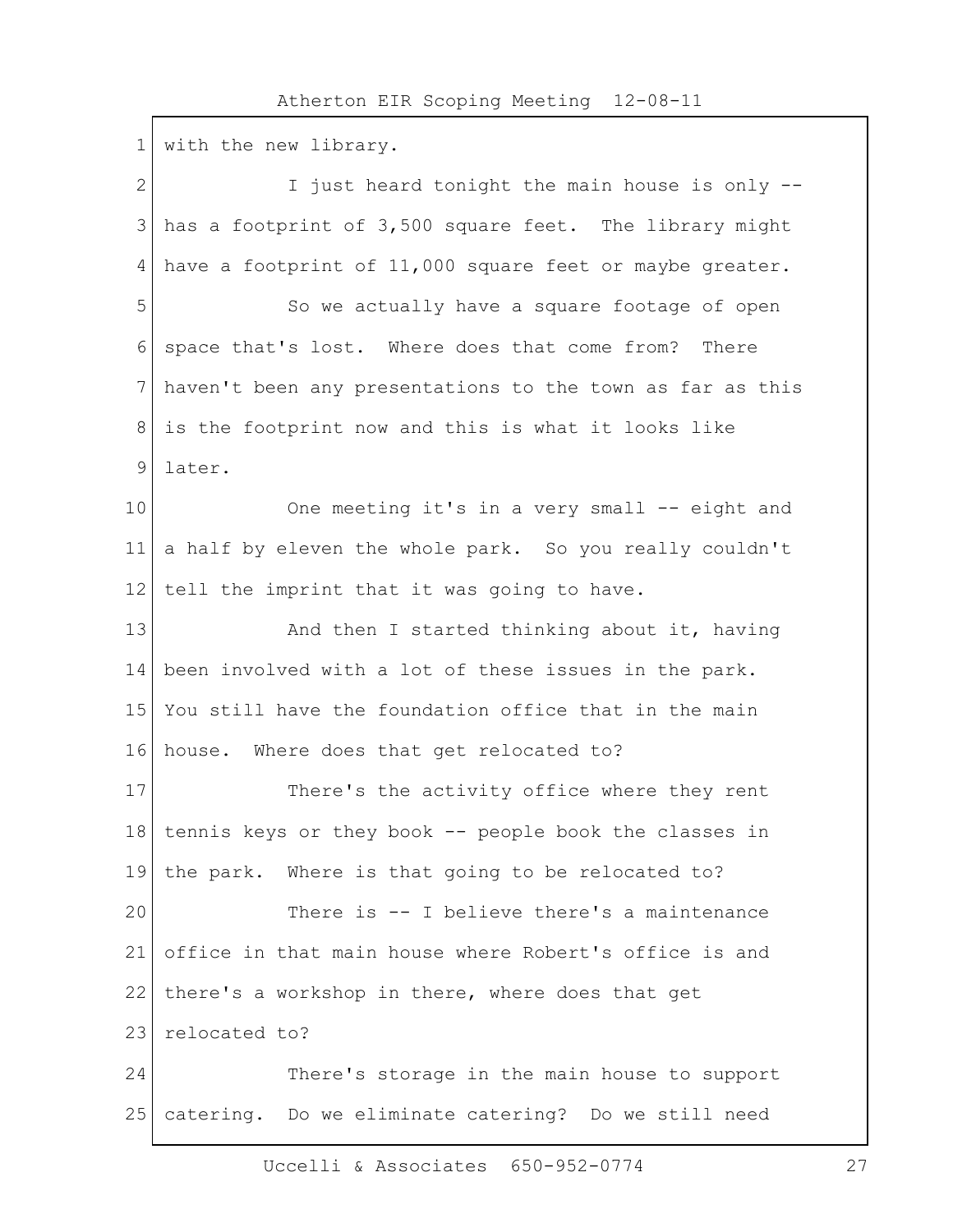| 1              | There's a lot of other uses in the main house.<br>it?     |
|----------------|-----------------------------------------------------------|
| $\overline{2}$ | So you're going still need to have 2,000                  |
| 3              | square feet of -- of space to support park activities     |
| 4              | when you eliminate the main house, and where does that    |
| 5              | space get consumed?                                       |
| 6              | The $-$ so in that end, it's hard to comment              |
| 7              | when you really don't know the scope of what's being      |
| 8              | proposed.                                                 |
| 9              | It seems -- I hate to go this far, but we can             |
| $10 \,$        | almost talk about a high speed rail comparison. I like    |
| 11             | the idea of high speed rail if I could go to LA for fifty |
| 12             | bucks, two hours.                                         |
| 13             | But when someone said, "Okay. We've got to                |
| 14             | make a fifteen foot wall in Atherton to get you there and |
| 15             | we got to take a lot of land from neighbors along the     |
| 16             | track," I don't know if I like high speed rail anymore.   |
| 17             | And with the library idea, if we don't really             |
| 18             | know the impact, how do we know if we're for it or        |
| 19             | against it when we're voting on an issue? Do we know the  |
| 20             | true environmental impacts?                               |
| 21             | Somehow we've approved something without                  |
| 22             | really knowing the impact, and if we eliminate the main   |
| 23             | house, we're talking about really open space.             |
| 24             | So if it -- if the option was that you can                |
| 25             | actually eliminate the main house and the park, we don't  |
|                |                                                           |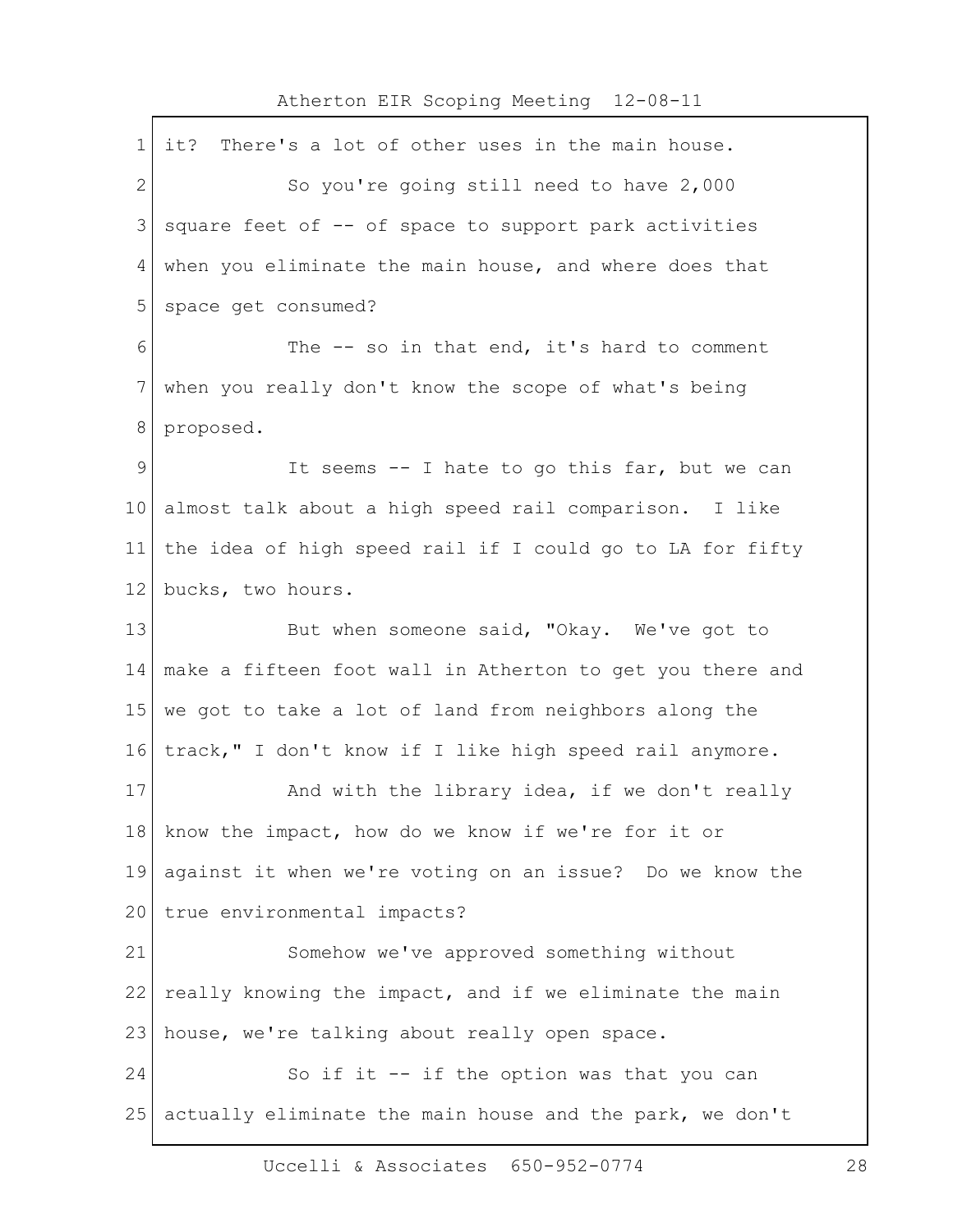| $\mathbf 1$ | need it, and you could have more fields and you can put   |
|-------------|-----------------------------------------------------------|
| 2           | tree growth and you can do this, because you don't need   |
| 3           | that space for anything, is that what we're really        |
| 4           | evaluating right now is where are the alternatives for    |
| 5           | that?                                                     |
| 6           | So those are some ideas that I've had as far              |
| 7           | as my thoughts, and I know there are some residents I've  |
| 8           | talked to that really do like the idea of -- of using it, |
| 9           | because the library does provide a lot of great services  |
| $10 \,$     | and it's stepped up to the plate with movie night and     |
| 11          | chess and just some of the other activities that are a    |
| 12          | very positive influence.                                  |
| 13          | So perhaps that is, but at the same time, I               |
| 14          | believe that the opposition that I've seen at other       |
| 15          | meetings is because this hasn't been presented to the     |
| 16          | people that are -- have a stake in the park for other     |
| 17          | uses to say what's really going to happen here, and that  |
| 18          | needs to be done in order to make sure that this is the   |
| 19          | right thing to do or if it's not the right thing to do.   |
| 20          | That's probably my thoughts for now.                      |
| 21          | Thank you.<br>MR. MARTIN:                                 |
| 22          | Next person? Anyone else want to comment?                 |
| 23          | MR. LIVELY: I'm Phillip Lively, L-i-v-e-l-y,              |
| 24          | 24 Hawthorne.                                             |
| 25          | Neal mentioned one of the areas that ought to             |

Uccelli & Associates 650-952-0774 29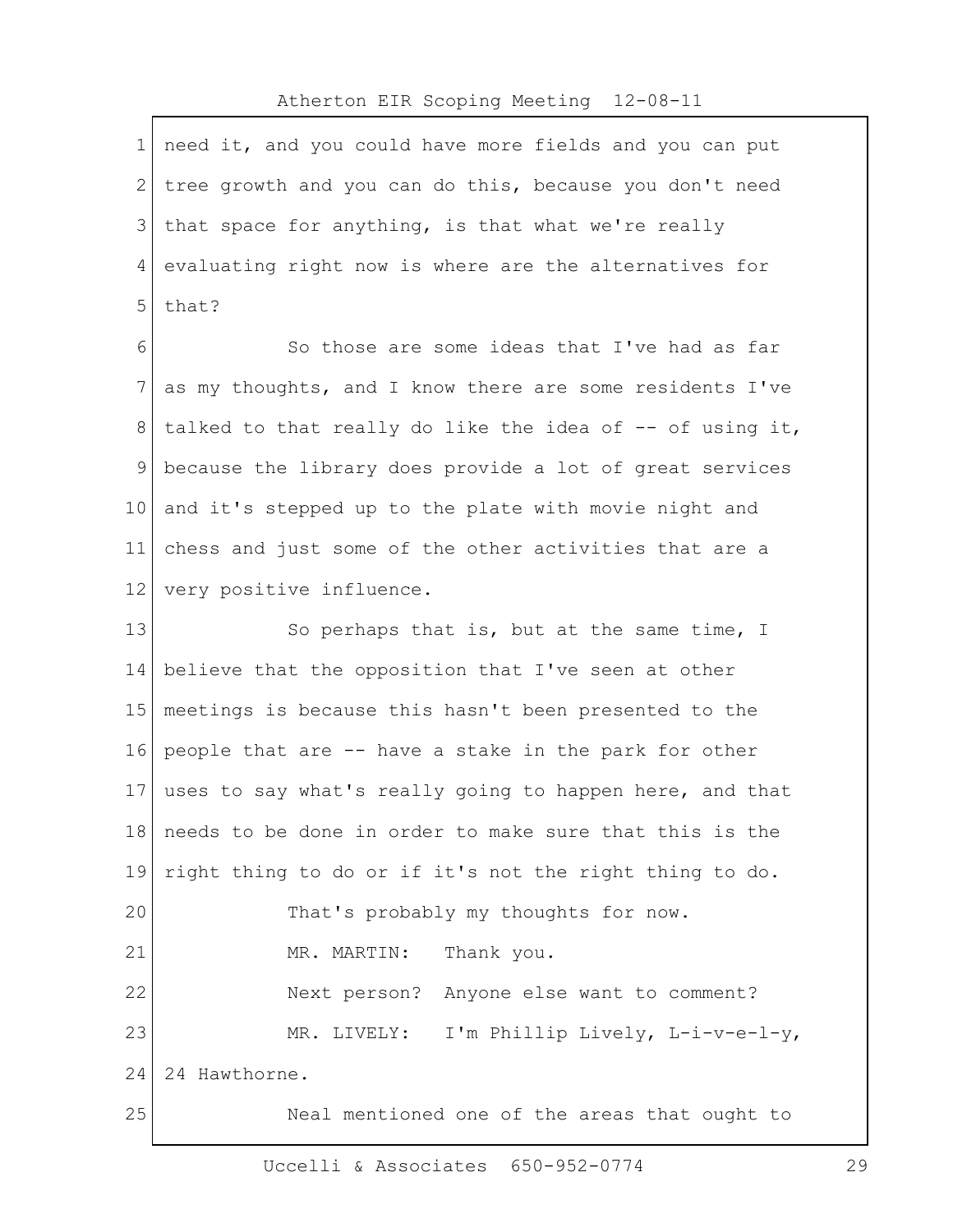|                | $110110 + 0011$ $1110$ $00000 + 110$ $110000 + 110$       |
|----------------|-----------------------------------------------------------|
| $\mathbf 1$    | be looked at is the town center area, and I want to be    |
| $\mathbf{2}$   | considered in the scope of what you see on the walls      |
| 3              | here.                                                     |
| $\overline{4}$ | What you see on the walls are two architects'             |
| 5              | concepts. They're not cast in concrete in any way.        |
| 6              | They're concepts, and what they've shown to lots of       |
| 7              | people is that there's really some pretty good ideas      |
| $\,8\,$        | here.                                                     |
| $\mathcal{G}$  | One of them moves the train station. One of               |
| 10             | them has two-story buildings with fountains and an atrium |
| 11             | that's faced in a certain direction. And another one is   |
| 12             | a one-story building.                                     |
| 13             | Both of these tend to change the relationship             |
| 14             | of the buildings and the streets in the town center area. |
| 15             | So the same thing is really true with the                 |
| 16             | library. There are many places within the town center     |
| 17             | area that the library could fit, to and including         |
| 18             | addition in the library, not in the park as the Library   |
| 19             | Committee looked, but perhaps adjacent to it using the    |
| 20             | street and moving the street in a different location.     |
| 21             | There's another location to the north along               |
| 22             | Fair Oaks, which right now is a parking area, and         |
| 23             | actually you could consider taking the building area that |
| 24             | the town center itself is in right now and putting the    |
| 25             | library there and moving the town center someplace else.  |
|                |                                                           |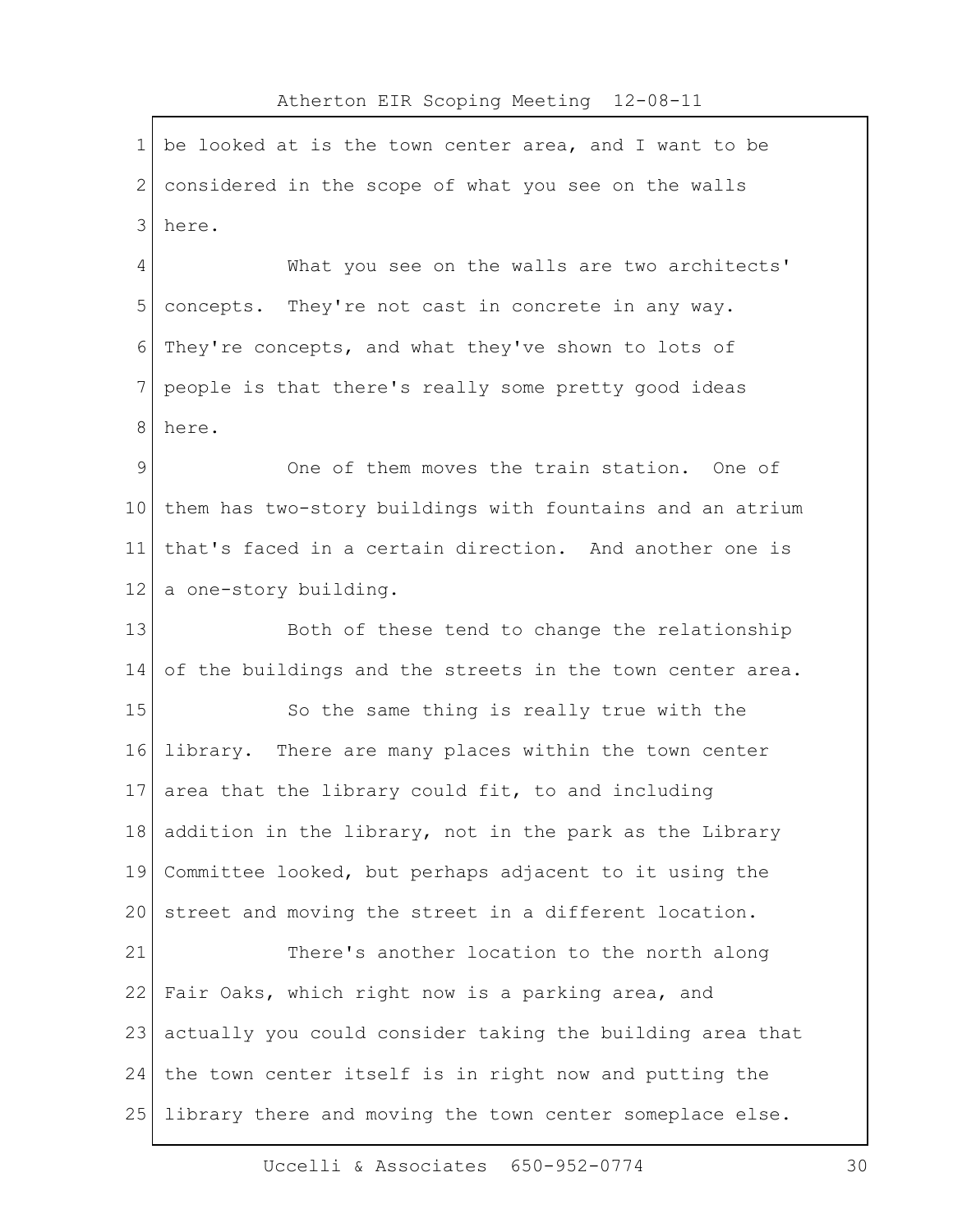| 2<br>lot of areas and locations where the library could be<br>3<br>placed, to and including a county library, as Atherton<br>is, and the library itself in a county park as in Flood<br>4<br>5<br>Park just across the street in Atherton.<br>6<br>So my point here this evening is let's take a<br>$7\phantom{.}$<br>really broad view, think outside the box and think of the<br>8<br>other locations that are really potentially good<br>$\mathsf 9$<br>locations for the library, as well as the park itself.<br>10<br>Thank you.<br>11<br>MR. MARTIN: Thank you, Phil.<br>12<br>Anyone else? |  |
|---------------------------------------------------------------------------------------------------------------------------------------------------------------------------------------------------------------------------------------------------------------------------------------------------------------------------------------------------------------------------------------------------------------------------------------------------------------------------------------------------------------------------------------------------------------------------------------------------|--|
|                                                                                                                                                                                                                                                                                                                                                                                                                                                                                                                                                                                                   |  |
|                                                                                                                                                                                                                                                                                                                                                                                                                                                                                                                                                                                                   |  |
|                                                                                                                                                                                                                                                                                                                                                                                                                                                                                                                                                                                                   |  |
|                                                                                                                                                                                                                                                                                                                                                                                                                                                                                                                                                                                                   |  |
|                                                                                                                                                                                                                                                                                                                                                                                                                                                                                                                                                                                                   |  |
|                                                                                                                                                                                                                                                                                                                                                                                                                                                                                                                                                                                                   |  |
|                                                                                                                                                                                                                                                                                                                                                                                                                                                                                                                                                                                                   |  |
|                                                                                                                                                                                                                                                                                                                                                                                                                                                                                                                                                                                                   |  |
|                                                                                                                                                                                                                                                                                                                                                                                                                                                                                                                                                                                                   |  |
|                                                                                                                                                                                                                                                                                                                                                                                                                                                                                                                                                                                                   |  |
|                                                                                                                                                                                                                                                                                                                                                                                                                                                                                                                                                                                                   |  |
| 13<br>MR. CARLSON: Hi. My name's Andrew Carlson,                                                                                                                                                                                                                                                                                                                                                                                                                                                                                                                                                  |  |
| 14<br>53 Parker Avenue.                                                                                                                                                                                                                                                                                                                                                                                                                                                                                                                                                                           |  |
| 15<br>It strikes me, having worked as a consultant                                                                                                                                                                                                                                                                                                                                                                                                                                                                                                                                                |  |
| for years, there's a problem with how this project is<br>16                                                                                                                                                                                                                                                                                                                                                                                                                                                                                                                                       |  |
| 17<br>currently -- it's currently scoped, as Phil Lively just                                                                                                                                                                                                                                                                                                                                                                                                                                                                                                                                     |  |
| 18<br>mentioned, and you have these beautiful pictures of the                                                                                                                                                                                                                                                                                                                                                                                                                                                                                                                                     |  |
| 19<br>town center here.                                                                                                                                                                                                                                                                                                                                                                                                                                                                                                                                                                           |  |
| 20<br>There are a lot of sites that are not -- I                                                                                                                                                                                                                                                                                                                                                                                                                                                                                                                                                  |  |
| 21<br>don't think are adequately identified for a full EIR to                                                                                                                                                                                                                                                                                                                                                                                                                                                                                                                                     |  |
| 22<br>actually be executed.                                                                                                                                                                                                                                                                                                                                                                                                                                                                                                                                                                       |  |
| 23<br>You can go through part of it, but how do you                                                                                                                                                                                                                                                                                                                                                                                                                                                                                                                                               |  |
| 24<br>deal with the town center as a separate magic dumping box                                                                                                                                                                                                                                                                                                                                                                                                                                                                                                                                   |  |
| 25<br>for potentially all problems?                                                                                                                                                                                                                                                                                                                                                                                                                                                                                                                                                               |  |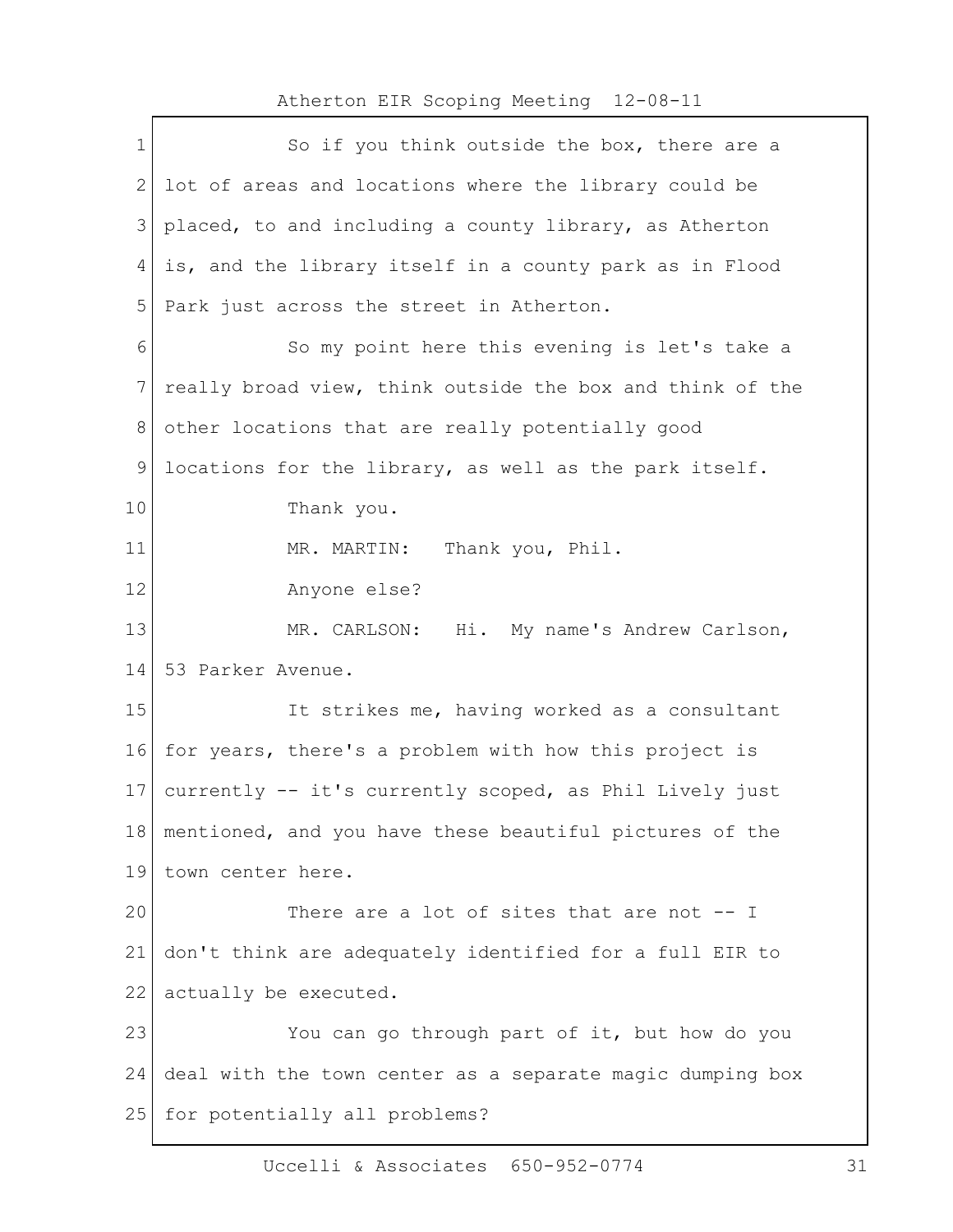|              | Atherton EIR SCOPING Meeting IZ-08-II                    |  |  |
|--------------|----------------------------------------------------------|--|--|
| $\mathbf 1$  | I think this town has to get this straightened           |  |  |
| $\mathbf{2}$ | out before the EIR consultant can really do their job.   |  |  |
| 3            | Thank you.                                               |  |  |
| 4            | MR. MARTIN: Anyone else? Anyone -- anyone                |  |  |
| 5            | new before Charles gets a second crack?                  |  |  |
| 6            | Okay, Charles.                                           |  |  |
| 7            | MR. CONLON: I gather since this is a                     |  |  |
| $8\,$        | workshop idea that you'd want to do that, and I just     |  |  |
| 9            | thought Phil threw out some great ideas.                 |  |  |
| 10           | Some of these things are things we haven't               |  |  |
| 11           | heard of. A Flood Park, I know -- I don't know if it     |  |  |
| 12           | makes sense or not, but it just seem that I've read in   |  |  |
| 13           | the papers where the county can't afford it or wants to  |  |  |
| 14           | give it to Menlo to pay the maintenance of it, and the   |  |  |
| 15           | county's going to benefit.                               |  |  |
| 16           | Maybe that's something for us to consider as a           |  |  |
| 17           | way of actually gaining park and open space for Atherton |  |  |
| 18           | to look at that, so I like that concept.                 |  |  |
| 19           | I also know that Menlo College is adding an              |  |  |
| 20           | MBA program, and they've indicated that San -- the City  |  |  |
| 21           | of San Jose partnered with San Jose Library System to    |  |  |
| 22           | expand to make some needs.                               |  |  |
| 23           | Is Menlo College an alternative, as well?                |  |  |
| 24           | So as we look at some of these options that we           |  |  |
| 25           | have right now, the park is a romantic idea, the idea of |  |  |
|              |                                                          |  |  |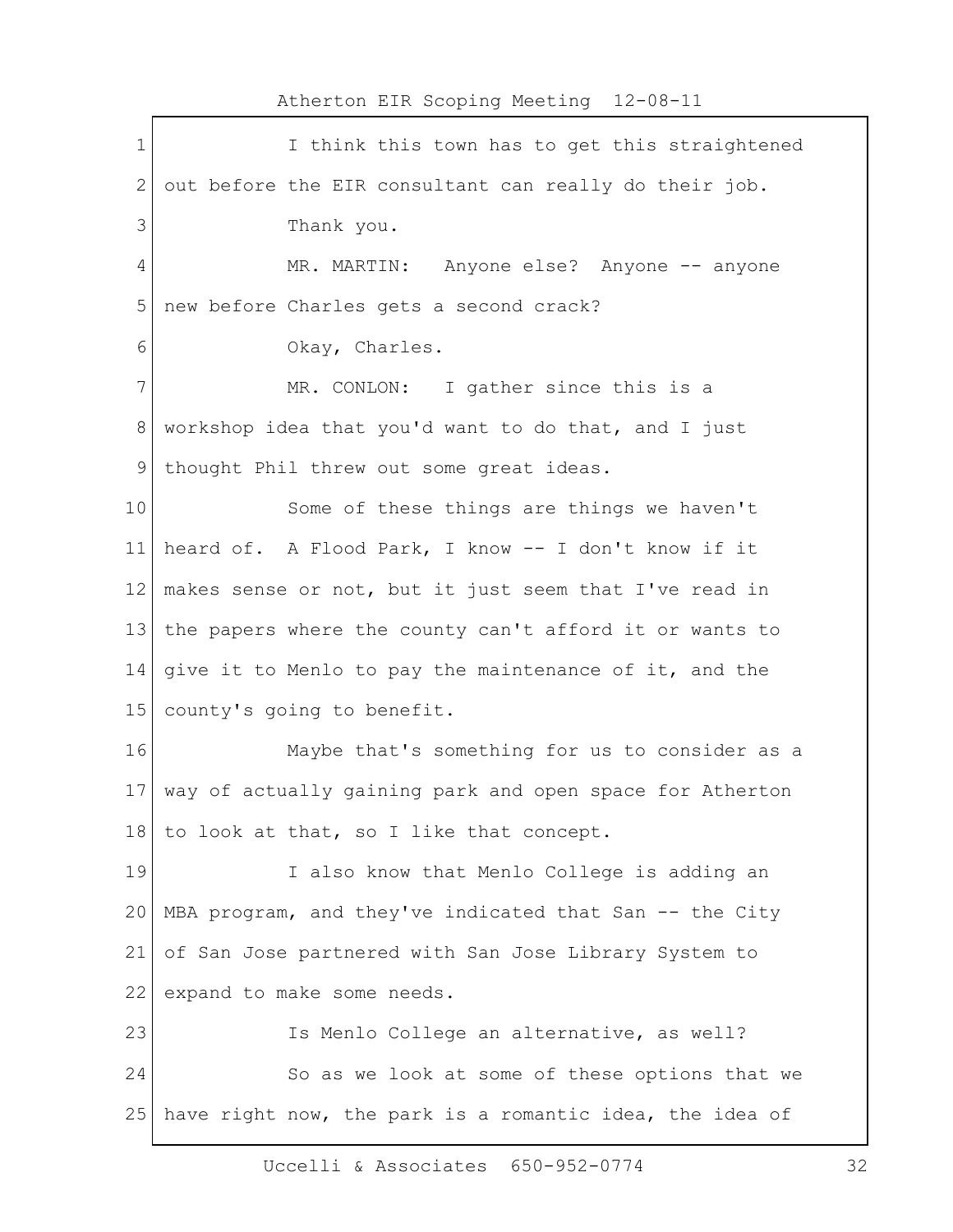| 1            | reading a book, and I know having seen many of the          |  |  |
|--------------|-------------------------------------------------------------|--|--|
| $\mathbf{2}$ | libraries in Belmont and Portola Valley, when you go to     |  |  |
| 3            | the park, it would be great to walk around.                 |  |  |
| 4            | So that's one idea, but there's also -- since               |  |  |
| 5            | we have limited park space, we need to really evaluate      |  |  |
| 6            | those pros and cons of how we do this and look at some of   |  |  |
| 7            | these other sites, perhaps.                                 |  |  |
| 8            | I don't know if you can add these to your EIR               |  |  |
| 9            | or -- or not.                                               |  |  |
| 10           | MR. MARTIN: Yes, we can.                                    |  |  |
| 11           | MR. CONLON: Oh, you can?                                    |  |  |
| 12           | MR. MARTIN:<br>Yeah.                                        |  |  |
| 13           | MR. CONLON: Because $I$ -- I think I saw maybe              |  |  |
| 14           | in $-$ I don't know where it was in the $-$ in the $-$ it's |  |  |
| 15           | a story in The Almanac or if it was on the town website     |  |  |
| 16           | or whatever that the library does outreach to the local     |  |  |
| 17           | schools with -- I'm not talking like a bookmobile, but      |  |  |
| 18           | there's some -- some activities that the library's doing    |  |  |
| 19           | right now to help those schools, and how this intertwines   |  |  |
| 20           | with all this, as well.                                     |  |  |
| 21           | The schools -- we're sort of unique here.<br>We             |  |  |
| 22           | have only 7,000 residents, but we have about nine school    |  |  |
| 23           | libraries in town, because every high school and every      |  |  |
| 24           | grammar school has a library and college has a library.     |  |  |
| 25           | Is that also an alternative to look at -- which             |  |  |
|              |                                                             |  |  |

Uccelli & Associates 650-952-0774 33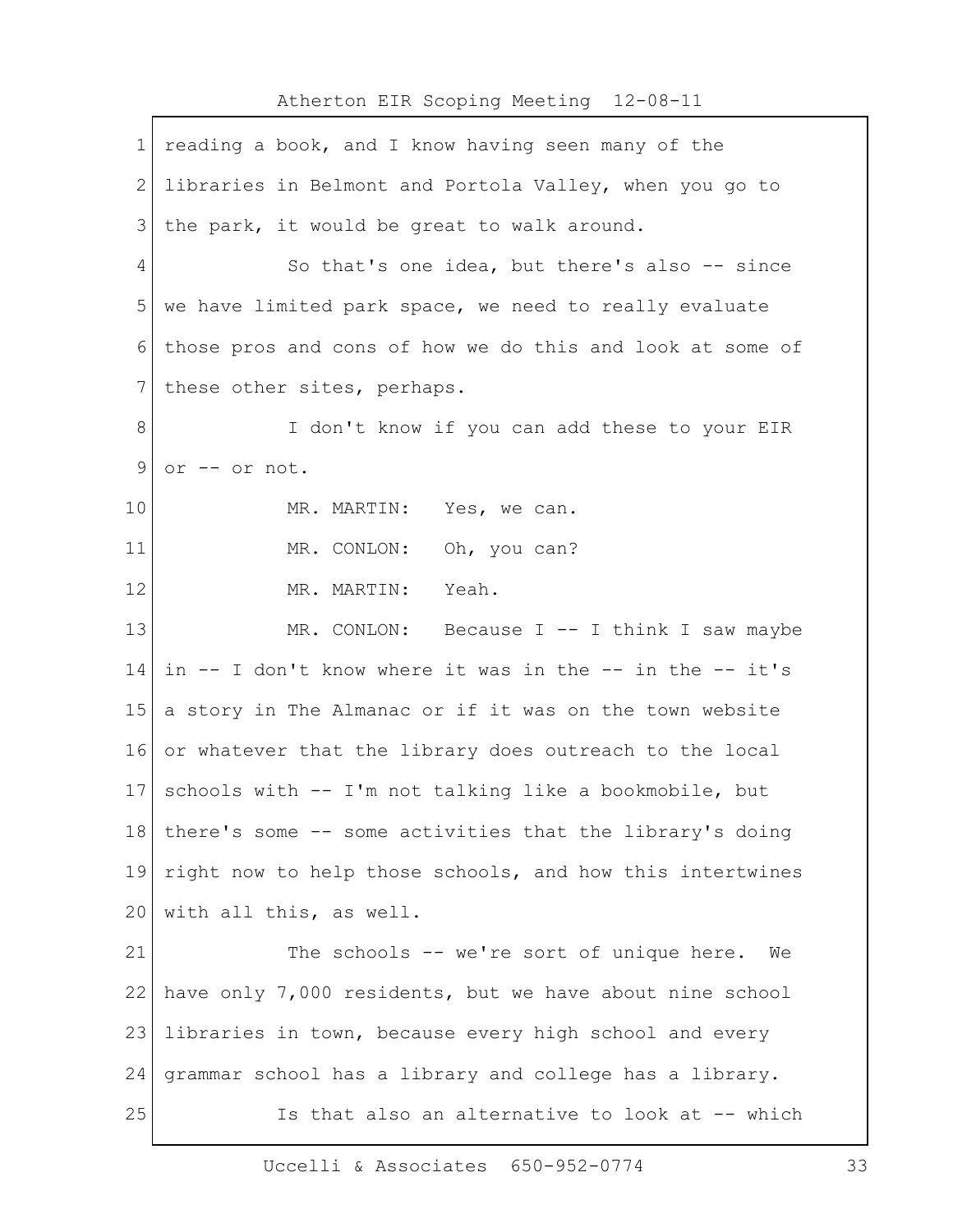## 1 is not in the EIR -- is how we would inter -- how we 2 interact with those systems, and can those needs be met 3 of extra library needs by saying that you're going to 4 partner with some other people? 5 And perhaps even what happens at Menlo, 6 someone had pointed out to me we're moving the library 7 to put it in the park comes closer to the City of Menlo's 8 library, and then are there -- are we duplicating 9 efforts? 10 One of the things, we've eliminated the train 11 stop here because the train stop was so close in Menlo 12 Park, but are we going to have two libraries that are so 13 close together that there's actually too much library use 14 that close together? 15 MR. MARTIN: Thank you. 16 Anyone else? 17 If not, I want to thank you for coming this 18 evening. We appreciate all your comments. We will ask 19 the consultant to address all the relevant comments in 20 the EIR. 21 We're expecting the EIR -- Draft EIR to be 22 produced sometime this spring, and then once a draft is 23 circulated again -- repeat what Judy said. It will be 24 available for public review for 45 days. 25 You will be able to comment on it during that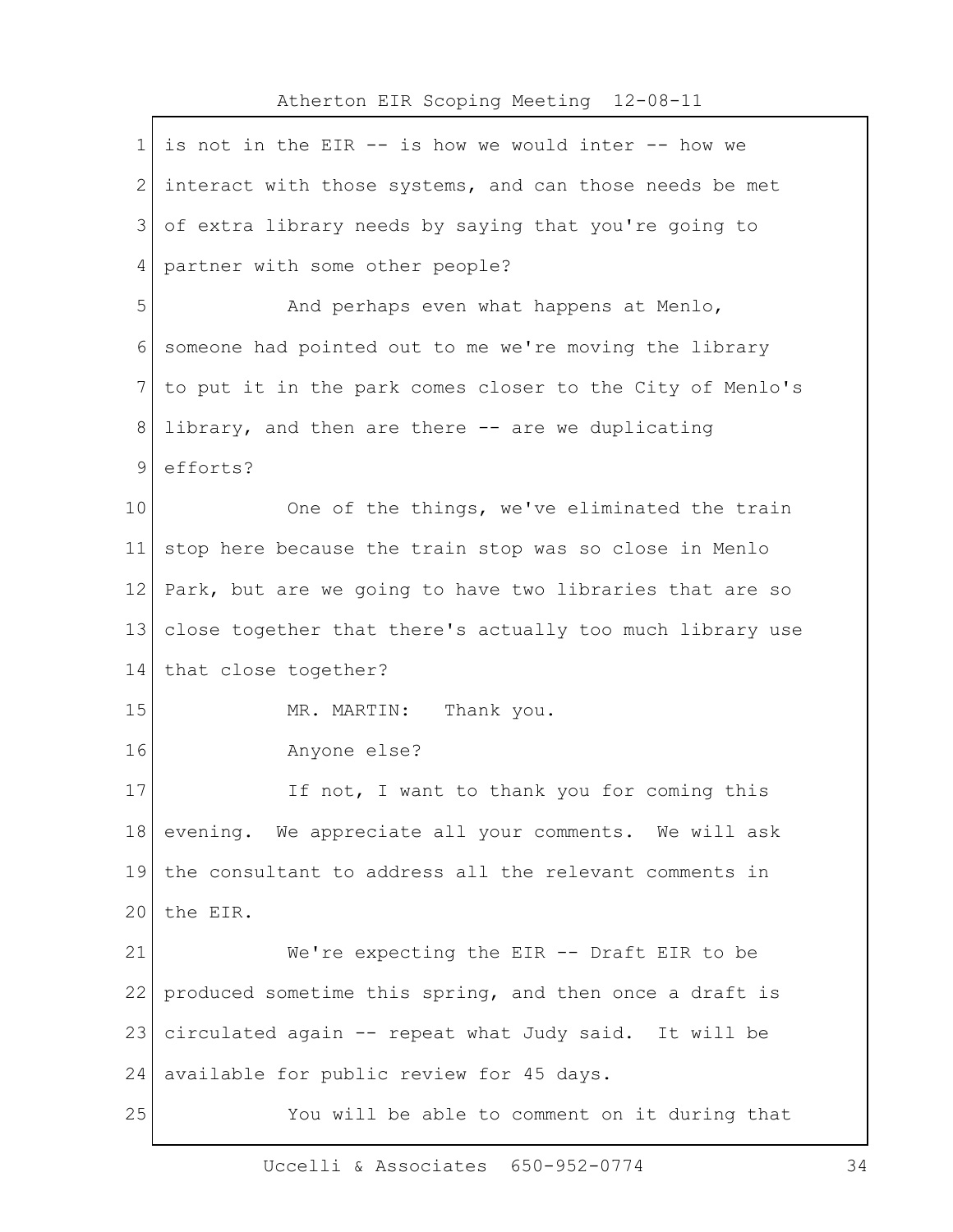| 1            | time in writing, and also during that time, the Planning |  |  |
|--------------|----------------------------------------------------------|--|--|
| $\mathbf{2}$ | Commission will hold a public hearing to get your        |  |  |
| 3            | comments on the -- on the EIR.                           |  |  |
| 4            | So thank you again for coming. Yes, sir.                 |  |  |
| 5            | AUDIENCE PARTICIPANT: Do we have any ruling              |  |  |
| 6            | on Mr. Conlon's request to add two extra weeks?          |  |  |
| 7            | MR. MARTIN: We'll have to consider that and              |  |  |
| $\,8\,$      | we'll let you know if we do. And we'll have to let you   |  |  |
| 9            | know soon.                                               |  |  |
| 10           | Again, Happy Holidays. Thank you for coming              |  |  |
| 11           | (The meeting adjourned at 6:55 PM).                      |  |  |
| 12           | $---000---$                                              |  |  |
| 13           |                                                          |  |  |
| 14           |                                                          |  |  |
| 15           |                                                          |  |  |
| 16           |                                                          |  |  |
| 17           |                                                          |  |  |
| 18           |                                                          |  |  |
| 19           |                                                          |  |  |
| 20           |                                                          |  |  |
| 21           |                                                          |  |  |
| 22           |                                                          |  |  |
| 23           |                                                          |  |  |
| 24           |                                                          |  |  |
| 25           |                                                          |  |  |
|              |                                                          |  |  |

Atherton EIR Scoping Meeting 12-08-11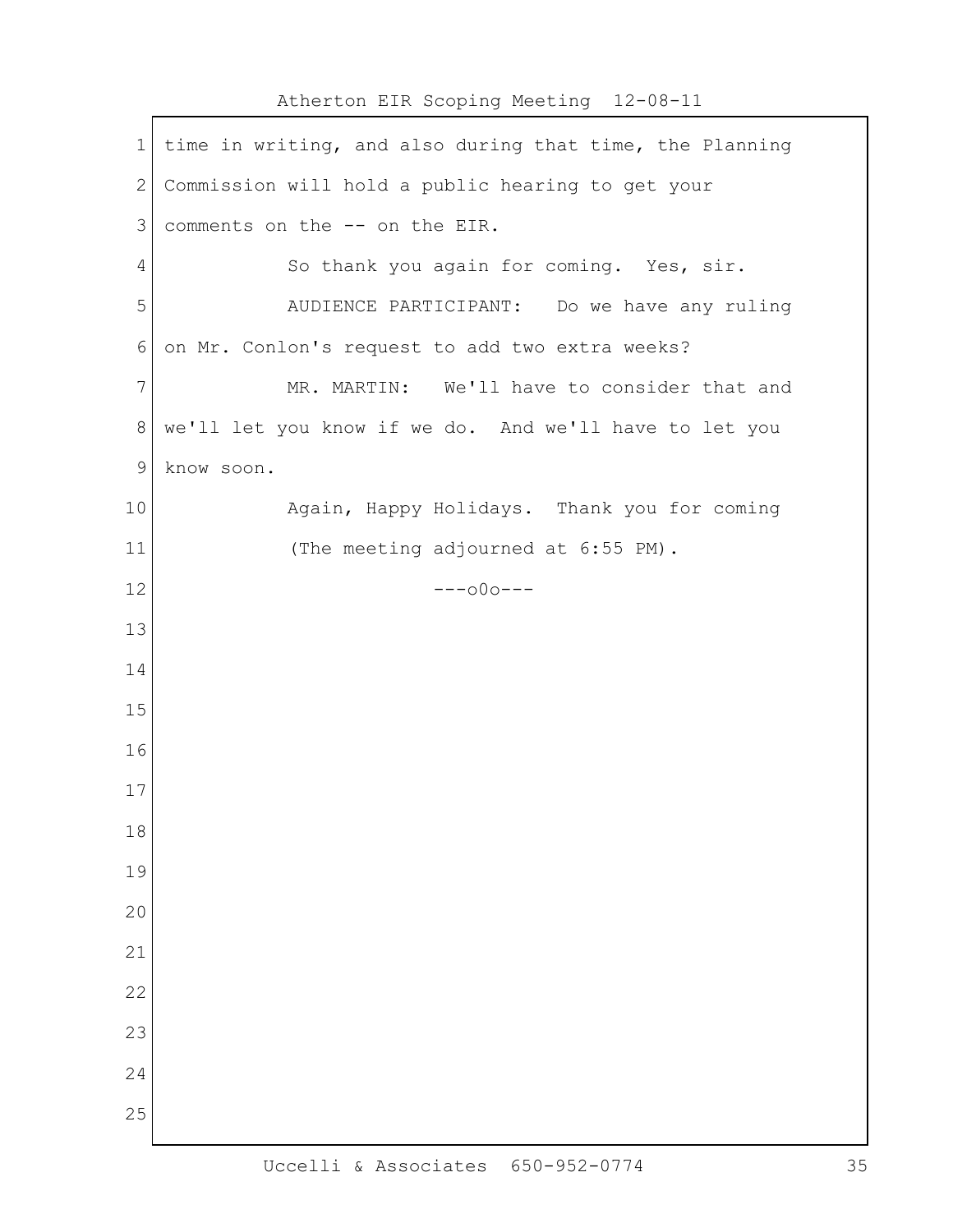1 STATE OF CALIFORNIA (1) 2 COUNTY OF SAN FRANCISCO ) 3 I, the undersigned, hereby certify that the 4 discussion in the foregoing meeting was taken at the 5 time and place therein stated; that the foregoing is a 6 full, true and complete record of said matter. 7 I further certify that I am not of counsel or 8 attorney for either or any of the parties in the 9 foregoing meeting and caption named, or in any way 10 interested in the outcome of the cause named in said 11 action. 12 13 14 IN WITNESS WHEREOF, I have 15 and the set my hand this hereunto set my hand this  $16$   $\frac{1}{2}$   $\frac{1}{2}$   $\frac{1}{2}$   $\frac{1}{2}$   $\frac{1}{2}$   $\frac{1}{2}$   $\frac{1}{2}$   $\frac{1}{2}$   $\frac{1}{2}$   $\frac{1}{2}$   $\frac{1}{2}$   $\frac{1}{2}$   $\frac{1}{2}$   $\frac{1}{2}$   $\frac{1}{2}$   $\frac{1}{2}$   $\frac{1}{2}$   $\frac{1}{2}$   $\frac{1}{2}$   $\frac{1}{2}$   $\frac{1}{2}$   $\frac{1}{$ 17 2011.  $\mathcal{L}_\text{max}$  and the contract of the contract of the contract of the contract of the contract of the contract of the contract of the contract of the contract of the contract of the contract of the contract of the contrac 18 19 MARK I. BRICKMAN CSR 5527 20 21 22 23 24 25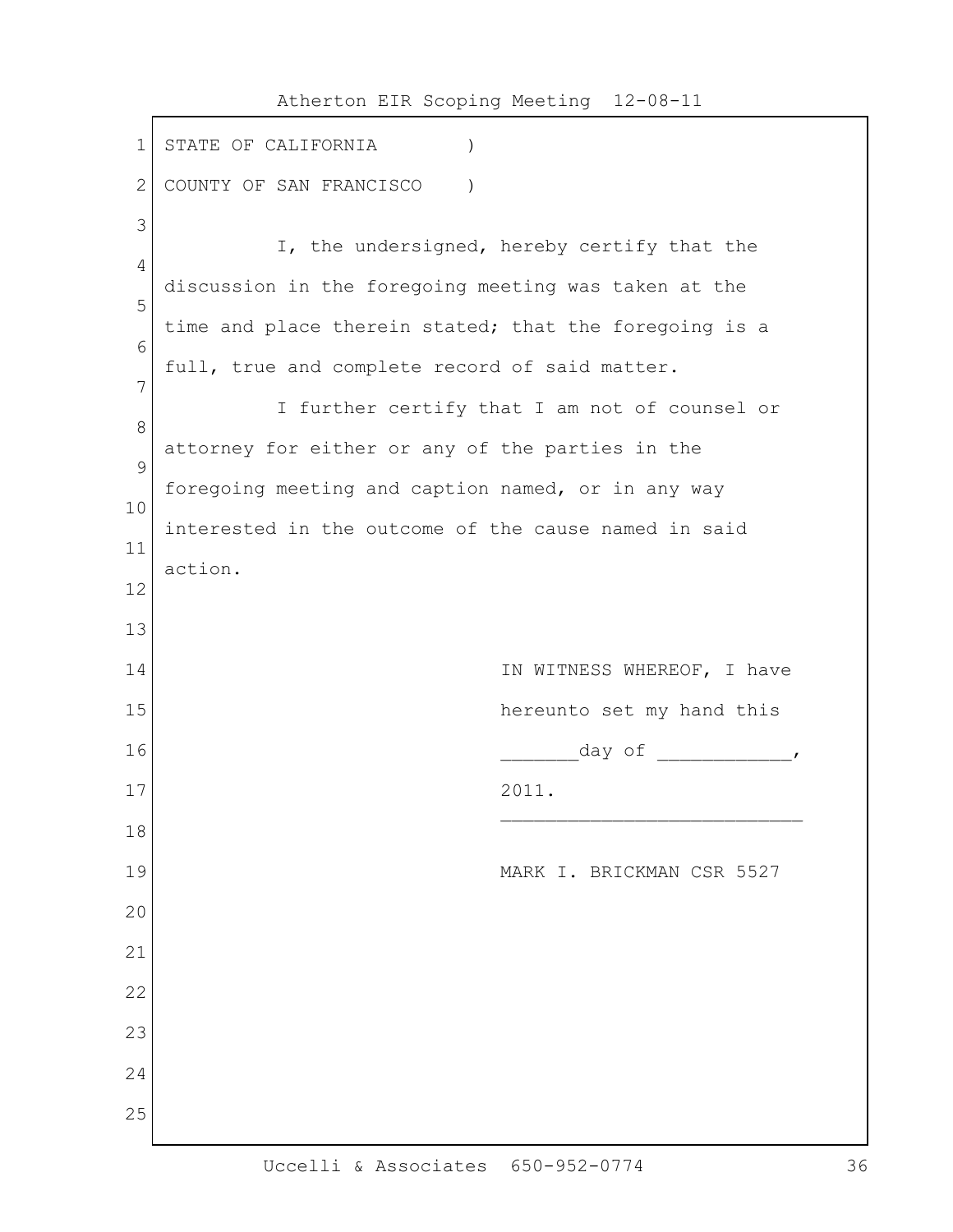13

| Induction Eik Scoping Me     |  |  |  |  |
|------------------------------|--|--|--|--|
|                              |  |  |  |  |
| \$                           |  |  |  |  |
| \$90,00026:3                 |  |  |  |  |
|                              |  |  |  |  |
| 1                            |  |  |  |  |
| 120:1                        |  |  |  |  |
| 1,300 21:15                  |  |  |  |  |
| $10,000$ $21:14$             |  |  |  |  |
| 11,000 27:4                  |  |  |  |  |
| 110 19:3                     |  |  |  |  |
| 1243 1:22                    |  |  |  |  |
| 13,000 23:19                 |  |  |  |  |
| 13,500 7:19                  |  |  |  |  |
| 148 20:17                    |  |  |  |  |
| 16 23:12                     |  |  |  |  |
| 17 3:9 23:12, 25 24:1        |  |  |  |  |
| 193:10                       |  |  |  |  |
|                              |  |  |  |  |
| $\overline{2}$<br>2,000 28:2 |  |  |  |  |
| 2011 1:13 2:2 13:25          |  |  |  |  |
| 20:19 21:1 36:17             |  |  |  |  |
| 2012 7:12                    |  |  |  |  |
| 23 18:16                     |  |  |  |  |
| 24 29:24                     |  |  |  |  |
| 253:11                       |  |  |  |  |
| 27 23:12                     |  |  |  |  |
| 28th 13:24 14:5,6            |  |  |  |  |
| 20:19,24                     |  |  |  |  |
| 293:12                       |  |  |  |  |
|                              |  |  |  |  |
| 3<br>$3,500$ 27:3            |  |  |  |  |
| 31 $3:13$                    |  |  |  |  |
| $32 \t3:9$                   |  |  |  |  |
| 33 23:24 25:23               |  |  |  |  |
| 34 $24:1$                    |  |  |  |  |
| 3B4 24:23                    |  |  |  |  |
|                              |  |  |  |  |
| 4                            |  |  |  |  |

| 4 $3:4$                 |
|-------------------------|
| 43 19:21                |
| 45 12:17 34:24          |
|                         |
| 5                       |
| 53 31:14                |
| 5527 1:18 2:4 36:19     |
| 5th $7:12$ $21:1$       |
|                         |
| 6<br>$6:10$ $2:2$       |
| 6:553:11                |
| 650-952-0774 1:23       |
| $650 - 952 - 8688$ 1:24 |
|                         |
| 7                       |
| 73:5                    |
| 7,000 33:22             |
|                         |
| 8                       |
| 8 1:13 2:2 3:6          |
| 9                       |
| 94080 1:22              |
|                         |
| $\mathbb A$             |
| ability 13:4            |
| <b>able</b> 16:23 34:25 |
| absorbed 8:2            |
| absurdity 25:6          |
| accepted 22:12          |
| accommodation 17:23     |
| account 16:6            |
| accurately 17:5         |
| across 31:5             |
| Act 2:6 6:10 8:17       |
| action 36:11            |
| actions 10:20           |
| activities 28:3 29:11   |
|                         |

**activity** 27:17 **actual** 10:23 **actually** 27:5 28:25 30:23 31:22 32:17 34:13 **add** 33:8 35:6 **adding** 32:19 **addition** 9:23 30:18 **additional** 12:23 **address** 4:7 7:5 10:9 17:4 26:16 34:19 **addressed** 4:9,16,18 7:2 11:12 26:14,20 **addresses** 11:6 **addressing** 17:8,10 **adequacy** 13:10 **adequately** 21:19 31:21 **adjacent** 7:23 16:3 30:19 **adjourned** 35:11 **adjusted** 21:15 **adverse** 12:7 **advocate** 6:15,17 **afford** 32:13 **against** 28:19 **agencies** 9:2 10:18 16:3 **agency** 11:22 **ago** 18:6 **ahead** 19:5,8 20:4 **air** 10:24 **allocations** 24:8 **Almanac** 33:15 **already** 16:16 17:6 **alternative** 5:9,14,15,19,22,25 6:8,17 15:6 20:10,11 22:5 24:10,16 32:23 33:25 **alternatives** 4:13

Uccelli & Associates 650-952-0774 uccellireporting.com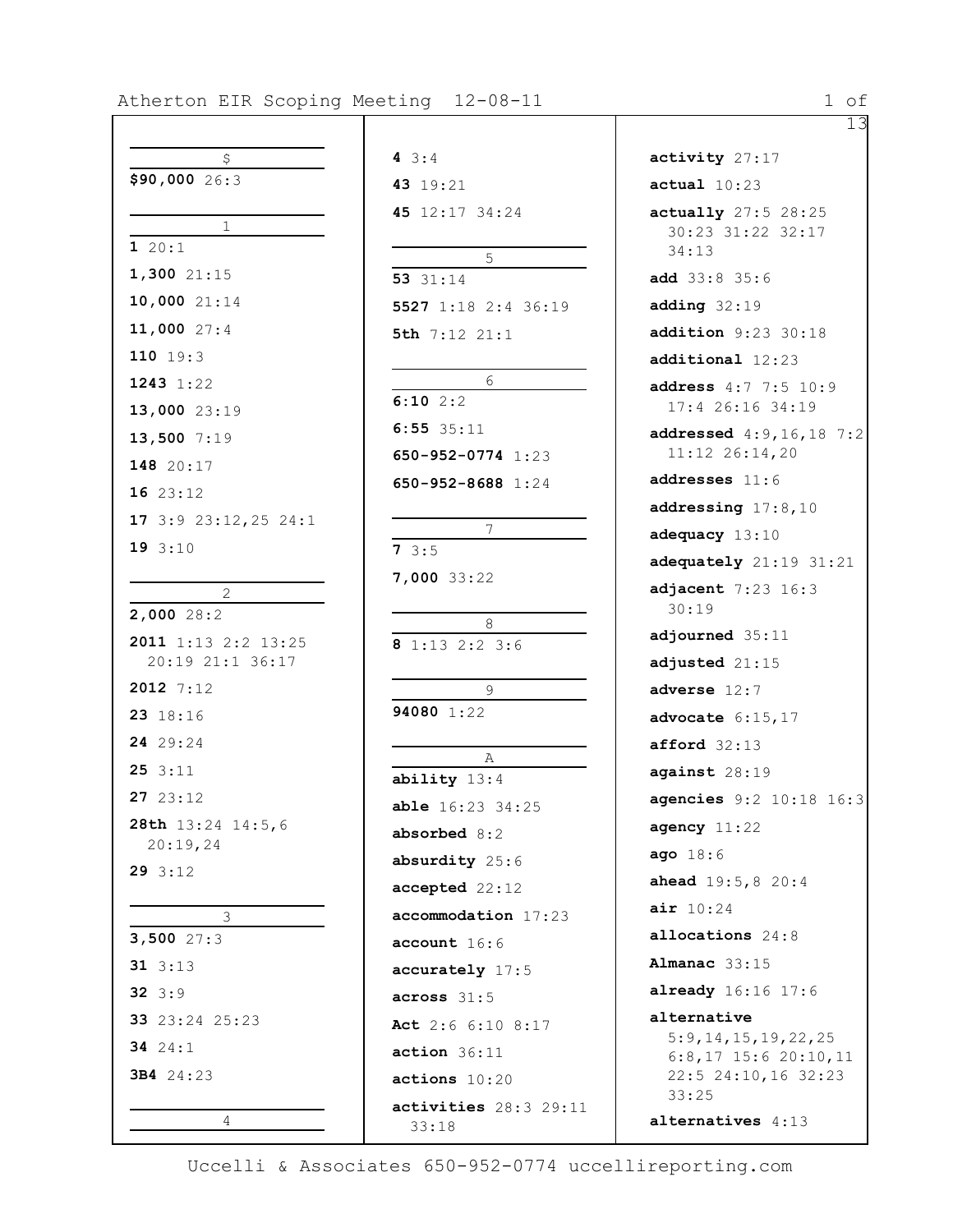6:11,13,20,24 15:1,9,13,15 20:7 29:4 **am** 36:7 **analysis** 8:16,23 9:7,14,16 11:2,13 12:6,15 14:8 **ancillary** 25:4 **Andrew** 3:13 31:13 **Ann** 3:10 19:25 **answer** 16:23 25:19 **answered** 16:24 **anybody** 23:23 **anymore** 28:16 **anyone** 7:7 17:5 29:22 31:12 32:4 34:16 **anything** 29:3 **anyway** 23:24 **anywhere** 22:2 **appear** 22:1 **appendix** 14:13 **appointed** 5:3 **appreciate** 34:18 **appreciates** 22:7 **approval** 13:12 **approve** 6:23 24:9 **approved** 28:21 **architect** 24:14 **architects** 30:4 **architectural** 24:16 **area** 24:5,12 30:1,14,17,22,23 **areas** 29:25 31:2 **aren't** 25:25 **arrow** 12:11 **article** 21:21 **aside** 25:2 **assessment** 24:3

**assist** 9:8 **Associates** 1:21 2:13 4:22 5:12 6:16 8:14 **Atherton** 1:4,14,15 2:3,15,17 4:2,7,10 5:1,6 7:15,18 8:13 19:22 20:18 22:7,10 23:2,6 28:14 31:3,5 32:17 **atrium** 30:10 **attached** 14:13 **attain** 15:1 **attempt** 21:2 **attending** 7:11 **attorney** 36:8 **AUDIENCE** 35:5 **Authority** 18:12 **availability** 23:10 **available** 12:17 18:4,16 34:24 **Avenue** 20:1 31:14 **avoid** 10:20 15:2 **avoided** 21:3 **away** 25:8 B **ballet** 21:24

**ballot** 19:12 **based** 6:3 14:15 17:18 18:20 **basic** 15:1 **basis** 6:23 24:5 **beautiful** 31:18 **beauty** 22:22 **beginning** 9:16 **believe** 4:8 7:12 22:13 27:20 29:14 **Belmont** 33:2 **benefit** 32:15

**best** 13:3 **biased** 22:14 23:12 **biasing** 22:8 **bigger** 10:11 **birthday** 21:25 **bit** 10:10 **body** 14:11 **book** 27:18 33:1 **bookmobile** 33:17 **bottom** 11:15 **Boulevard** 19:14 **box** 23:24 24:1 31:1,7,24 **Bravo** 8:18 **BRICKMAN** 1:18 2:3 36:19 **briefly** 5:4 7:16 9:22 15:10 **broad** 31:7 **broadest** 10:13 **bucks** 28:12 **build** 23:21 **building** 1:4 4:3,10 5:1,20,23 7:9,15,21 8:3,4,8 15:8 26:11 30:12,23 **buildings** 30:10,14 **built** 25:11 **bum's** 25:12 **business** 18:12 C

**CA** 1:22 **California** 1:15 2:3,4,5 6:10 8:16 17:18 36:1 **Caltrain** 18:2,6,8 **Caltrains** 19:3 **Camino** 19:14 **capacity** 18:3,15

Uccelli & Associates 650-952-0774 uccellireporting.com

13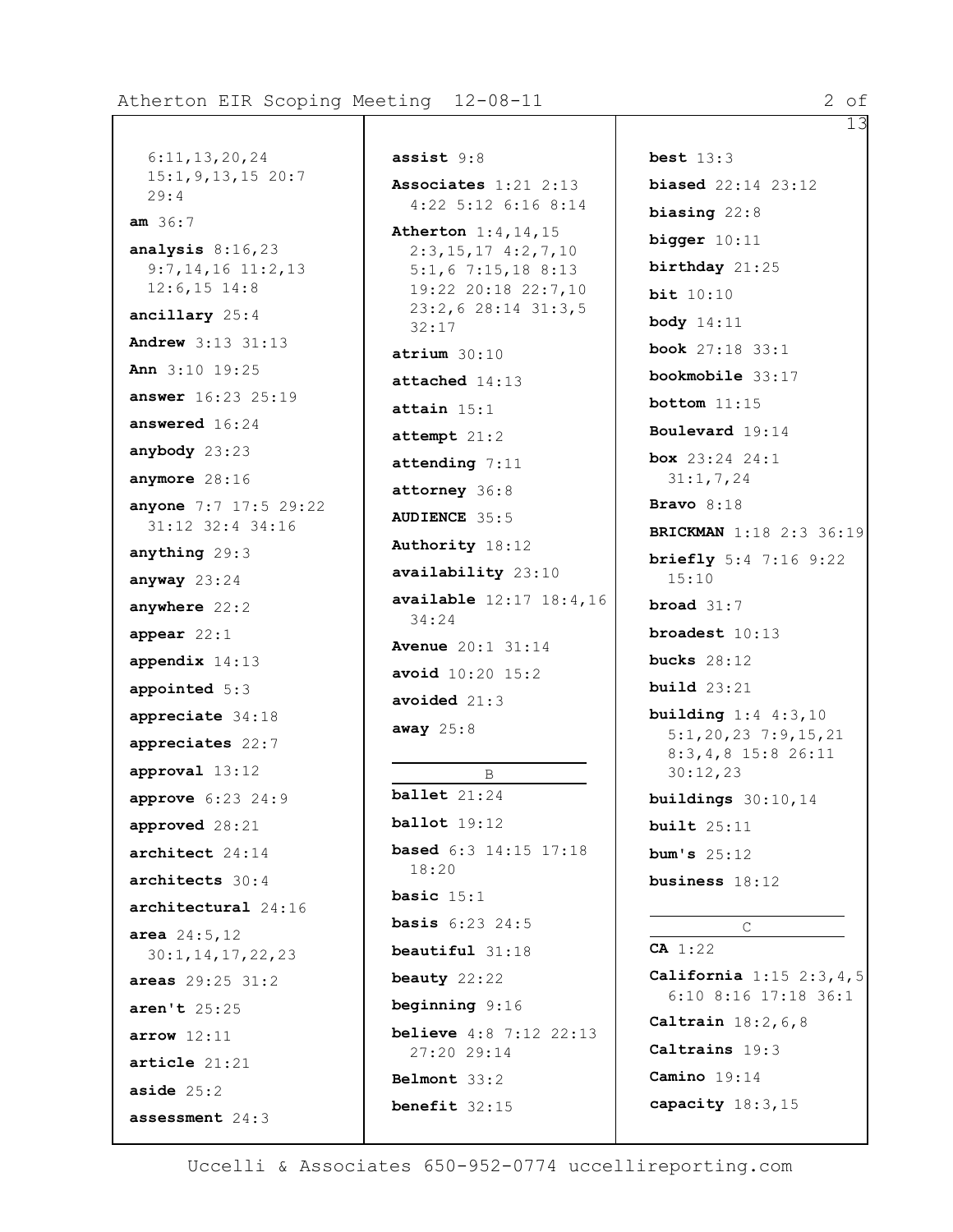Atherton EIR Scoping Meeting 12-08-11 3 3 3 3 3 3 3 3 4

```
caption 36:9
care 16:11 21:24 26:9
carefully 12:8
Carine 2:17 5:5
Carlson 3:13 31:13
case 11:19,24 13:14
cast 30:5
catering 27:25
cause 36:10
cells 22:4
center 5:25 6:2,4 20:22
  21:24 22:15,17 24:13
  30:1,14,16,24,25
 31:19,24
CEQA 8:17 10:7,11,13,18
 11:2,7,12,23 12:2,4
 13:1,11,13,21
  14:1,2,3,10,24
 15:6,16
certain 30:11
certainly 19:5,18
certification 13:10
CERTIFIED 1:21
certify 36:3,7
cessation 23:14
cetera 11:1
chair 2:15 5:1 7:15
CHAMBERS 1:14
change 30:13
charge 6:19
Charles 3:11 25:23
  32:5,6
check 21:11
checklist 11:10 12:3
chess 29:11
child 23:2
children 21:19,23
  22:23,24 25:7
choice 22:8
```
**choices** 24:17 25:14 **choose** 9:11 **chosen** 21:8 **circular** 23:22 **circulated** 13:22 34:23 **citizens** 4:7 10:14 **city** 5:3,7 6:16,22 8:9,21 9:10 13:9,14 15:11 16:21 32:20 34:7 **clarification** 16:21 **classes** 8:1 27:18 **close** 10:14 34:11,13,14 **closely** 8:21 9:20 16:2 **closer** 21:14 34:7 **college** 32:19,23 33:24 **combination** 13:6 18:5 **combined** 15:22 **comes** 34:7 **coming** 34:17 35:4,10 **commenced** 2:4 **comment** 12:25 13:19 14:4 28:6 29:22 34:25 **comments** 8:25 10:1 12:14,20,23,24 13:1,2,4,5,6 14:6 16:15 17:3,12,17 25:21 34:18,19 35:3 **Commission** 13:8 17:19 21:2 35:2 **committee** 2:16 5:2,3 6:14 7:9,11,15 9:9 18:1,24 22:10,12 23:13 30:19 **communities** 16:4 **community** 20:18 21:3,25 22:16 **comparison** 15:14 28:10 **compensated** 26:5 **competition** 6:5 24:15

**competitive** 20:21 21:8 **complete** 6:6 17:9 36:6 **completion** 8:7 **comprehensive** 14:19 24:7 **concept** 6:5 32:18 **concepts** 6:3 30:5,6 **conceptual** 24:10 **concern** 13:17 19:2 **concerns** 9:3,17,25 **conclusion** 6:21 **concrete** 23:22 30:5 **conduct** 9:6 **conducting** 12:14 18:3 19:12 **configurations** 5:16 **conflict** 17:16 **confused** 20:5 **Conlon** 3:9 19:20,21,23 **C-o-n-l-o-n** 19:21 **CONLON** 17:13 32:7 33:11,13 **Conlon's** 35:6 **connected** 21:10 **connection** 19:19 **cons** 33:6 **consider** 14:7,25 20:7 21:17,18 22:4 30:23 32:16 35:7 **consideration** 9:10 21:23 25:3,5 **considerations** 24:4 **considered** 11:7 13:9 14:11 19:15 20:20 26:1 30:2 **considering** 21:24 **constructed** 7:21 **construction** 8:5 **consultant** 4:22 8:15

Uccelli & Associates 650-952-0774 uccellireporting.com

13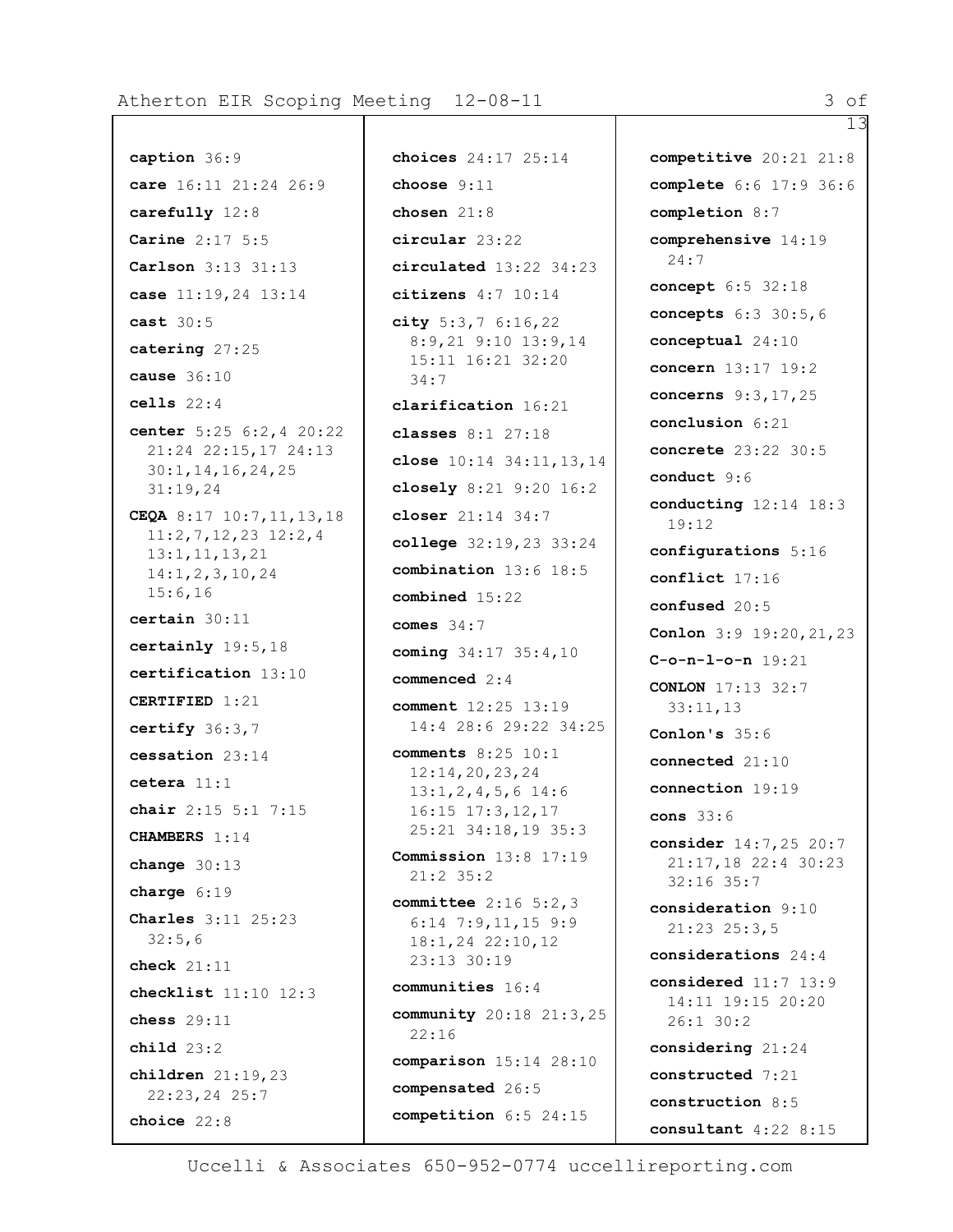```
12:1 24:14 31:15 32:2
  34:19
consultants 18:25
consumed 26:23,25 28:5
contacted 21:9
contacting 7:9
content 17:24
continue 8:4 15:11
copy 10:3,4,6 24:23
cost 19:7,11
Costa 2:12 4:20
costs 24:11
Council 1:14 5:3,7,10
 6:22 8:9 9:11 13:9,14
 16:21 20:4,10,11
  24:18 25:2,15
  26:2,14,15,24
Council/SMCL 24:9
Councilmember 20:16
Councilmembers 25:1
counsel 36:7
county 31:3,4 32:13
 36:2
county's 32:15
couple 5:4 16:14 17:13
course 8:18 11:18
court 17:1
crack 32:5
CSR 1:18 2:4 36:19
cumulative 16:6
cumulatively 15:18
current 11:20 15:7,8
  26:6
currently 8:1 31:17
          D
data 7:5
date 4:14 17:15 24:3
day 21:20,24 36:16
```
**days** 12:17 14:3 34:24 **deadline** 20:25 24:25 **deal** 26:12 31:24 **December** 1:13 2:2 14:5 17:20 20:24 **decided** 5:10 6:14 20:4,6 **decision** 6:23 10:15 13:13,17 20:8,12 24:18 **decision-maker** 10:15 **declaration** 11:3,4,5 **define** 11:20 **definitely** 14:21 15:5 16:2,9 **demolition** 7:23 **Denise** 2:15 4:25 5:5 7:14 **department** 4:4 26:11 **deputy** 2:12 4:20 **describe** 5:4,17 7:16 **description** 7:17 16:18 25:16 **deserves** 25:13 **design** 6:5 8:5 **detail** 14:18 **details** 16:17 21:12 **determination** 11:23 **determine** 12:6 24:2,6 **determined** 8:9 **develop** 24:10 **developed** 4:14 6:6 16:19 **development** 24:7 **different** 6:1 30:20 **difficult** 19:11 **directed** 7:8 **direction** 30:11

13 **disaster** 20:25 **discussion** 15:14 17:7 18:20 22:17 36:4 **discussions** 18:1 21:5 **doc** 14:1 **document** 10:18 12:20 13:2,6 **documents** 12:19 13:13 **done** 17:20 20:17 25:7,9 29:18 **double-sided** 10:6 **draft** 6:7 12:16,22 13:7 16:24 34:21,22 **dumping** 31:24 **duplicating** 34:8 **during** 8:5 12:18 18:11 34:25 35:1 E **earlier** 18:11 **early** 9:5,7 **earning** 23:14 **e-Books** 21:18 24:3 **effect** 9:4 15:22 **effects** 9:18 10:19,20,21,22,23,24, 25 15:3 **effort** 13:3 **efforts** 34:9 **eight** 27:10 **EIR** 1:4 4:17 5:12,13,17 7:3,8 9:5,15,23 10:9 11:6,8,24 12:9,16,19,22 13:1,7,8,16 14:13,18,25 15:16 16:2,24 17:9 20:16,25 24:25 25:25 26:15 31:21 32:2 33:8 34:1,20,21 35:3 **EIRs** 25:3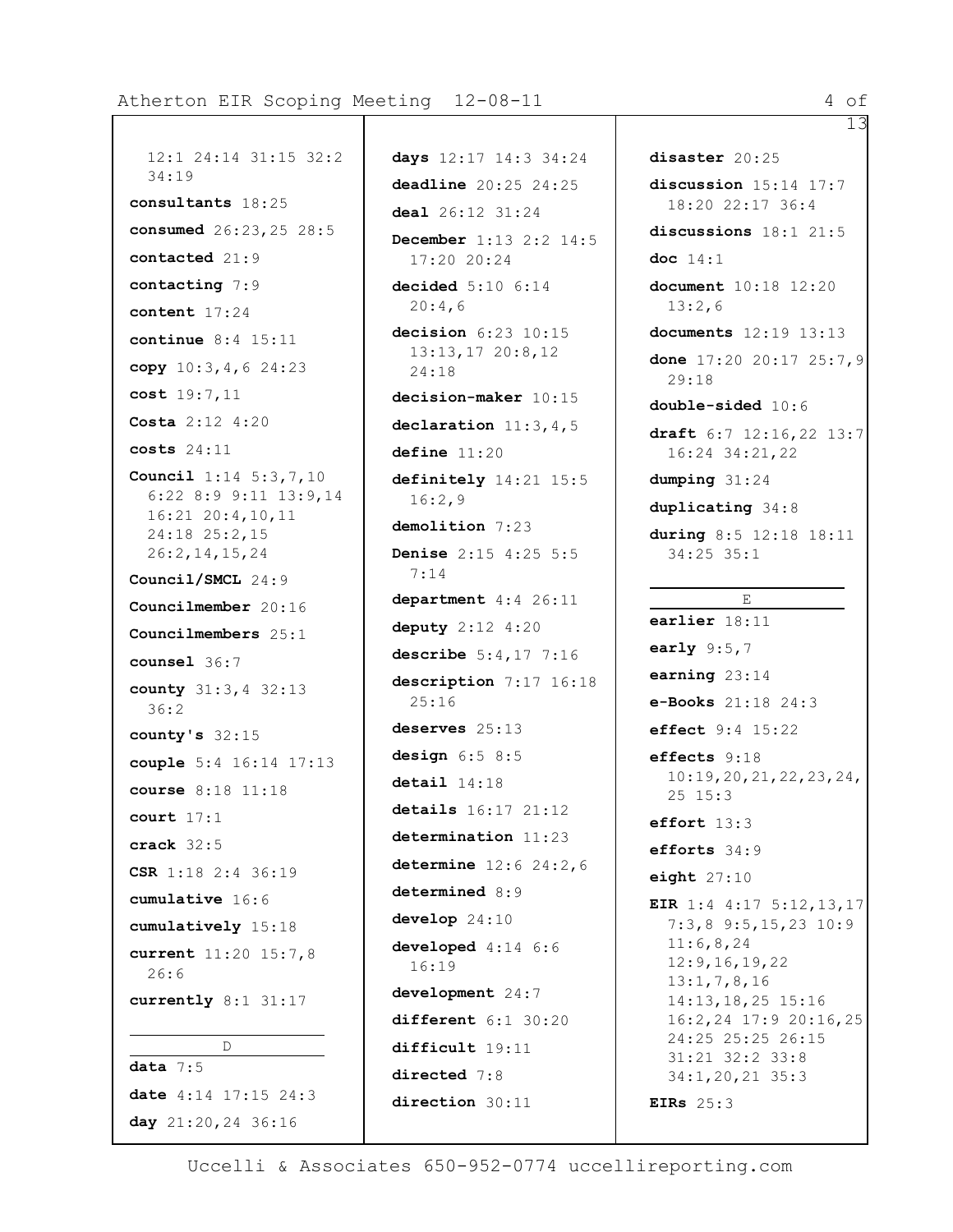**either** 10:20 14:11 36:8

**else** 19:10 29:22 30:25 31:12 32:4 34:16

**environment** 10:23 12:7

4:2,8,9,12,22 5:11,15

9:4,15,18 10:9,19,22 11:7,11,13 12:10 13:1,15 14:8,10,12,15 15:17,24 16:1 28:20 **environmentally** 6:21

**environmental** 2:6

6:7,10 7:2 8:15,16,17,23

**established** 4:17

**evaluate** 6:21 15:12,16

**evaluated** 9:12 12:8

**evaluating** 11:21 15:5

**evaluation** 5:13,15 9:10 **evening** 6:13,25 8:11 16:23 17:1 31:6 34:18

**et** 10:25

33:5

14:11

29:4

**events** 8:1

**everyone** 7:4

**eventually** 24:18

**everything** 19:10

**El** 19:14

**electronic** 22:20

**eleven** 27:11 **eliminate** 27:25 28:4,22,25 **eliminated** 34:10

**e-mail** 1:24 **Emily** 25:24

**encourage** 14:5 **energy** 22:5 **ensuing** 21:5 **envi** 9:18

```
exact 21:12
examined 14:16,17
example 15:23
executed 31:22
existing 5:24 6:1,9
  7:24,25 8:4,8 22:3
  24:11
expand 32:22
expansion 20:21
expectation 18:20
expecting 34:21
experience 17:18
explain 4:12
extend 17:15
extent 4:18 17:20
extra 34:3 35:6
          F
faced 30:11
facilities 8:2 23:15
  26:4
facility 23:6 26:11
fact 22:18
factors 13:16 25:14
facts 22:12
factual 6:22
fair 20:20 22:14 24:15
  30:22
fairness 17:14
faith 13:3
falling 14:22
false 24:25
familiar 19:16
favor 22:14
Fax 1:24
feasible 6:20 14:25
features 24:6
feet 7:19 21:14,16
```
13 23:19 24:7 27:3,4 28:3 **fields** 29:1 **fifteen** 28:14 **fifty** 28:11 **final** 13:7,8 20:12 **finally** 20:8 **financial** 26:1,13,16 **finish** 20:3 **FIR** 26:1 **firm** 21:7,9 **firms** 24:16 **first** 4:20 10:6 11:15,18 13:9 17:11 24:2 25:7 **fit** 30:17 **fits** 11:17 **Flood** 31:4 32:11 **flu** 20:1 **focused** 11:8 **foot** 28:14 **footage** 26:19 27:5 **footprint** 7:22 27:3,4,8 **force** 6:5 **foregoing** 36:4,5,9 **foreseeable** 16:5 **form** 11:2,6 16:16 **forth** 2:5 **forward** 9:11 26:15 **foundation** 27:15 **fountains** 30:10 **Francisco** 1:22 21:22 36:2 **frequently** 7:10 **full** 25:3 31:21 36:6 **future** 6:6 16:5 24:9 G

Uccelli & Associates 650-952-0774 uccellireporting.com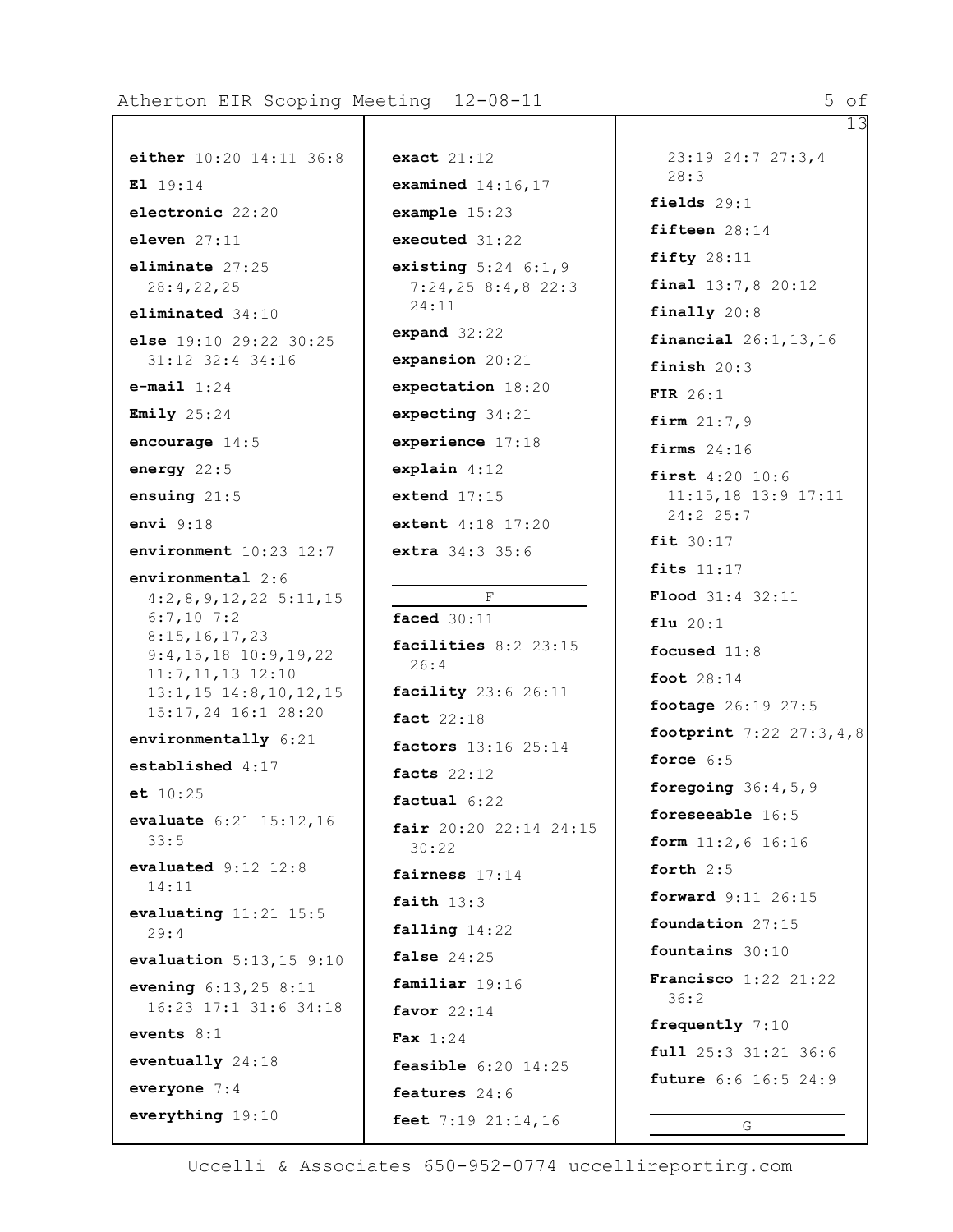```
gained 26:3
gaining 32:17
gather 32:7
gearing 8:22
generally 7:22 22:19
generation 15:24
gets 32:5
getting 8:22
given 22:13 25:4
goals 10:18
grammar 33:24
grandchildren 22:24
great 29:9 32:9 33:3
greater 27:4
Gregory 3:9 19:20
gritty 9:15
groundrules 16:11
group 21:2
growth 29:2
guess 18:17,19
          H
half 27:11
hand 6:16 36:15
handed 23:13
handout 10:2,7,17 11:16
  14:14
happen 13:5 29:17
happened 21:20
happens 34:5
happy 20:3 25:18 35:10
hard 28:6
hardly 23:23
hardscape 7:23
hate 28:9
haven't 24:23 27:7
  32:10
```
**having** 27:13 31:15 33:1 **Hawthorne** 29:24 **hear** 16:9 **heard** 26:2 27:2 32:11 **hearing** 12:21 35:2 **heat** 22:4 **help** 33:19 **helpful** 21:4 **hereby** 36:3 **hereunto** 36:15 **Hi** 31:13 **high** 17:25 18:5,8,12 19:3 24:20 28:10,11,16 33:23 **higher** 19:1 **hired** 4:23 5:12 8:15 **Holbrook** 5:19 22:8 **Holbrook-Palmer** 5:8,21 7:20 20:17 **hold** 12:21 35:2 **holidays** 17:16 35:10 **honored** 23:8 **hopefully** 17:9 **hosting** 4:4 **hour** 2:2 18:8,10,13,17 19:3 **hours** 28:12 **house** 5:8,19 7:20,22,24 8:1 26:20,25 27:2,16,21,24 28:1,4,23,25 **HP** 24:11 **human** 23:3  $\top$ **I'd** 4:19 25:18

**identified** 11:12 12:4 13:16 14:10 20:11 31:21 **identify** 6:19 9:3 10:19 12:5,6 **identifying** 9:9 **ignore** 25:14 **impact** 4:2,9 5:11 6:7 14:12 21:17 24:3 26:1 28:18,22 **impacts** 11:4 12:7 13:15 15:17,19 16:7 26:13,16 28:20 **impose** 21:3 **impressed** 22:23 **impression** 26:24 **imprint** 27:12 **improvements** 26:10 **include** 5:13,14,20 14:7 **includes** 22:16 **including** 30:17 31:3 **income** 23:17 **incorporated** 8:3 **increasingly** 22:20 **independent** 24:14 **in-depth** 12:8 15:14 **indicate** 12:12 **indicated** 18:7 32:20 **individually** 15:18 **influence** 29:12 **inform** 13:13 **information** 10:14 12:5 18:24,25 **informed** 10:14 13:17 **inherited** 25:11 **initial** 11:3,9,25 12:3,5 14:12,17 **initiation** 11:19 **input** 4:17 11:15 12:12

Uccelli & Associates 650-952-0774 uccellireporting.com

**ideas** 29:6 30:7 32:9

**idea** 28:11,17 29:8 32:8,25 33:4

13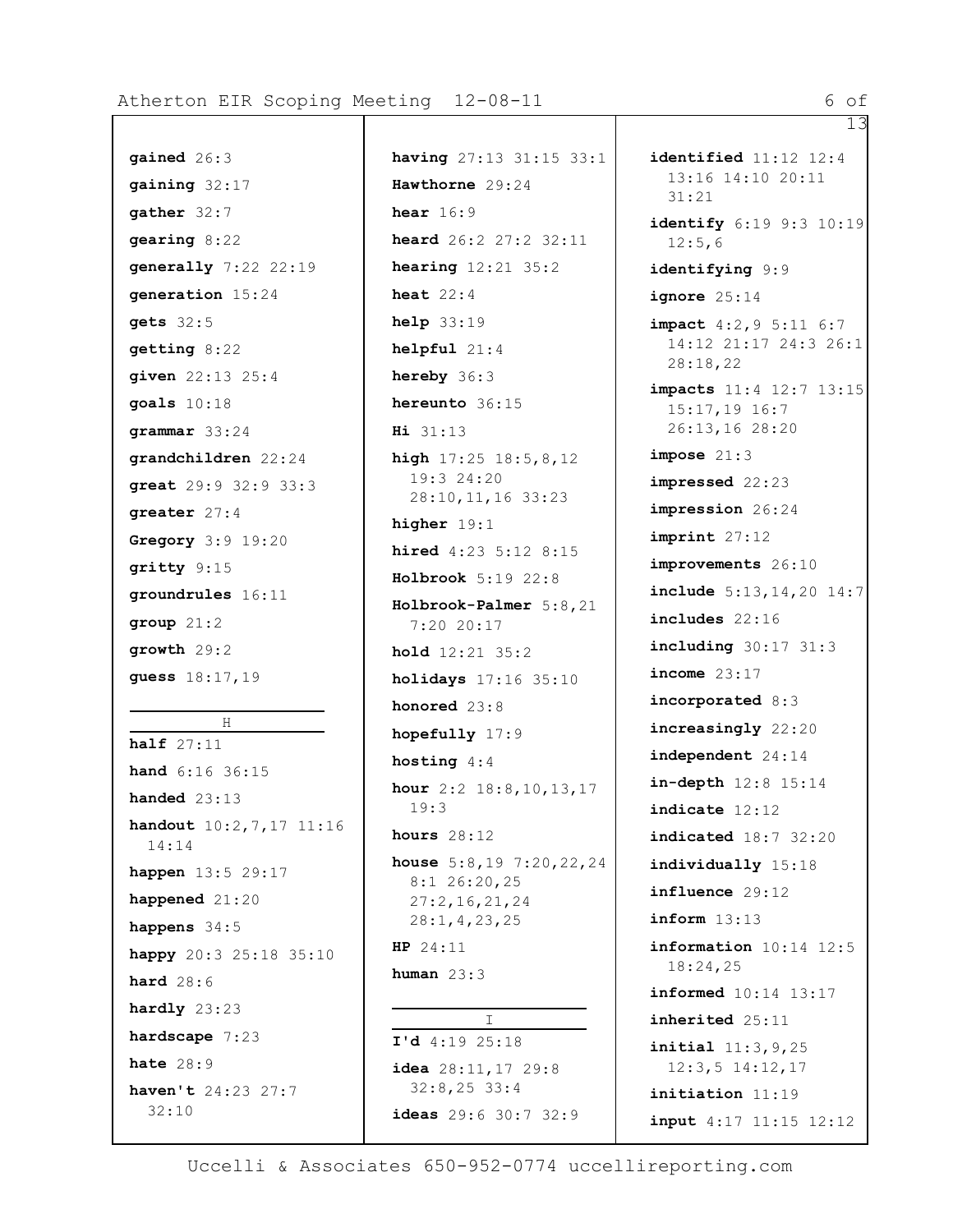**insight** 12:14 **instead** 18:13 **integration** 24:13 **intention** 23:5 **intentions** 23:7 **inter** 34:1 **interact** 34:2 **interested** 36:10 **intertwines** 33:19 **introduce** 4:20 23:1 **involve** 10:14 **involved** 18:1 27:14 **issue** 7:6 17:6,24 26:12 28:19 **issued** 18:12 **issues** 4:8 7:2 10:9 12:11 14:15 17:10 18:19 27:14 **item** 19:13 **items** 16:15 **it's** 10:6,18 11:24 18:16 19:6,10,17 20:25 21:11 25:8 26:16,24 27:10 28:6 29:10,19 31:17 33:14 J **January** 7:12 **job** 25:16 32:2 **Jose** 32:21 **Judith** 2:13 4:21 5:17 **Judy** 8:10,13 34:23 K **keys** 27:18 **killing** 19:7 **kinds** 15:24

**Kupperman** 2:15 4:25

7:14,17 **Kupperton** 3:5

 $\mathbb L$ **LA** 28:11 **lack** 23:16 **land** 28:15 **landscape** 26:23 **Lane** 5:25 **last** 26:2,23 **later** 27:9 **law** 4:17 **lead** 11:22 **leading** 11:3 **leave** 7:1 12:13 20:2 **less** 18:21 **lessen** 15:3 **let's** 31:6 **letting** 19:8 **libraries** 33:2,23 34:12 **library** 1:4 2:15,17 4:3,10 5:1,6,9,20,24 6:2,9,14,15 7:9,15,18,19,21 8:3,4,5,7,8,13 9:19 10:12 11:8 15:7 20:19,22 21:10,14,22 22:10,22,25 23:2,9 24:6,11 26:6,21 27:1,3 28:17 29:9 30:16,17,18,25 31:2,3,4,9 32:21 33:16,24 34:3,6,8,13 **library's** 33:18 **License** 1:18 **likely** 15:20 16:5 **limited** 15:18 33:5 **Lisa** 2:12 4:20 8:21 15:11 **list** 14:19 15:9 **listen** 4:7,14 6:12 9:17 25:20 **listening** 9:20

13 **lists** 14:14 **little** 10:10 20:5 **live** 20:1 **Lively** 3:12 29:23 31:17 **L-i-v-e-l-y** 29:23 **LIVELY** 29:23 **local** 33:16 **located** 5:24 7:19 15:21 23:17 **location** 6:1 20:14 24:3,11,12 30:20,21 **locations** 5:15 24:13 31:2,8,9 **long** 24:21 **longer** 19:17 **lose** 22:19 **lost** 27:6 **lot** 5:22 19:5 22:21 25:14 27:14 28:1,15 29:9 31:2,20 **lots** 30:6 **love** 22:7 **loved** 22:20 **LSA** 2:13 4:22 5:12 6:16 8:14 11:20,25 M **magic** 31:24 **main** 5:8,19,23 7:20,22,24 8:1 26:20,25 27:2,15,21,24 28:1,4,22,25 **maintenance** 26:5 27:20 32:14 **major** 24:8 25:5 **makers** 13:14 **Malamut** 2:13 3:6 4:21 5:17 8:11,14 16:13 **manager** 2:14,17 4:24

Uccelli & Associates 650-952-0774 uccellireporting.com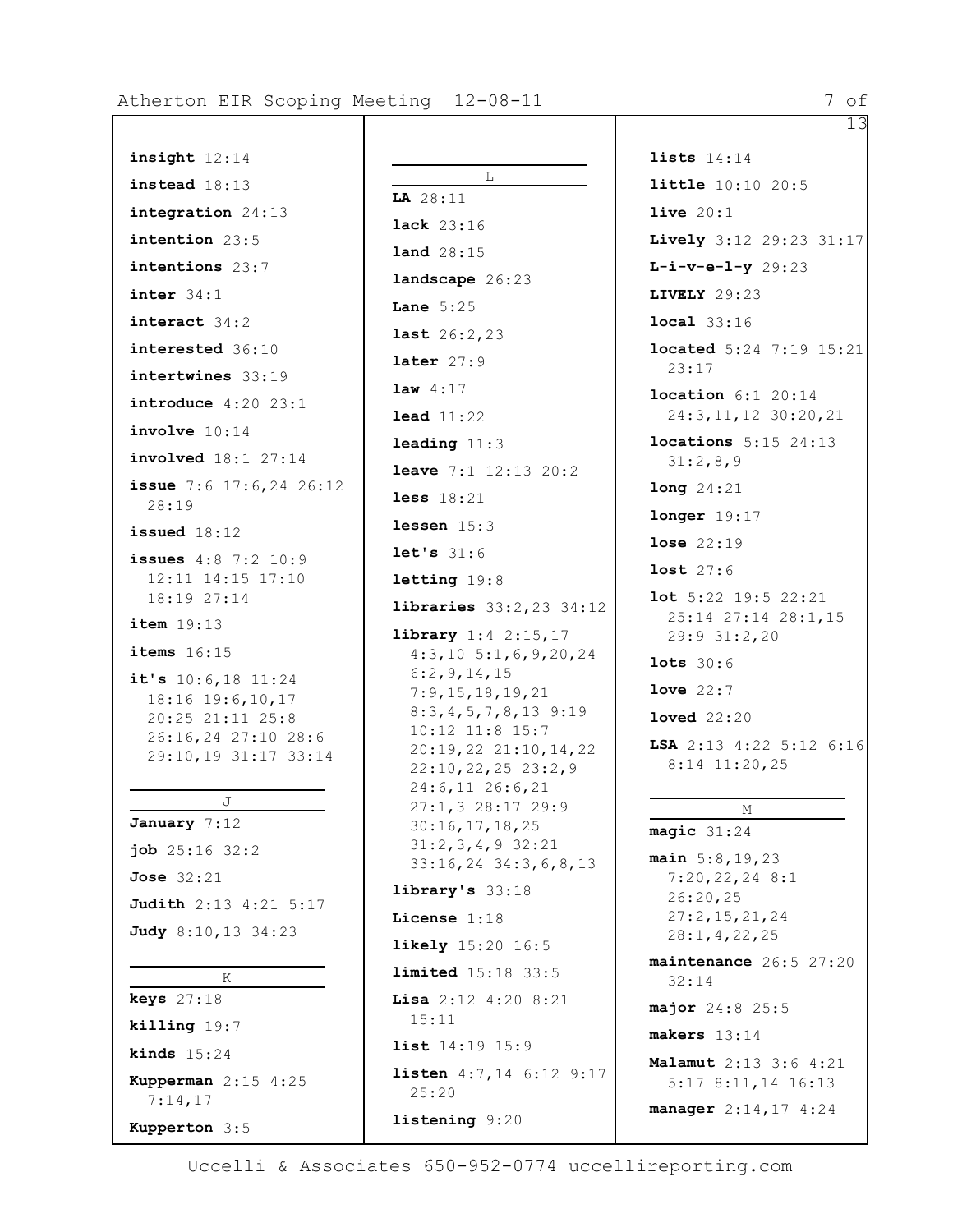13

```
5:6 8:20
mansions 25:10
MARK 1:18 2:3 36:19
married 8:19
Marsala 3:11 25:23
Martin 2:11 3:4 4:1,3
  8:10 16:12,14 19:23
  20:9,14 25:20 29:21
  31:11 32:4 33:10,12
  34:15 35:7
Mateo 21:9
matter 36:6
may 6:11 7:8 8:2,3
 16:20,21 18:18 20:3
  26:1
maybe 10:4 27:4 32:16
  33:13
MBA 32:20
mcnertney 19:25
  20:13,15
McNertney 3:10 19:25
means 13:18 15:7
measure 19:12
meeting 1:4 2:2,5,10
  4:1,5,6 7:12 8:12,24
  12:13 13:23 17:2
  26:2,24 27:10 35:11
  36:4,9
meetings 7:25 29:15
Melberg 6:4
Menlo 32:14,19,23
  34:5,11
Menlo's 34:7
mention 25:1
mentioned 8:13 9:6
 13:12 14:9,24 23:5
  29:25 31:18
merits 13:19
met 34:2
miles 19:3
mind 4:11
```

```
minimum 12:17
minor 16:14
minutes 4:12 5:5
miss 20:24
Mission 1:22
mitigate 10:21
Mitigated 11:5
mo 22:23
moment 5:18
money 23:14 25:2,11
  26:9
month 18:6
mothers 22:21,24,25
motion 20:16 25:2
move 9:11,24 26:7
moves 30:9
movie 29:10
moving 30:20,25 34:6
multi-million-dollar
 25:10
          N
name's 31:13
Neal 2:11 4:3
  8:11,13,21 14:24
 15:10,11 16:10 29:25
nearby 15:21,23
necessarily 17:7
necessary 12:15
necessitate 22:6
needn't 17:7
negative 11:4,5
neighbors 28:15
newspaper 21:21
Nichols 6:3
night 29:10
nine 33:22
nitty 9:15
```

```
noise 10:25 18:19,21
normally 17:19,21
north 30:21
northeast 5:23
note 12:11
notes 9:21
notice 2:1 13:22,23
 14:1
November 13:24
          O
o0o 2:7 35:12
Oaks 30:22
objections 25:6
objective 6:19
objectives 15:2
obvious 15:21
occur 7:13 15:21
October 21:1
office 27:15,17,21
offices 26:7
Oh 20:13 33:11
okay 20:15 24:19 28:13
  32:6
one-story 30:12
open 20:20 21:8 23:6
 24:15 27:5 28:23
 32:17
OPENING 3:3
opportunities 9:25
 13:19
opportunity 7:4 8:25
  9:1 12:12,19
opposition 29:14
option 28:24
options 24:11,12 32:24
oral 12:23
order 29:18
```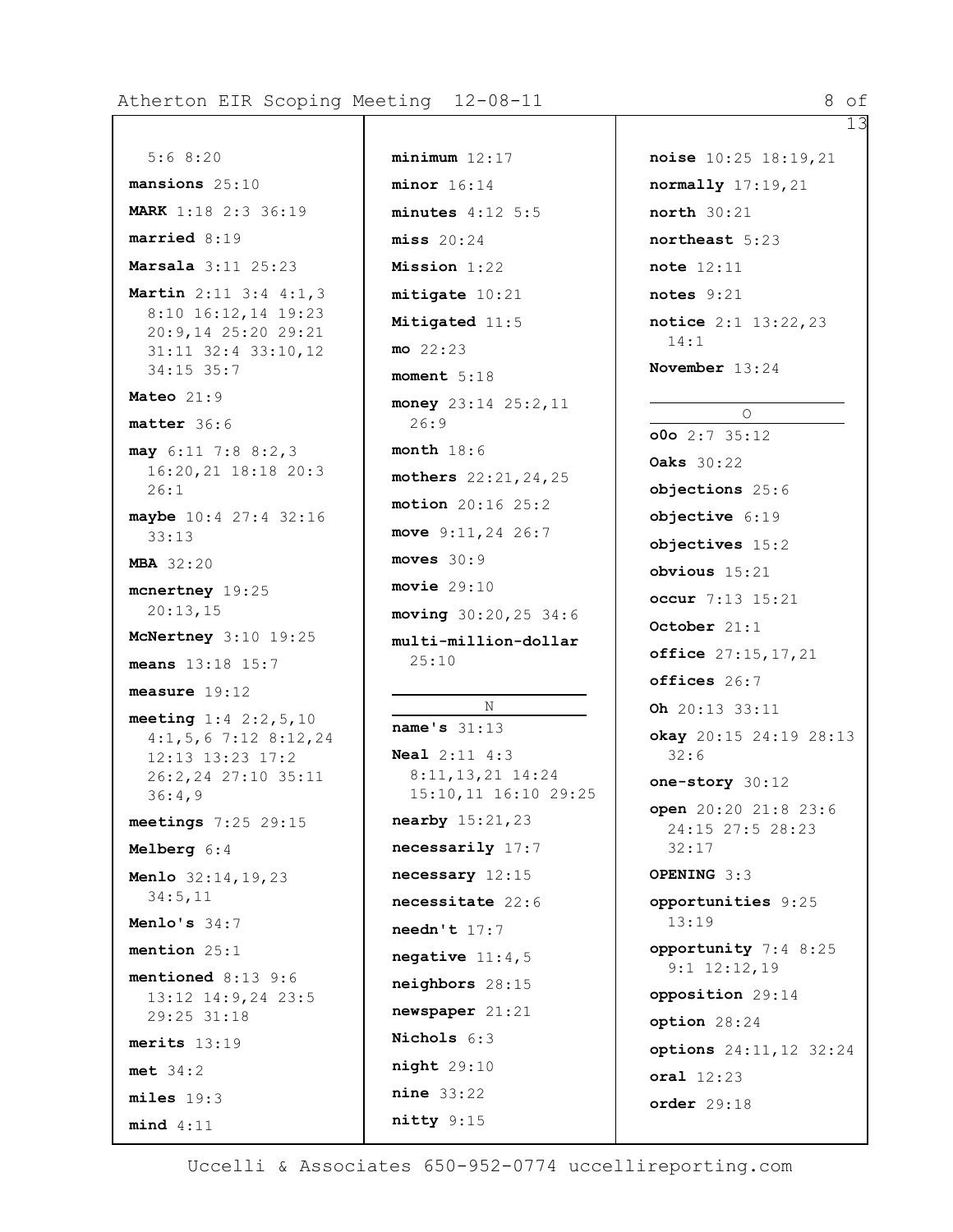13

## **ought** 29:25 **outcome** 36:10 **outline** 10:7,8 **outreach** 33:16 **outside** 13:20 21:25 23:17 31:1,7 **overview** 10:7 P **page** 3:3 11:15 14:14 23:12,25 24:1,22 **pages** 23:12 **Palmer** 5:20 22:9 **Palmer's** 23:5 **panels** 22:5 **paper** 26:7 **papers** 32:13 **park** 5:9,20,21 7:20 8:2 20:4,17 21:1 22:9,14 23:11,16,18 24:11 25:5 26:4,5 27:11,14,19 28:3,25 29:16 30:18 31:4,5,9 32:11,17,25 33:3,5 34:7,12 **Parker** 31:14 **parking** 5:22 23:9,10,16 30:22 **partic** 18:2 **PARTICIPANT** 35:5 **participants** 2:10 17:14 **particular** 6:15 7:6 15:13 **Particularly** 21:4 **parties** 17:23 21:25 36:8 **partner** 34:4 **partnered** 32:21 **pass** 10:5

**pay** 32:14

**peek** 18:11 **people** 4:19 10:3 17:16,19 20:18 21:2,25 22:20 25:7,8,11 27:18 29:16 30:7 34:4 **percent** 20:18 **perhaps** 23:7 25:7 29:13 30:19 33:7 34:5 **period** 9:1 14:4 **person** 19:24 21:21 25:22 29:22 **persuasive** 25:1 **phases** 8:6 **Phil** 31:11,17 32:9 **Phillip** 3:12 29:23 **physical** 10:23 **picnic** 23:22 **picture** 10:11 **pictures** 31:18 **placed** 31:3 **places** 30:16 **plan** 18:12 22:3 24:14 **planner** 2:11,12 4:4,21 **Planning** 4:4 13:8 35:1 **plans** 16:4 20:21 22:15 24:10,16 **plants** 23:20 **plate** 29:10 **please** 12:11 14:5 17:3 **PM** 2:3 35:11 **point** 9:23 11:15 14:23 31:6 **pointed** 34:6 **points** 17:14 **polls** 19:9 **populace** 25:13 **population** 24:6

**portion** 14:2 **Portola** 33:2 **position** 15:7 **positive** 29:12 **potential** 9:4,18 13:15 15:17 19:14 **potentially** 14:25 18:16 23:10 31:8,25 **preferred** 5:9,14 20:9,10 **preliminarily** 18:7 **preliminary** 8:23 9:6,14 14:16 **preparation** 5:11 11:6,24 12:3 13:22 14:1 **prepare** 5:12 8:15 11:8 12:15 **prepared** 4:10 6:3 13:13 **preparing** 9:23 17:17 **present** 18:5 20:22 22:19,22 23:9,15,20 **presentation** 16:8 18:6 21:5 23:25 **presentations** 27:7 **presented** 29:15 **pretty** 14:19 16:8 30:7 **previously** 14:9 **principal** 2:13 4:21 8:14 **prior** 16:24 **probably** 5:7 18:21 19:17 20:2 29:20 **problem** 31:16 **problems** 31:25 **procedural** 11:14 17:13 **proceed** 5:10 **PROCEEDINGS** 1:12 **process** 4:13 5:17 6:22 7:1 9:5,7,24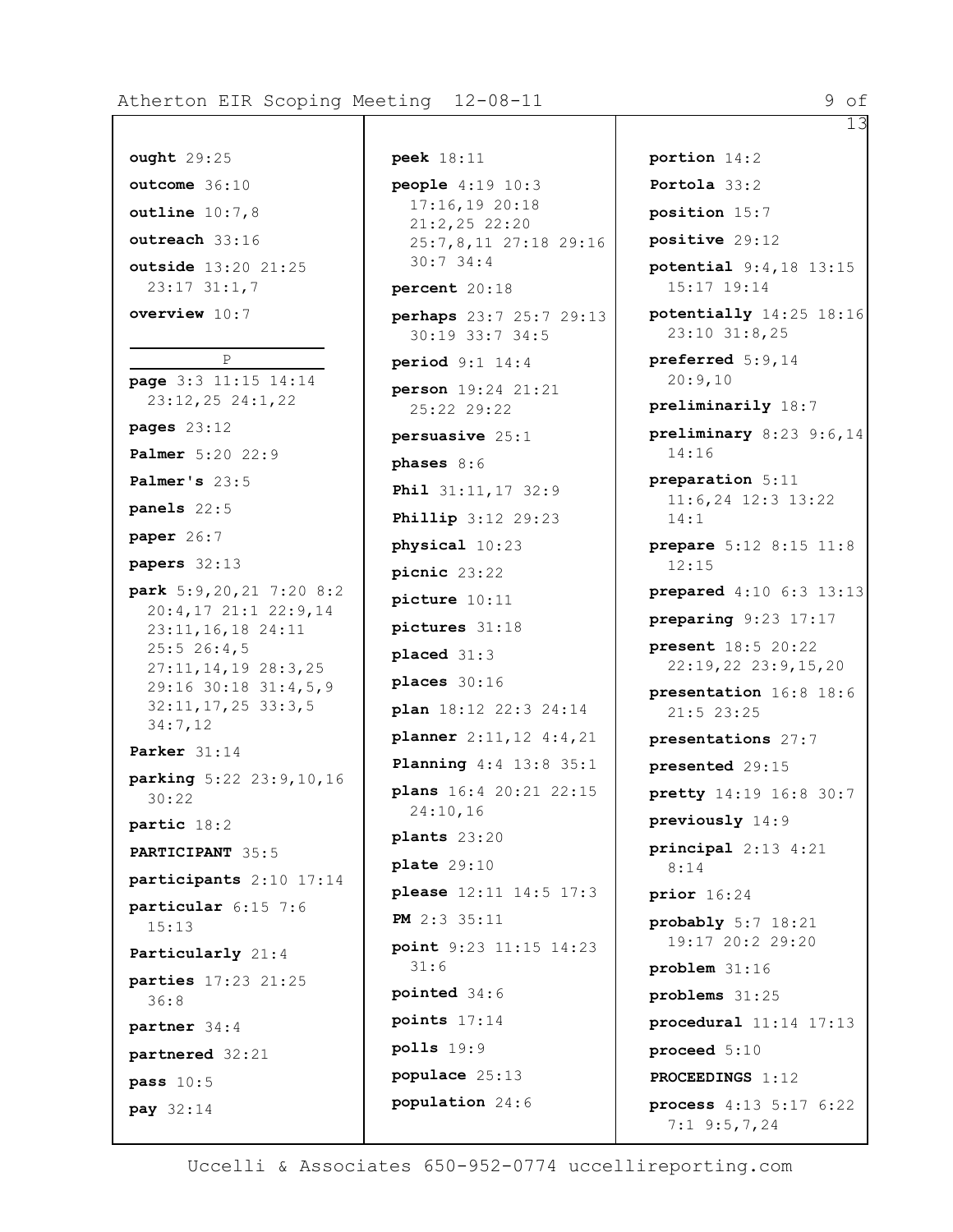10:8,11,12 11:16 12:2 13:11,21 14:2,3 21:8 **produced** 21:7,9 34:22 **program** 32:20 **project** 1:5 2:14 4:3,10,13,24 5:4,12 6:8 7:8,16,17,18 8:6,13,20,22 9:4,12,19 10:12,16 11:9,18,21 13:12,15,17,19 15:2,4,6,15,20,22 16:18 19:16,18 20:19,24 31:16 **projects** 15:20,23 16:5 **property** 6:2 **proposed** 4:13 5:4 7:18 9:9,12 11:20 15:19,22 28:8 **pros** 33:6 **provide** 8:25 9:1,25 12:23 14:6 18:24 23:6 29:9 **provided** 12:16 **provides** 10:8 **public** 3:8 9:2,3 11:15 12:12,21 13:23 14:3 16:25 17:19 19:9,11 22:18 34:24 35:2 **publicly** 20:23 **published** 13:24 **pumps** 22:4 **purpose** 4:6 8:24 **pursuant** 2:1 **putting** 30:24  $\bigcap$ **quality** 2:6 6:10 8:17 10:25 **question** 19:6 **questioned** 22:11 **questions** 6:25 7:2,7,10

16:17,22 25:18

R **rail** 17:25 18:5,8,12 19:4 24:21 28:10,11,16 **railroad** 17:25 **raised** 17:6 22:17 **range** 6:20 14:25 **re** 1:4 **reading** 33:1 **ready** 8:22 **real** 9:15 22:1 24:2 26:19 **really** 9:16 17:8 22:7,22 27:11 28:7,17,22,23 29:3,8,17 30:7,15 31:7,8 32:2 33:5 **reasonable** 6:20 14:25 **received** 16:16 **recommendations** 24:1,22 **record** 36:6 **recording** 17:2 **Recreation** 21:1 **reduced** 5:20 **Reevaluate** 24:5 **referendum** 24:17 25:13 **refine** 11:20 15:12 **regarding** 11:23 **regards** 11:14 13:4,10 **related** 7:1,7 16:17 **relationship** 30:13 **released** 16:25 **relevant** 34:19 **relocated** 27:16,19,23 **remains** 15:7 **REMEMBERED** 2:1 **remove** 25:15

of 13 **removed** 23:20 **removing** 22:6 **rent** 27:17 **renting** 23:15 26:3 **repeat** 17:7 34:23 **replace** 26:20 **report** 4:2,9 5:11 6:7 14:12 20:19 21:7,9,11,17,18 22:2,13,14 23:11,13 24:23 26:2 **reported** 1:18 17:5 21:11 **reporter** 17:1 **REPORTERS** 1:21 **REPORTER'S** 1:12 **reporters@uccellireport ing.com** 1:24 **representative** 22:11 25:15 **reproduce** 13:2 **repurposed** 8:8 **request** 35:6 **require** 16:20 **required** 6:10 14:2 15:6 21:13 **requirements** 21:13 **requires** 14:24 15:16 **requiring** 23:14 **research** 7:5 12:15 **reserve** 22:1 **resident** 19:21 **residents** 23:7 29:7 33:22 **respond** 6:25 13:4 **response** 7:1 13:2,6 **responsible** 9:2 **rest** 8:21 **result** 7:23 15:19

Uccelli & Associates 650-952-0774 uccellireporting.com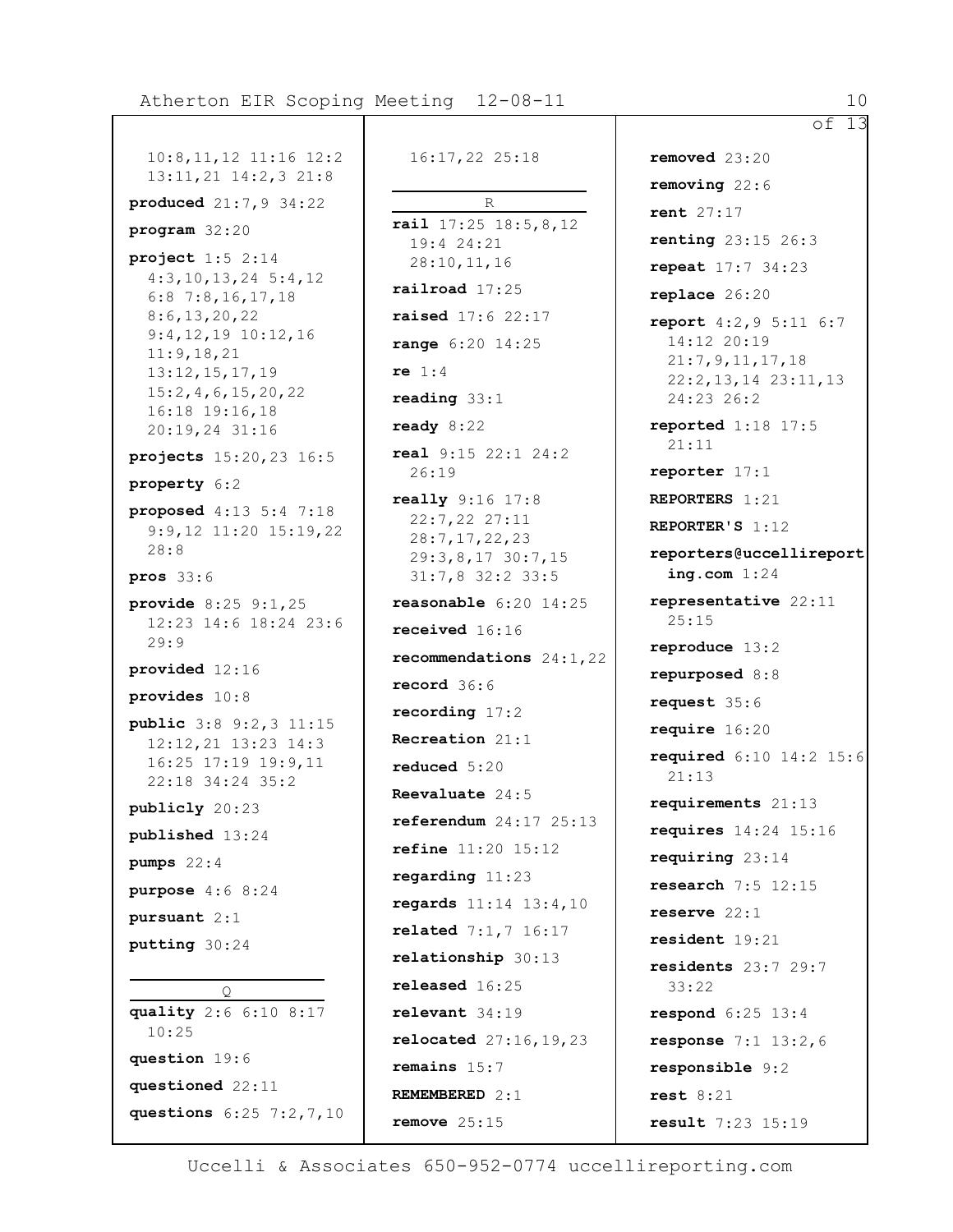```
retention 6:9
revealed 21:5
revenue 26:3
review 4:12 7:5 11:23
 12:17,19,20 13:12
  16:25 34:24
reviewing 7:10
Rigman 22:11
Ringham's 21:4 23:25
Risley 2:17 5:5
Road 1:22
Robert's 27:21
role 10:13
romantic 32:25
room 7:13
Rosetto 6:4
RPR 1:18
ruling 35:5
rush 25:12
          S
safety 21:18,23
San 1:22 21:9,21
 32:20,21 36:2
Sanders 2:12 4:20
saw 26:7 33:13
scale 23:4
school 21:24
 33:22,23,24
schools 33:17,19,21
scope 4:18 28:7 30:2
scoped 31:17
scoping 1:4 2:5 4:1
 8:12 9:1 12:10 14:3,4
screening 9:7,14
second 10:8 14:14 32:5
seem 22:1 32:12
seems 28:9
```
**seen** 24:24 29:14 33:1 **seismic** 26:8 **selected** 5:8 11:25 **sense** 10:13 25:12 32:12 **separate** 13:11 31:24 **September** 20:19 **service** 18:6 24:5 **services** 29:9 **seven** 18:13 21:15 **several** 5:15 **SHORTHAND** 1:21 **shown** 30:6 **Siegel** 6:4 **significance** 14:22 **significant** 10:19,22 12:7 15:3,18 **single** 12:25 **sir** 35:4 **site** 5:8,20,21,22,24,25 6:2,15 7:19 9:9,11 20:4,17,22 22:3,8,19,22 23:9,11,20 25:3,4,5 **sites** 6:18 9:7 20:22 24:16 31:20 33:7 **six** 18:7 **sixteen** 21:14 **size** 5:20 24:2 **small** 21:2 23:3 27:10 **smallness** 22:22 **soil** 10:24 **solar** 22:5 **somebody** 21:8 **Somehow** 28:21 **someone** 28:13 34:6 **someplace** 30:25 **sometime** 34:22 **somewhere** 6:2

of 13 **sorry** 8:19 19:21 **sort** 14:21 23:22 25:4 33:21 **sounds** 26:22 **sources** 22:5 **South** 1:22 **space** 21:13 23:6 24:10 27:6 28:3,5,23 29:3 32:17 33:5 **speak** 20:2 **SPEAKERS** 3:8 **specific** 10:18 16:21 **speed** 17:25 18:5,8,12 19:3 24:20 28:10,11,16 **speeds** 19:2 **spell** 17:4 **spite** 19:9 **spring** 25:9 34:22 **square** 7:19 21:14,16 23:19 24:7 26:19 27:3,4,5 28:3 **stabbed** 21:21 **staff** 4:19 6:16 8:22 15:12 **stake** 29:16 **standpoint** 17:24 **start** 9:13,22 10:10 **started** 12:14 27:13 **starts** 14:2 **State** 2:4 36:1 **stated** 36:5 **STATEMENTS** 3:3 **station** 5:25 30:9 **steering** 2:15 5:1 6:14 7:9,11,15 9:8 22:10 23:13 **step** 11:18 12:2 **stepped** 29:10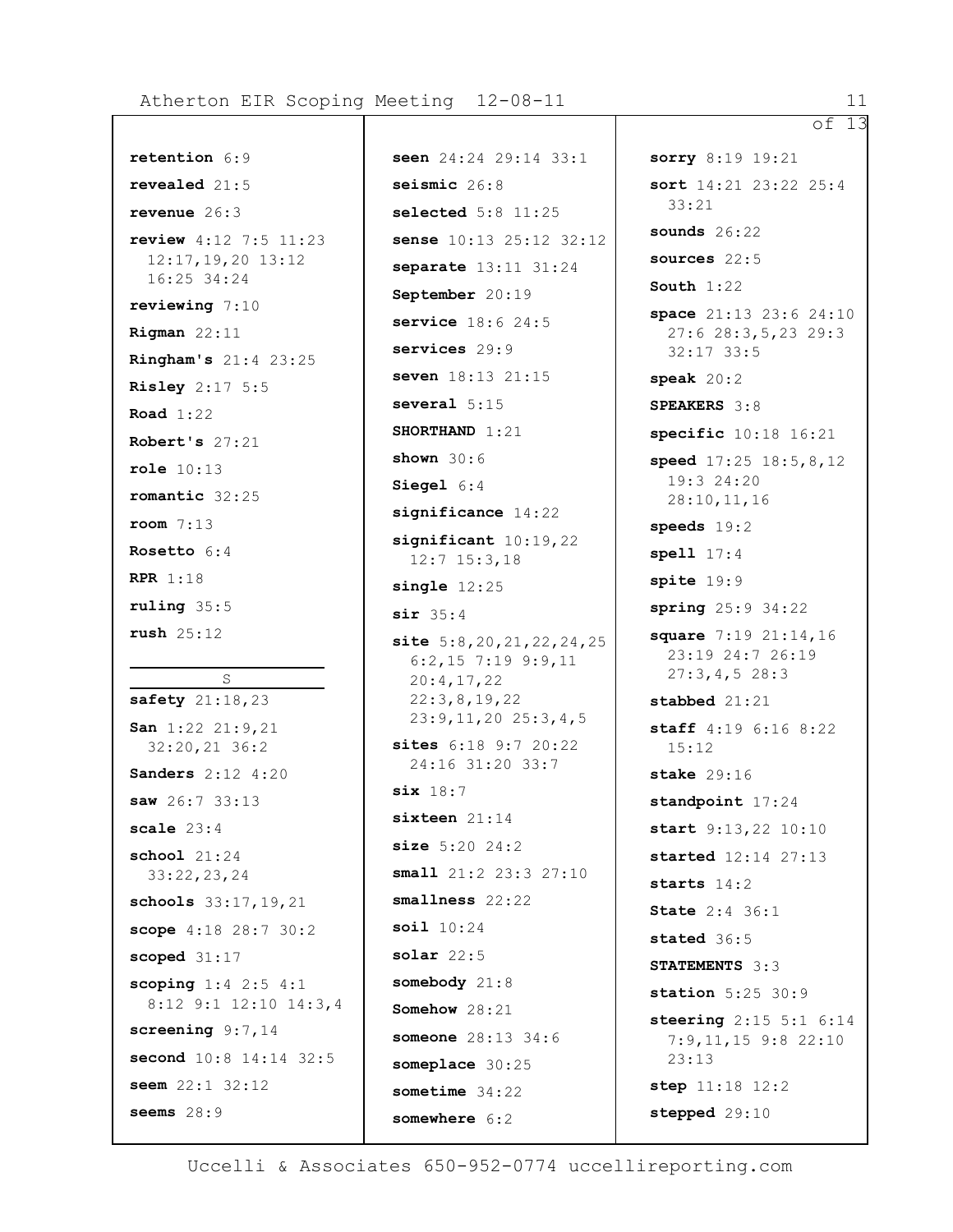**steps** 9:22 11:14,16 **stop** 19:11 34:11 **storage** 27:24 **story** 33:15 **straightened** 32:1 **Strain** 6:4 **stream** 23:17 **street** 30:20 31:5 **streets** 30:14 **strikes** 31:15 **structure** 23:21 **stuff** 17:20 **submit** 12:19 **submitted** 20:23 **substantially** 15:3 **suggest** 17:15,22 **suggested** 22:11 **summer** 25:9 **sun** 22:4 **support** 6:15,17 27:24 28:3 **supported** 11:9,25 **sure** 10:4 25:10 29:18 **surface** 26:22 **surveyed** 20:20 **survive** 19:6 **system** 21:10 32:21 **systems** 34:2 T **table** 4:19 10:3 23:22 **taking** 8:1 9:21 30:23 **talk** 10:12 28:10 **talked** 29:8 **talking** 10:10,21,22 16:3 18:10 28:23

33:17

**tape** 17:2 **task** 6:5 **team** 9:15 **Tel** 1:23 **tend** 30:13 **tennis** 27:18 **term** 19:17 **terms** 14:21 16:4 **thank** 16:13 19:23 25:17,23 29:21 31:10,11 32:3 34:15,17 35:4,10 **that's** 4:9 5:22,24 6:1,9 9:16 13:5 14:19 23:1,11,12 24:19 26:19,25 27:6 29:20 30:11 32:16 33:4 **themselves** 18:3 **there'd** 18:13 **therefore** 22:8 **therein** 36:5 **there's** 4:21 16:16 18:18 19:5 23:22 25:25 26:8,13 27:17,20,22,24 28:1 30:7,21 31:16 33:4,18 34:13 **Theresa** 2:14 4:24 8:18 **they're** 18:23 30:5,6 **they've** 30:6 32:20 **thirty** 14:3 **thirty-day** 9:1 **thoughts** 6:12 29:7,20 **thousand** 21:16 **threw** 32:9 **THURSDAY** 1:13 **tonight** 4:6,25 8:12 9:17,24 10:2 12:10 27:2 **tonight's** 4:4 8:24 12:13

**topic** 17:6 **topics** 4:16,18 11:7,11 12:4 14:10,15,22 15:25 16:1 **total** 24:7 **towards** 22:8 **town** 2:11,12 4:3,20,23 5:25 6:2,4 7:11 8:8,15 9:8 11:19,22 12:20,21 13:22 15:12 20:22 22:15 23:15,17 24:13 26:7,12 27:7 30:1,14,16,24,25 31:19,24 32:1 33:15,23 **town's** 13:24 25:13 **town-wide** 24:17 25:13 **track** 28:16 **traffic** 15:23 **train** 30:9 34:10,11 **trains** 18:8,10,13,16 **TRANSCRIPT** 1:12 **traveling** 19:4 **tree** 29:2 **trees** 22:6,7 **true** 28:20 30:15 36:6 **truly** 14:5 **twenty** 4:12 18:10 **two-story** 30:10 **type** 11:23 **typically** 11:2 U **UCCELLI** 1:21 **uccellireporting.com** 1:23 **undersigned** 36:3 **understanding** 14:16 **unique** 33:21

**unsafe** 26:11

of 13